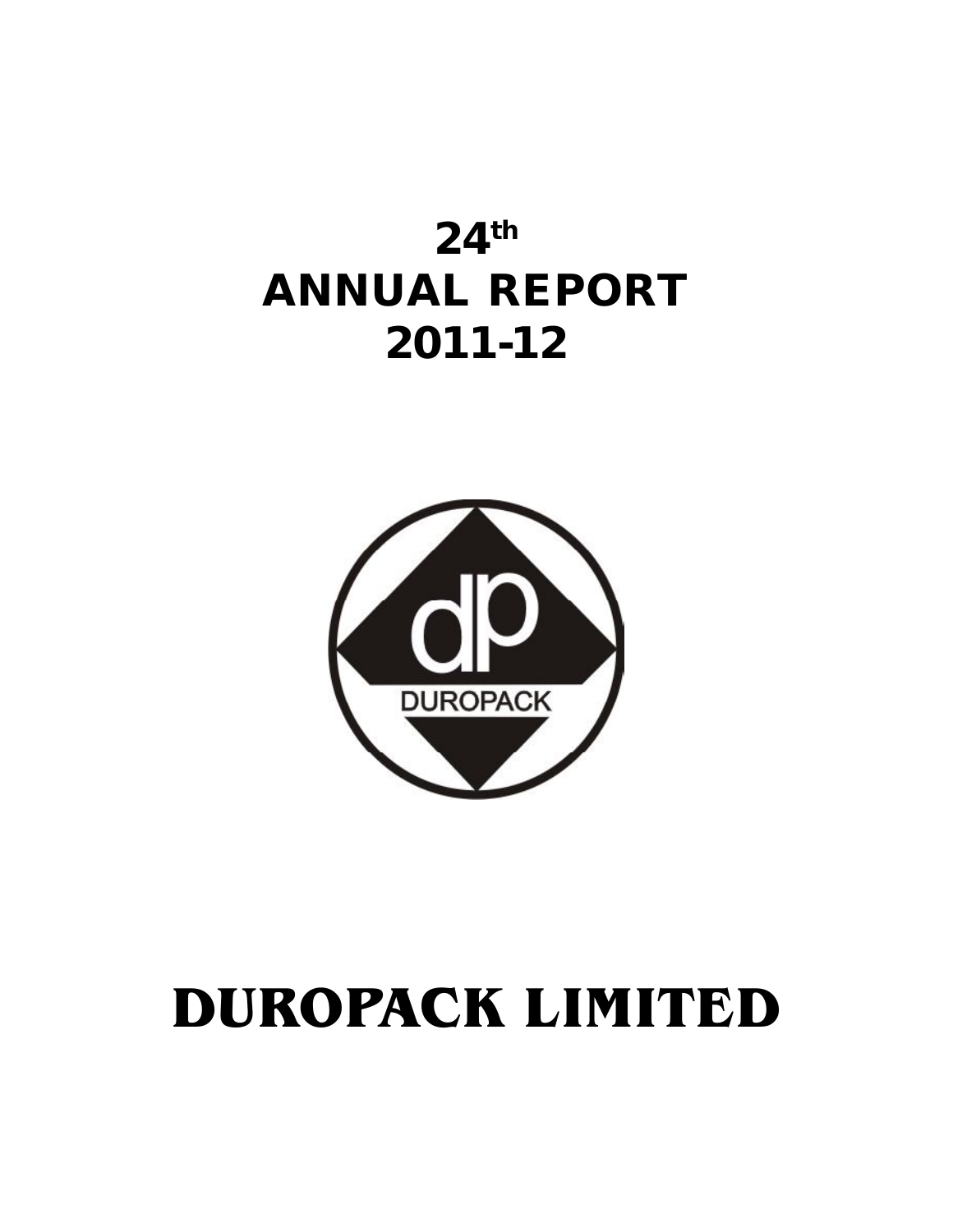

## **CORPORATE INFORMATION**

## **BOARD OF DIRECTORS**

- 
- 
- **3. SHRI KRISHAN KUMAR GUPTA**
- 
- -

**(MANAGING DIRECTOR) 2. SHRI VINEET JAIN (WHOLE TIME DIRECTOR) 4. SHRI SHARAD AGGARWAL (INDEPENDENT DIRECTOR) 5. SHRI VIKRAM VIJH (INDEPENDENT DIRECTOR) 6. SMT. SACHI CHAUDHURI (NOMINEE DIRECTOR OF BIFR)**

## **AUDITORS**

**M/S PVSP & CO. (CHARTERED ACCOUNTANTS) B-4/148, SAFDARJUNG ENCLAVE, NEW DELHI-110029**

## **REGISTERED OFFICE**

**3123, SECTOR-D, POCKET-III, VASANT KUNJ, NEW DELHI-110070**

## **ADMINISTRATIVE OFFICE**

**B-4/160, SAFDARJUNG ENCLAVE, NEW DELHI-110029 (INDIA)**

## **WORKS**

**Village Panchor, 84, K.M. Stone, Delhi Jaipur Highway, Rewari, Haryana.**

## **REGISTRAR AND TRANSFER AGENTS**

**Abhipra Capital Limited Abhipra Complex, A-307 Dilkush Industrial Area, G.T. Road, Azadpur, Delhi-110033 Ph.: 01-11-42390909 Fax: 91-11-42390830 Email: rta@abhipra.com**

|         | <b>CONTENTS</b>                                    | <b>PAGE NO.</b> |
|---------|----------------------------------------------------|-----------------|
|         | <b>NOTICE</b>                                      |                 |
| $2_{-}$ | <b>DIRECTORS REPORT</b>                            | $2 - 3$         |
| 3.      | <b>COMPLIANCE CERTIFICATE</b>                      | $4 - 6$         |
| 4.      | <b>CORPORATE GOVERNANCE REPORT</b>                 | $7 - 15$        |
| 5.      | <b>MANAGEMENT DISCUSSION &amp; ANALYSIS REPORT</b> | 16              |
| 6.      | <b>AUDITORS REPORT</b>                             | $17 - 19$       |
|         | <b>BALANCE SHEET / PROFIT &amp; LOSS / NOTES</b>   | $20 - 30$       |
| 8.      | <b>CASH FLOW STATEMENT</b>                         | 31              |
| 9.      | <b>ANNEXURE I</b>                                  | 32              |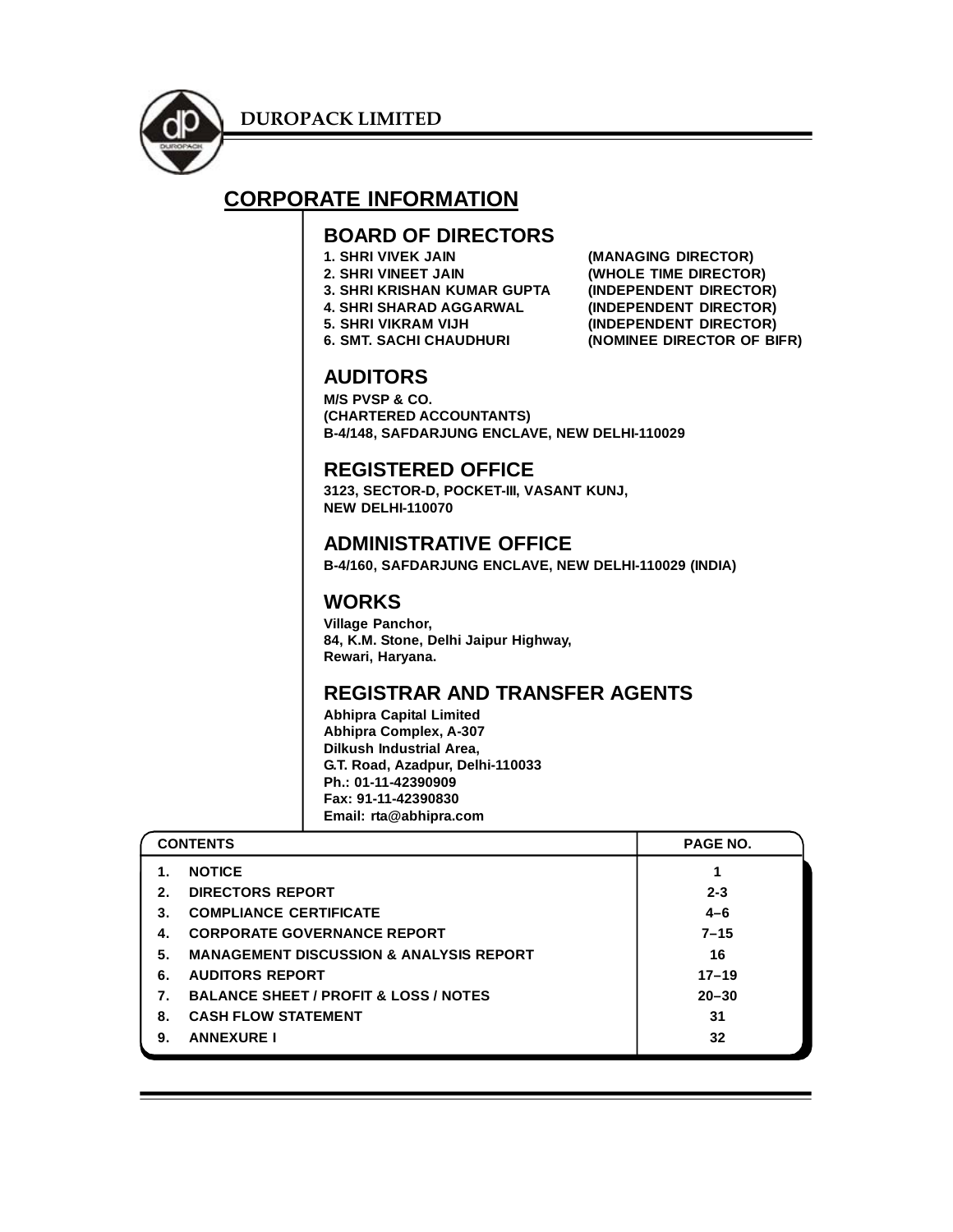

Regd. Office: 3123, Sector–D, Pocket-III, Vasant Kunj, New Delhi-110070

#### **NOTICE**

**NOTICE** is hereby given that the Twenty Fourth Annual General Meeting of the Members of **DUROPACK LIMITED** will be held on Saturday, 29<sup>th</sup> day of September, 2012 at 09:00 A.M at Community Centre, Sector-D, Pocket-III, Vasant Kunj, New Delhi-110 070 to transact the following business:

#### **ORDINARY BUSINESS:**

- 1. To receive, consider, and adopt the Audited Balance Sheet of the Company as at 31<sup>st</sup> March, 2012 and Profit & Loss Account for the year ended on that date together with the Auditor's and Director's reports thereon.
- 2. To appoint a Director in place of Mr. Krishan Kumar Gupta, who retires by rotation and, being eligible offers himself for re-appointment.
- 3. To appoint a Director in place of Mr. Sharad Aggarwal, who retires by rotation and, being eligible offers himself for reappointment.
- 4. To appoint M/s P V S P & Co., Chartered Accountants as Statutory Auditors of the Company, who retire at the conclusion of this Annual General Meeting, to hold office from the conclusion of this Annual General Meeting until the conclusion of the next Annual General Meeting and to fix their remuneration.

By Order of the Board **For Duropack Limited**

Place: New Delhi Date: 1<sup>st</sup> September, 2012

Sd/-  **(Vivek Jain) Chairman**

#### **N O T E S:**

- 1. A MEMBER ENTITLED TO ATTEND AND VOTE AT THE MEETING IS ENTITLED TO APPOINT A PROXY TO ATTEND AND VOTE INSTEAD OF HIMSELF AND THE PROXY NEED NOT BE A MEMBER OF THE COMPANY. PROXIES IN ORDER TO BE EFFECTIVE MUST BE RECEIVED BY THE COMPANY NOT LESS THAN 48 HOURS BEFORE THE MEETING. A BLANK PROXY FORM IS APPENDED.
- 2. The Register of Members and Share Transfer Books of the Company shall remain closed from 24<sup>th</sup> September, 2012 to 29th September, 2012 (both days inclusive).
- 3. Members are requested to intimate the change, if any, in their registered address with us at the earliest.
- 4. Members/Proxies should bring the attendance slips sent herewith duly filled in the meeting.
- 5. Members seeking any information on the Accounts are requested to write to the Company at least ten days in advance, so that information can be made available at the meeting.
- 6. Members are requested to kindly update their e-mail addresses with the RTA at the earliest.

**BRIEF RESUME OF THE DIRECTOR PROPOSED FOR RE-APPOINTMENT/ APPOINTMENT AT THE 24TH ANNUAL GENERAL MEETING VIDE ITEMS NO. 2 OF THE NOTICE**

| <b>PARTICULARS</b>                                       |                                                                                                              |                                                                                                                                            |
|----------------------------------------------------------|--------------------------------------------------------------------------------------------------------------|--------------------------------------------------------------------------------------------------------------------------------------------|
| Name                                                     | Krishan Kumar Gupta                                                                                          | Sharad Aggarwal                                                                                                                            |
| Father's/ Husband's Name                                 | Sh. Jadoram Gupta                                                                                            | Sh. Onkar Nath Aggarwal                                                                                                                    |
| Date of Birth                                            | 05.03.1961                                                                                                   | 24.11.1966                                                                                                                                 |
| <b>Official Address</b>                                  | S-418, Greater Kailash, Part-II,<br>New Delhi- 110048                                                        | 1/4 Patel Road, Jalandhar Cantt,<br>Jalandhar-144005 Punjab                                                                                |
| Qualifications                                           | B. Com.                                                                                                      | <b>Chartered Accountant</b>                                                                                                                |
| <b>Experience</b>                                        | 27 Years                                                                                                     | 22 Years                                                                                                                                   |
| Directorship in other<br><b>Public Limited Companies</b> | Nil                                                                                                          | 1. Bahubali Services Ltd.<br>2. India Lease Development Ltd.<br>3. The Motor and General Finance Ltd.<br>4. Indian Tools Technology Centre |
| <b>Membership of Committees</b>                          | 1. Audit Committee<br>2. Remuneration Committee<br>3. Shareholder's Grievances<br>Committee (Duro Pack Ltd.) | 1. Audit Committee<br>2. Remuneration Committee<br>(Duro Pack Ltd.)                                                                        |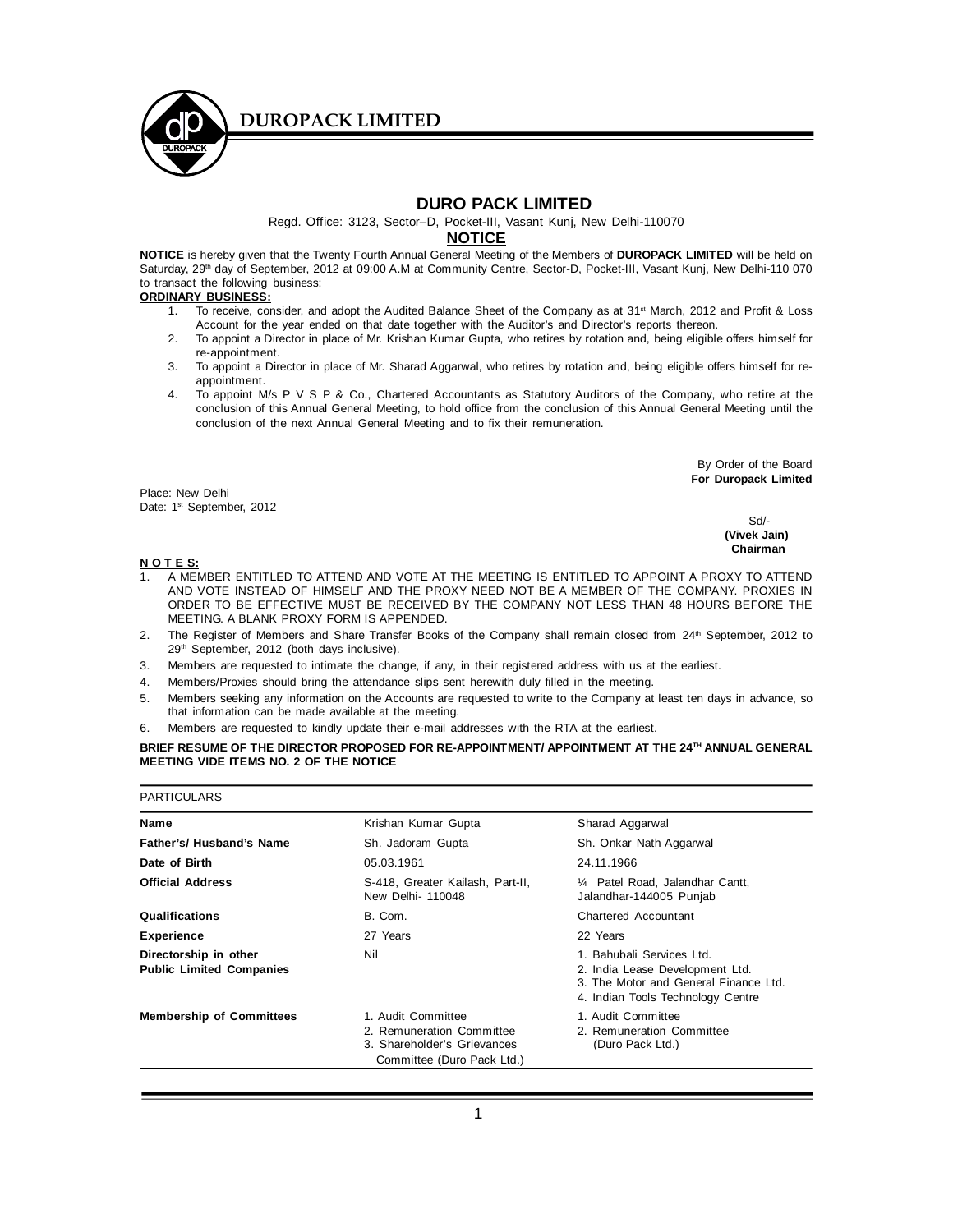

## **DIRECTOR'S REPORT**

#### **To The Members,**

Your Directors have pleasure in presenting the Twenty Third Annual Report of the Company for the period ended 31st March 2012.

#### **PERFORMANCE:**

|                                              | Rs. (in lacs)                                    |                                                  |
|----------------------------------------------|--------------------------------------------------|--------------------------------------------------|
| <b>PARTICULARS</b>                           | <b>YEAR ENDED</b><br>31 <sup>ST</sup> MARCH 2012 | <b>YEAR ENDED</b><br>31 <sup>ST</sup> MARCH 2011 |
| Turnover                                     | 814.54                                           | 902.29                                           |
| Other Income                                 | 5.03                                             | 91.03                                            |
| Profit before Interest, Depreciation and Tax | 92.84                                            | 174.29                                           |
| Less: Interest                               | 0.42                                             | 1.80                                             |
| Depreciation                                 | 34.29                                            | 23.95                                            |
| Net Profit before tax                        | 58.13                                            | 148.54                                           |
| Less: Provision for tax                      | 11.82                                            | (21.10)                                          |
| Profit / (loss) after tax                    | 46.31                                            | 169.64                                           |

#### **DIVIDEND**

Your Company has recorded a profit of Rs. 46.31 lacs and in order to conserve the profits of the Company, the Board of Directors do not recommend any dividend for the financial year ended 31<sup>st</sup> March 2012.

#### **DIRECTORS**

Pursuant to Section 256 of the Companies Act, 1956, Mr. Krishan Kumar Gupta and Mr. Sharad Aggarwal shall retire by rotation and being eligible has offered themselves for re-appointment.

Mr. Vijay Kumar Jain ceased to be the director of the Company due to his sad demise w.e.f. 27th December 2011.

Brief resume of the Director seeking reappointment together with the no. of years of experience and names of companies in which he holds Directorships and membership of Board/Committee and number of shares held as stipulated under Clause 49 of the Listing Agreement are stated in the notice forming part of Annual Report.

#### **OPERATIONS AND FUTURE PLANS**

The Company has achieved total income of Rs. 8.19 Crores for the financial year ended 31<sup>st</sup> March 2012 and Net Profits after tax is of Rs. 46.31 Lacs. The Sales turnover has decreased from Rs. 9.02 Crores to Rs. 8.14 Crores due to decrease in sales price. The Board is striving hard to increase the turnover and profits in the coming financial year.

#### **PUBLIC DEPOSITS**

Your Company, during the year under review, has not invited or accepted any fixed deposits from the public in terms of the provisions of section 58A of The Companies Act, 1956 read with Companies (Acceptance of Deposits) Rules, 1975.

#### **PARTICULARS OF EMPLOYEES**

Your Company has no employee in respect of whom the prescribed particulars are required to be furnished under section 217(2A) of the Companies Act, 1956 read with Companies (Particulars of the Employees) Rules, 1975, as amended from time to time.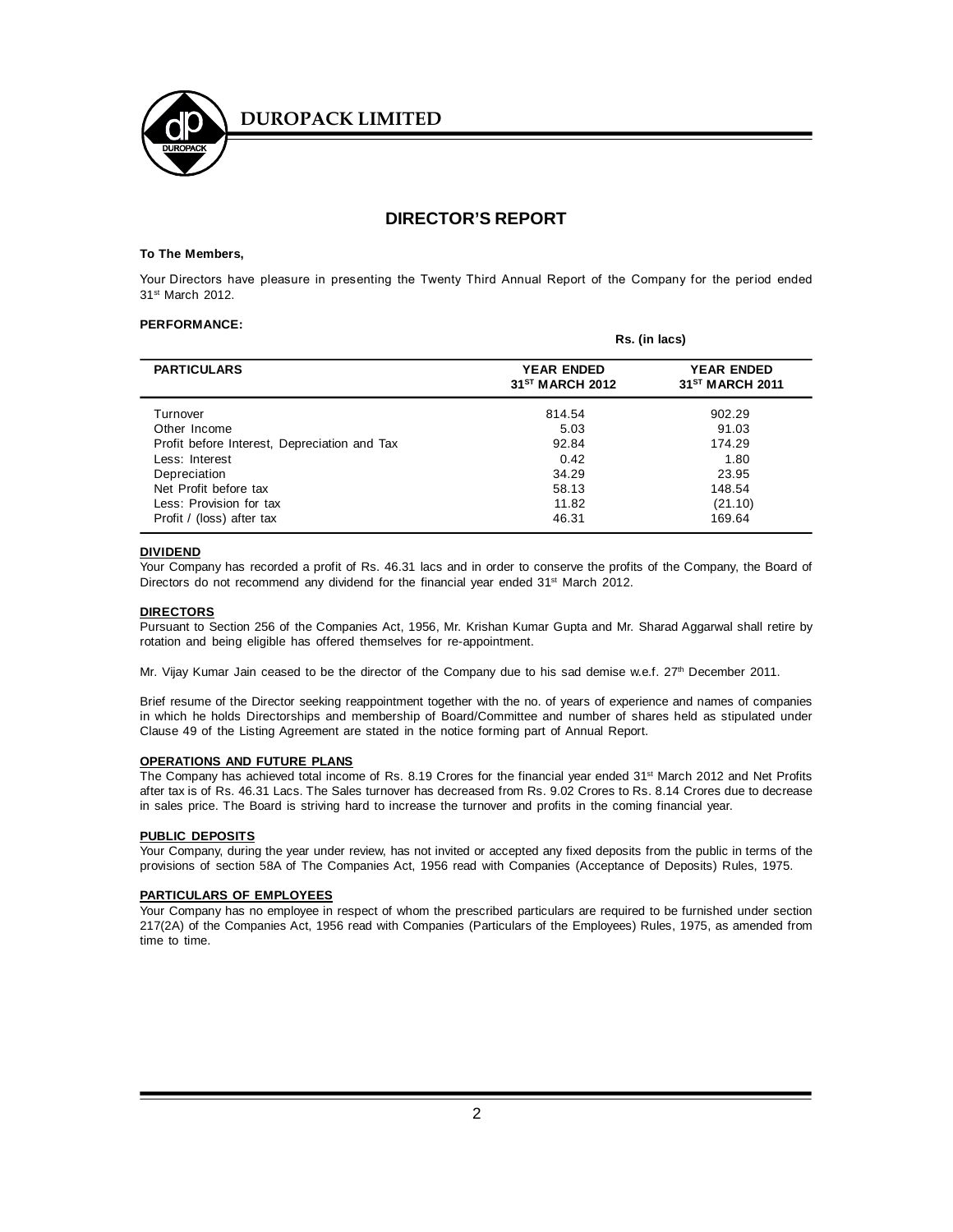

#### **DIRECTORS' RESPONSIBILITY STATEMENT**

Director's Responsibility Statement as required under Section 217(2AA) of the Companies Act, 1956, is as follows:

- i) That in the preparation of the Annual Accounts for the financial year ended on 31<sup>st</sup> March 2012, the applicable accounting standards have been followed along with proper explanation of material departures.
- ii) That the Directors have selected such accounting policies and applied them consistently and made judgments and estimates that are reasonable and prudent so as to give a true and fair view of the state of affairs of the Company at the end of the financial year 2011-12 and of the Profit and Loss for the period.
- iii) That the Directors have taken proper and sufficient care for the maintenance of adequate accounting records in accordance with the provisions of the Companies Act, 1956, for safeguarding the assets of the Company and for preventing and detecting fraud and other irregularities.
- iv) That the Directors have prepared the Annual Account for the financial year ended March 31, 2012 on a going concern basis.

#### **AUDITOR'S AND AUDITOR'S REPORT**

The Auditors M/s P V S P & Co., Chartered Accountants, New Delhi, retire at the ensuring Annual General Meeting and being eligible have offered themselves for re-appointment.

The Auditors Report is self explanatory and requires no comments.

#### **COMPLIANCE CERTIFICATE**

In view of the notification no. G.S.R. 11(E) dated 5th January 2010, issued by Ministry of Corporate Affairs, the Company is required to obtain Compliance Certificate from Company Secretary in practice. The Company had appointed Mr. Atul Kumar, Company Secretary in practice, as Secretarial Auditors of the Company to issue Compliance Certificate for the financial year ended 31st March 2012.

#### **INDUSTRIAL RELATIONS**

The Industrial Relations continue to be very cordial. Your Directors wish to place on record their appreciation for declaration and hard work put in by the employees at their levels.

#### **CORPORATE GOVERNANCE**

Pursuant to Clause 49 of the Listing Agreement executed with Stock Exchanges, a Management Discussion & Analysis Report, Corporate Governance Report, Managing Director's and Auditor's Certificate regarding Compliance of conditions of Corporate Governance are made part of the Annual Report.

#### **CONSERVATION OF ENERGY**

The company strives and works consistently to deploy new systems and equipments for conservation of energy.

#### **TECHNOLOGY ABSORPTION**

The Company always tries for development of better material at optimum cost. The Company has not made any imported technology on its products. It has always placed emphasis on development of indigenous technology.

#### **FOREIGN EXCHANGE EARNING AND OUTGO**

Foreign exchange earning NIL Foreign exchange outgo **NIL** 

#### **ACKNOWLEDGEMENT**

Your Directors wish to place on record their appreciation for the overwhelming co-operation and assistance received from Shareholders, Banks, Business Associates and Customers. Your directors are grateful for the support extended by them.

Place: New Delhi Date: 1<sup>ST</sup> September 2012  For and on behalf of Board **FOR DUROPACK LIMITED**

Sd/- Sd/- Vivek Jain Vineet Jain<br>

vineet Jain (Director) (Director) (Managing Director)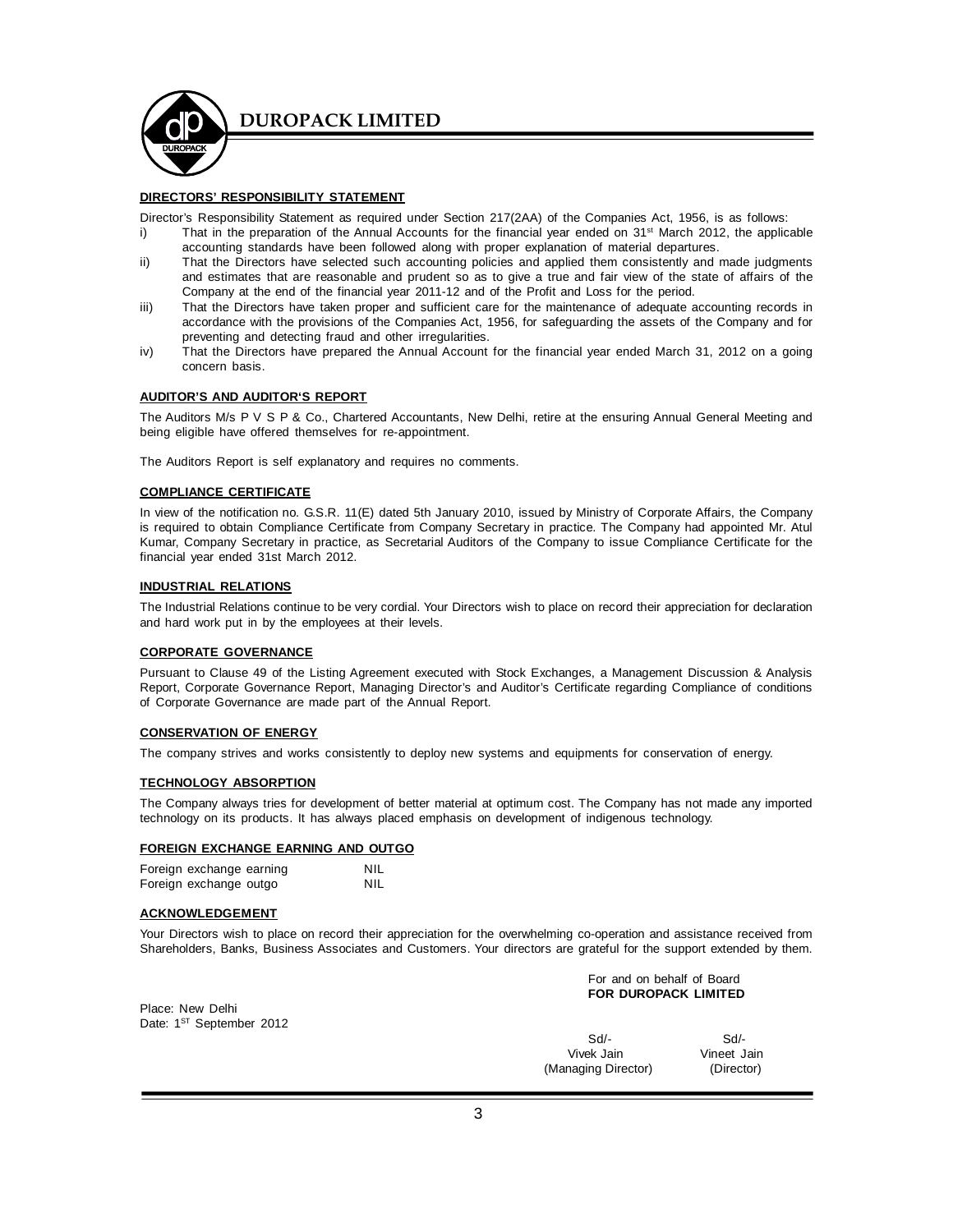

## *ATUL KUMAR Practicing Company Secretary*

3/31, First Floor, West Patel Nagar, New Delhi – 110 008 Contact No. 011-45063990 E-mail: csatul2020@gmail.com

### **COMPLIANCE CERTIFICATE**

Registration No.: L74899DL1986PLC025835 Nominal Capital: Rs. 15 Crore

The Members Duropack Limited 3123, Sector D, Pocket –III, Vasant Kunj, New Delhi-110070

I have examined the registers, records, books and papers of Duropack Limited, as required to be maintained under the Companies Act, 1956 and the rules made there under and also the provisions contained in the Memorandum and Articles of Association of the Company for the financial year ended on 31<sup>st</sup> March, 2012. In my opinion and to the best of my information and according to the examination carried out by me and explanations furnished to me by the Company, its officers and agents, I certify that in respect of the aforesaid financial year:

- 1. The Company has kept and maintained all registers as stated in Annexure 'A' to this certificate, as per the provisions and the rules made there under and all entries therein have been duly recorded.
- 2. The Company has filed the forms and returns as stated in Annexure 'B' to this certificate, with the Registrar of Companies, Regional Director, Central Government, Company Law Board or other authorities within the time prescribed under the Act and the rules made thereunder.
- 3. The Company, being a Public Limited Company, comments are not required.
- 4. The Board of Directors duly met Five times on 05<sup>th</sup> May, 2011, 05<sup>th</sup> August 2011, 02<sup>nd</sup> September 2011, 04<sup>th</sup> November 2011 and 10<sup>th</sup> February 2012 in respect of which meetings proper notices were given and the proceedings were properly recorded and signed including circular resolutions passed in the Minute Book maintained for the purpose.
- 5. The Company closed its Register of Members from **25th September, 2011** to **30th September, 2011** and necessary compliance of Section 154 of the Act has been made. However, the Company has not maintained any Register of Debenture holders, as there was no debenture issued by the Company.
- 6. The Annual General Meeting for the financial year ended **March 31, 2011** was held on **September 30, 2011** after giving due notice to the members of the Company and other concerned and the resolution passed thereat were duly recorded in the minutes book maintained for the purpose.
- 7. No Extra-Ordinary General meeting was held during the financial year.
- 8. The Company has not advanced any loans to its directors or persons or firms or companies referred to under section 295 of the Act.
- 9. The Company has not entered into any contracts falling within the purview of section 297 of the Act.
- 10. The Company has made necessary entries in the register maintained under section 301 (3) of the Act.
- 11. As there were no instances falling within the purview section 314 of the Act, the Company has not obtained any approvals from the Board of Directors, members or Central Government.
- 12. The Company has not issued any duplicate share certificates during the financial year.
- 13. The Company has:
	- a. Delivered all the certificates on transfer of equity shares in accordance with the provision of the Act, however there was no allotment/ transmission of securities during the financial year.
	- b. Not required to deposit any amount in a separate bank account as no dividend was declared during the financial year.
	- c. Not required to post warrants to any member of the company as no dividend was declared during the financial year.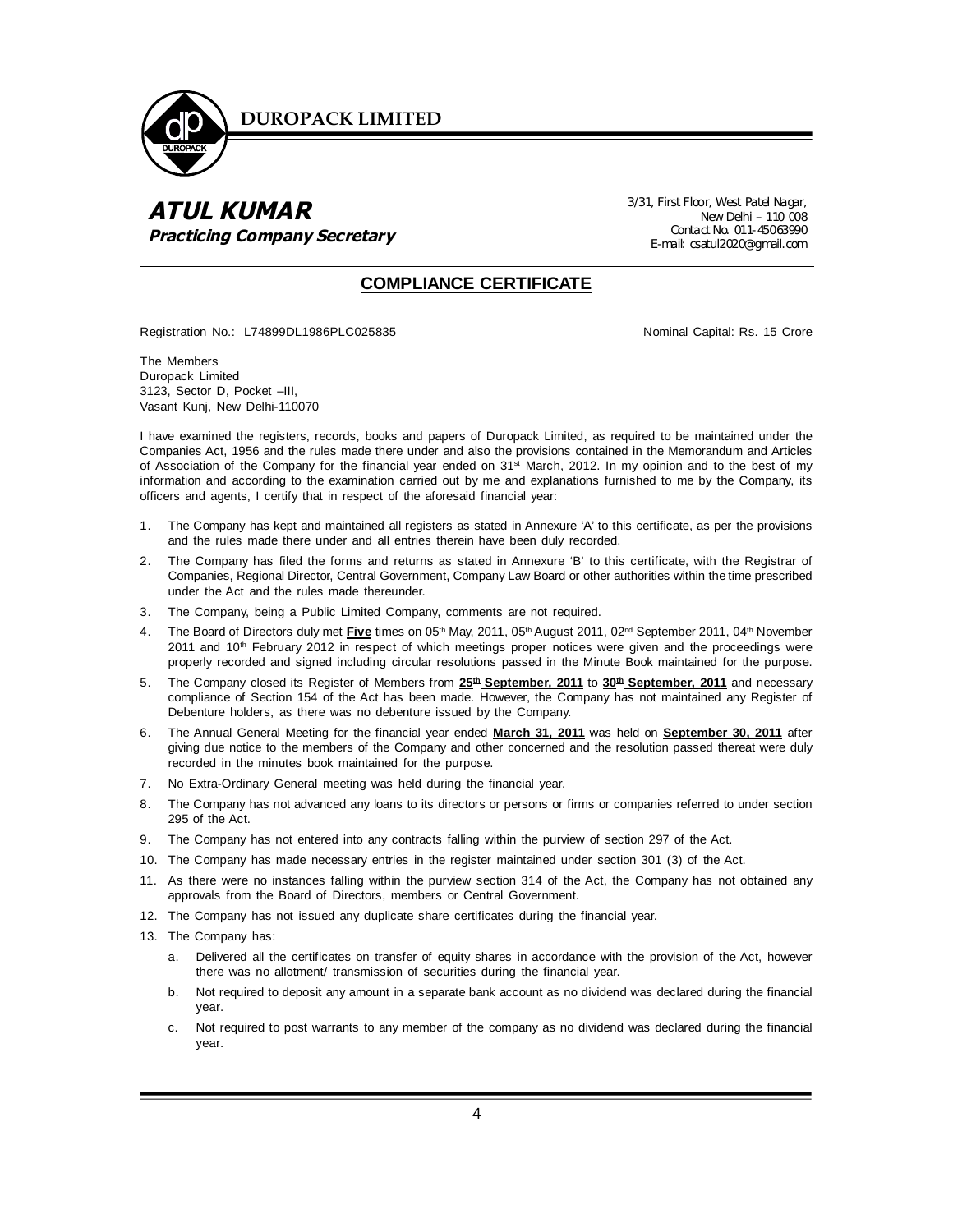

- d. No amount lying in the Books of Accounts in respect of Application Money due for refund, Matured Deposits, Matured Debentures and the interest accrued thereon. *However, the Company has not transferred the amounts in unpaid dividend account amounting to Rs. 417567, which have remained unclaimed or unpaid for a period of seven years to Investor Education and Protection Fund.*
- Duly complied with the requirement of section 217 of the Companies Act, 1956.
- 14. The Board of Directors of Company is duly constituted. Ms. Sachi Chaudhuri was appointed as Nominee Director of BIFR on 25<sup>th</sup> May, 2011. However, there was no appointment of any director, additional directors, alternate directors, directors to fill casual vacancies during the financial year.
- 15. The Company has not made appointment of any Managing Director/ Whole-time Director/ Manager during the financial year.
- 16. The Company has not appointed any sole-selling agents during the financial year.
- 17. The company was not required to obtain any approvals of the Central Government, Company Law Board, Regional Director, Registrar and/or such authorities prescribed under the various provisions of the Act during the financial year.
- 18. The directors have disclosed their interest in other firms/companies to the Board of Directors by way of giving Form 24AA.
- 19. The Company has not issued equity Shares/debentures/other securities during the financial year.
- 20. The Company has not bought back any share during the financial year.
- 21. There was no redemption of preference shares or debentures during the financial year, as the Company has not issued any preference share or debenture.
- 22. There were no transactions necessitating the Company to keep in abeyance the rights to dividend, rights shares and bonus shares pending registration of transfer of shares.
- 23. The Company has not invited/accepted any deposits falling within the purview of Section 58A during the financial year under review.
- 24. The Company has made borrowings within the limits specified under Section 293(1)(d) of the Act.
- 25. The Company has not made any Investments and loans and advances or given guarantees or provided securities to other body corporate and consequently no entries were required to be made in the register kept for the purpose.
- 26. The Company has not altered the provisions of the memorandum with respect to situation of the Company's registered office from one State to another during the year under scrutiny.
- 27. The Company has not altered the provisions of the memorandum with respect to objects of the Company during the year under scrutiny.
- 28. The Company has not altered the provisions of the memorandum with respect to name of the Company during the year under scrutiny.
- 29. The Company has not altered the provisions of the Memorandum with respect to the share capital of the Company during the year under scrutiny.
- 30. The Company has not altered its Articles of Association during the financial year.
- 31. There was no prosecution initiated against the Company or show cause notices received by the Company and no fines or penalties or any other punishment imposed on the Company during the financial year, for offences under the Act.
- 32. The Company has not received any money as security from its employees during the financial year under section 417 of the Act.
- 33. The Company has not deducted any contribution towards Provident Fund under Section 418 of the Act, during the financial year.

Place: New Delhi Dated: 01<sup>st</sup> September, 2012

> Sd/- ATUL KUMAR (Practicing Company Secretary) CP. No.: 11027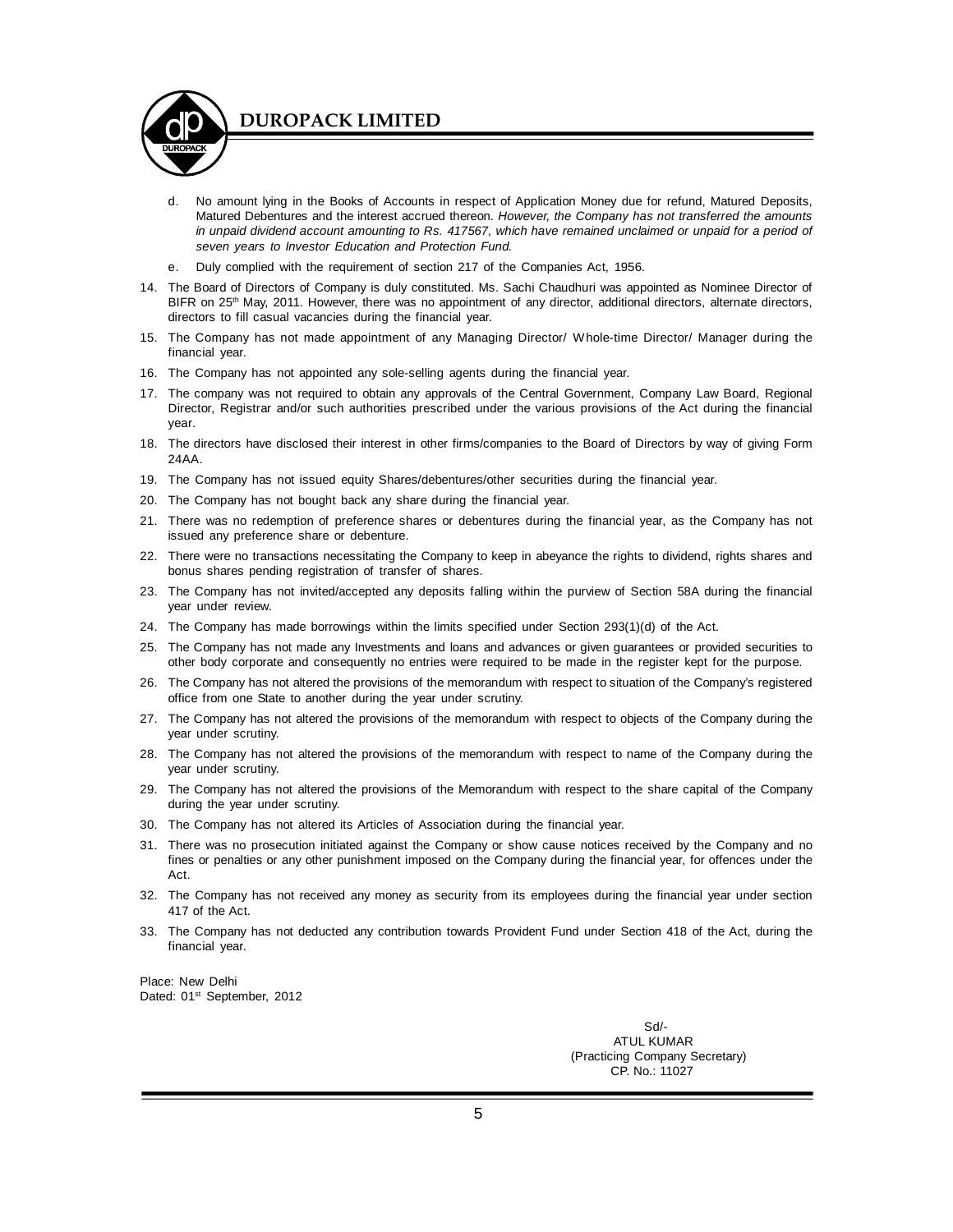

## **Annexure - A: Registers as maintained by the Company**

| S. No.        | Particulars                                             | <b>Under Section</b> |
|---------------|---------------------------------------------------------|----------------------|
| 1             | Register of Members                                     | $u/s$ 150            |
| $\mathcal{P}$ | Minutes Book for the meetings of Directors              | u/s 193              |
| 3             | Minutes book for shareholders meetings                  | $u/s$ 193            |
| 4             | Register of Contracts in which Directors are Interested | $u/s$ 301 (3)        |
| 5             | Register of directors, managing /whole time directors   | $u/s$ 303            |
| 6             | Register of Directors Shareholding                      | $u/s$ 307            |
| 7             | Register of Loans and Investments                       | $u/s$ 372A           |

#### **Annexure – B:**

Forms and Returns as filed by the Company with Registrar of Companies, Regional Director, Central Government or other authorities during the financial year ending on 31st March, 2012.

| S. No.         | Form<br>No./Return        | Filed U/s | Date of filing | Whether filed within prescribed<br>time | If delay in filing, whether<br>requisite additional fees paid<br>or not |
|----------------|---------------------------|-----------|----------------|-----------------------------------------|-------------------------------------------------------------------------|
| 1              | Form 32                   | 303       | 11/6/2011      | <b>No</b>                               | Yes                                                                     |
| $\overline{2}$ | Form 32                   | 303       | 6/8/2011       | Yes                                     | NA.                                                                     |
| 3              | Form 66                   | 383A      | 20/10/2011     | Yes                                     | NA.                                                                     |
| 4              | Form 32                   | 303       | 10/11/2011     | Yes                                     | NA.                                                                     |
| 5              | Form 20B                  | 159       | 11/11/2011     | Yes                                     | NA.                                                                     |
| 6              | Form 20B<br>(Revised)     | 159       | 22/12/2011     | <b>No</b>                               | Yes                                                                     |
| $\overline{7}$ | Form 23AC &<br>ACA (XBRL) | 220       | 27/12/2011     | Yes                                     | NA.                                                                     |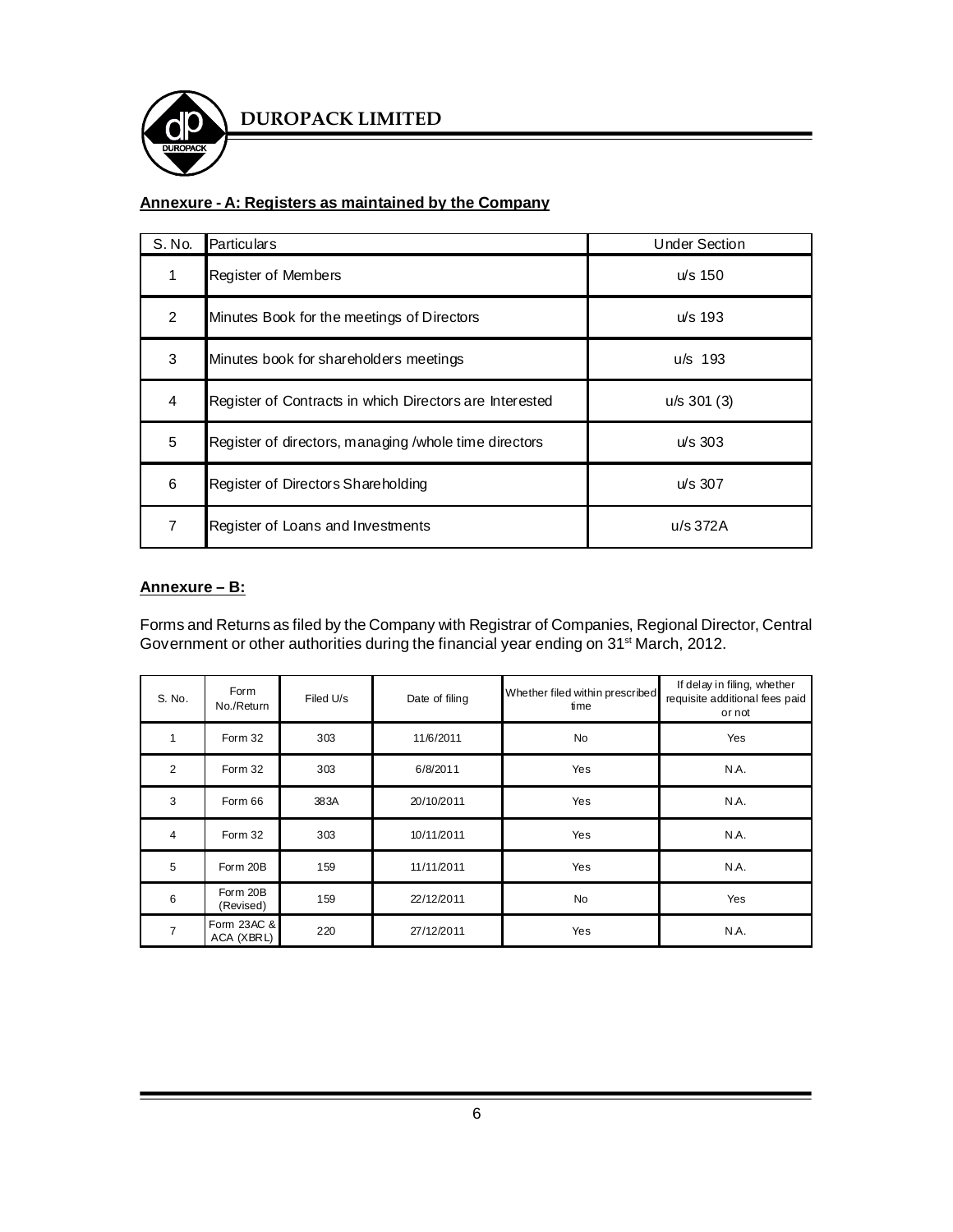

#### **CORPORATE GOVERNANCE REPORT (IN COMPLIANCE OF CLAUSE 49 OF LISTING AGREEMENT)**

#### **1. COMPANY'S PHILOSOPHY ON CODE OF GOVERNANCE**

The Company philosophy on corporate governance is aimed at strengthening confidence among shareholders, customers and employees and ensuring a long term relationship of trust by maintaining transparency and disclosure. The philosophy is backed by principles of concern, commitment, ethics, excellence and learning in all its acts and relationships with stakeholders, customers and associates. The objective of Company is not only to meet the statutory requirement of the following corporate governance as prescribed under clause 49 of the listing agreement, but to develop such systems and follow such practices and procedures as would make the management completely transparent and accountable in its interaction with employees, shareholders, lending institutions and its customers, thereby enhancing the shareholders' value and protecting interest of the shareholders.

#### **2. BOARD OF DIRECTORS**

#### **A. COMPOSITION OF THE BOARD AS ON 31ST MARCH 2012**

The business of the Company is managed by the Board of Directors. The information as required under Clause 49 of the Listing Agreement is being made available to the Board in their respective meeting. The Board of Directors comprises an optimum combination of executive, non executive Directors and independent Directors presenting the judicious mix of professionalism, knowledge, performance review, monitoring of plans and procedures. The independent Directors do not have any pecuniary relationship or transactions with the Company, promoters and management, which may affect the independence or judgement of the directors in any manner. The following is the composition of the Board of Directors of the Company as on 31st March 2012 which is in conformity with the provisions of Section 49 of the Listing Agreement:

| Name of Director        | Category                                         | Number of Directorship in<br>other Public Ltd. Companies<br>as on 31 $\mathrm{st}$ March 2012 |        | Number of committee position<br>in other public ltd. companies<br>as on 31 <sup>st</sup> March 2012 |        |
|-------------------------|--------------------------------------------------|-----------------------------------------------------------------------------------------------|--------|-----------------------------------------------------------------------------------------------------|--------|
|                         |                                                  | Chairman                                                                                      | Member | Chairman                                                                                            | Member |
| Mr. Vivek Jain          | Managing Director-Executive<br><b>Director</b>   | Nil                                                                                           | Nil    | Nil                                                                                                 | Nil    |
| Mr. Vineet Jain         | Whole-time Director-Executive<br><b>Director</b> | Nil                                                                                           | 2      | Nil                                                                                                 | Nil    |
| Ms. Sachi Chaudhuri     | Special Director in pursuance<br>of BIFR Letter  | Nil                                                                                           | 1      | Nil                                                                                                 | Nil    |
| Mr. Krishan Kumar Gupta | Independent Director                             | Nil                                                                                           | Nil    | Nil                                                                                                 | Nil    |
| Mr. Sharad Aggarwal     | Independent Director                             | Nil                                                                                           | 4      | Nil                                                                                                 | Nil    |
| Mr. Vikram Vijh         | Independent Director                             | Nil                                                                                           | 1      | Nil                                                                                                 | Nil    |

1. Except Mr. Vivek Jain and Mr. Vineet Jain who are Brothers, none of the Directors are relative of any other Director. 2. The detail of Shareholding of Directors as on 31<sup>st</sup> March 2012 is as follows:

| SI. No.        | Name of Director    | No. of Shares | Percentage of<br>Shareholding |
|----------------|---------------------|---------------|-------------------------------|
| 1              | Mr. Sharad Aggarwal | 23000         | 0.49%                         |
| 2              | Mr. Vivek Jain      | 946990        | 17.96%                        |
| 3              | Mr. Vineet Jain     | 146400        | 3.15%                         |
| $\overline{4}$ | Mr. Vikram Vijh     | 2400          | 0.05%                         |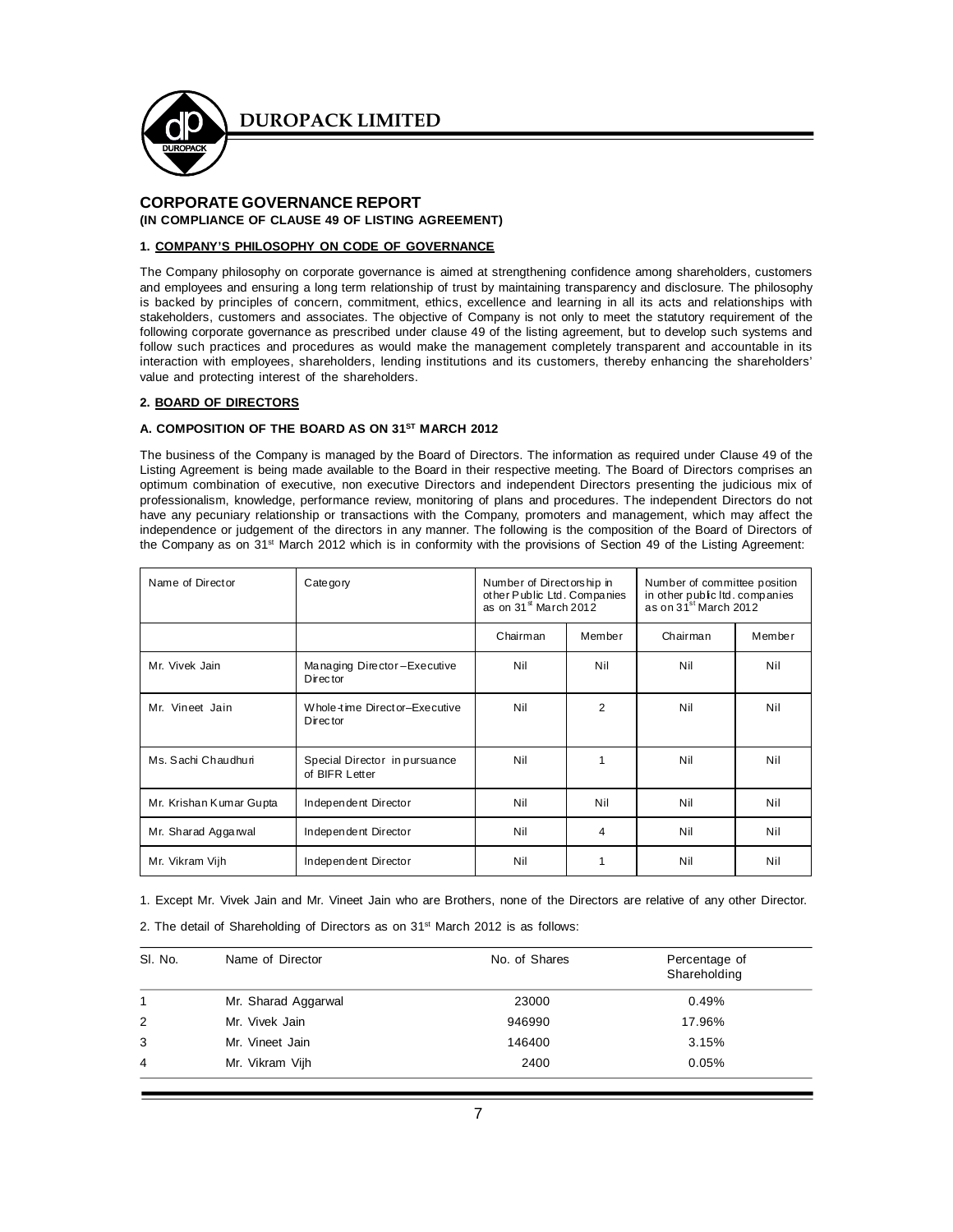

#### **B. NO. OF BOARD MEETINGS HELD**

During the year 2011-2012, the Board of Directors met 5 times on the following dates:

05/05/2011, 05/08/2011, 02/09/2011, 4/11/2011, 10/02/12

#### **C. ATTENDANCE RECORD OF THE DIRECTORS AT MEETINGS OF THE BOARD AND OF THE MEMBERS.**

The attendance record of the Directors is as under:

| <b>NAME OF DIRECTOR</b> | <b>BOARD MEETINGS</b> | <b>LAST AGM</b> |  |
|-------------------------|-----------------------|-----------------|--|
| Mr. Vivek Jain          | 5                     | Yes             |  |
| Mr. Vineet Jain         | 5                     | Yes             |  |
| Ms. Sachi Chaudhuri     | 4                     | No.             |  |
| Mr. Krishan Kumar Gupta | 4                     | Yes             |  |
| Mr. Sharad Aggarwal     | 2                     | Yes             |  |
| Mr. Vikram Vijh         | 3                     | Yes             |  |

#### **D. CODE OF CONDUCT**

The Board of Directors has laid down a Code of Conduct for all its Board members and senior management personnel of the Company. The Code of Conduct has also been posted on the website of the Company. All Board members and senior management personnel have on March 31, 2012, affirmed compliance with the Code of Conduct. A declaration to this effect, duly signed by the Managing Director is annexed and part of the report.

#### **3. COMMITTEE OF THE BOARD**

In compliance with the Listing Agreement and to focus effectively on the issues and ensure expedient resolution of the diverse matters, the Board has constituted various committees with specific terms of reference and scope. The constitution and charter of the Board Committees are given herein below:

#### **AUDIT COMMITTEE**

#### *a) Constitution and Terms of Reference*

The Audit Committee comprises of five directors, four of them are Non Executive Independent directors. The Chairman of the Audit Committee is an Independent Director. The Audit Committee's terms of reference conforms to Section 292 A of the Companies Act, 1956 as well as clause 49 of the Listing Agreement.

#### *b) Composition, Meeting and Attendance*

During the financial year 2011-12, the committee met five times i.e. on 05/05/2011, 05/08/2011, 02/09/2011, 4/11/2011 and 10/02/2012.

The composition and the attendance of members at the meetings held during the financial year 2011-12 are given below:

| Name of Director    | Category                 | <b>Attendance Particulars</b> |
|---------------------|--------------------------|-------------------------------|
| Vikram Vijh         | Independent Director     | 3                             |
| Sharad Aggarwal     | Independent Director     | 2                             |
| Krishan Kumar Gupta | Independent Director     | 4                             |
| Vivek Jain          | <b>Managing Director</b> | 5                             |
| Sachi Chaudhuri     | Nominee Director of BIFR | 3                             |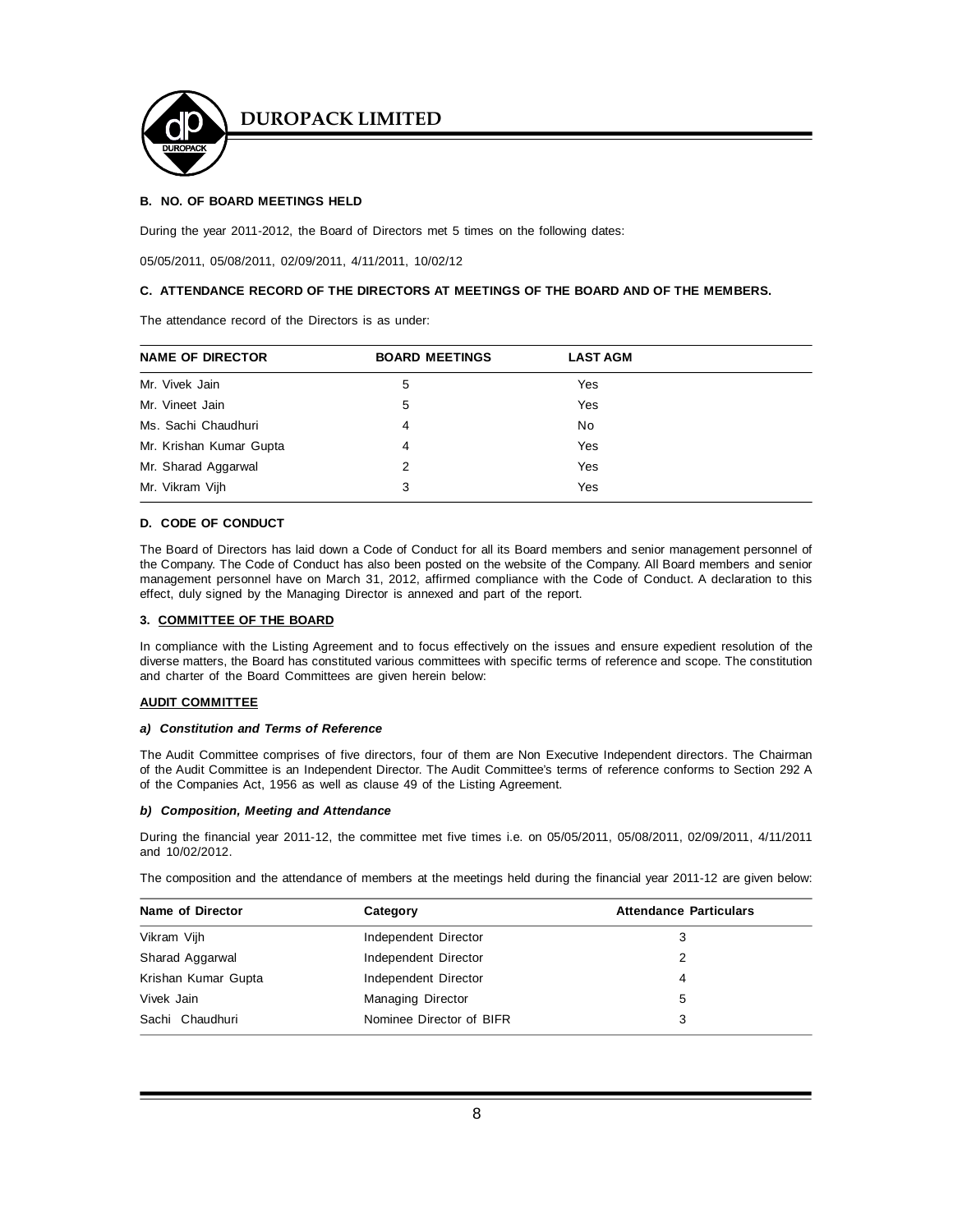

#### **4. SHAREHOLDER/ INVESTOR GRIEVANCE COMMITTEE**

This committee is vested with the requisite power and authorities to specifically look into the redressal of shareholder and investor grievances.

| No. of investor Queries/complaints<br>received in the year 2011-2012 | Pending at the end of the year | No. of pending share transfer |
|----------------------------------------------------------------------|--------------------------------|-------------------------------|
|                                                                      | NIL                            | <b>NIL</b>                    |

The composition and the attendance of members at the meetings held during the financial year 2011-12 are given below:

| Name of Director    | <b>Attendance Particulars</b> | Remarks |  |
|---------------------|-------------------------------|---------|--|
| Krishan Kumar Gupta | 3                             |         |  |
| Vikram Vijh         | 2                             |         |  |
| Vivek Jain          | 4                             |         |  |
| Sachi Chaudhuri     | 2                             |         |  |

Mr. Vivek Jain, Managing Director of the Company is the Compliance Officer of the Company. The status of compliance is reported to the Board of Directors through the minutes of the committee Meeting of the Shareholder/Investor Grievances committee.

#### **5. REMUNERATION COMMITTEE**

#### *a) Constitution and Terms of Reference*

The Remuneration Committee inter alia, deals with all elements of remuneration of all whole time Directors, service contracts, notice periods, severance payments etc.

#### *b) Composition, Meeting and Attendance*

The composition of remuneration committee and list of the members of Remuneration committee are as follows:

| S.No.          | Name of the Director | Category             | Designation |
|----------------|----------------------|----------------------|-------------|
| 1 <sub>1</sub> | Sharad Aggarwal      | Independent Director | Member      |
| 2.             | Krishan Kumar Gupta  | Independent Director | Member      |
| 3.             | Vineet Jain          | Whole time Director  | Member      |
| 4.             | Sachi Chaudhuri      | Nominee Director     | Member      |

During the Financial Year ended 31<sup>st</sup> March 2012, as there was no transaction which requires approval of Remuneration Committee, no meeting was held during the financial year.

#### *c) Remuneration Policy*

The remuneration of Directors is determined keeping in view the overall limits of section 198 and 309 read with part II of Schedule XIII of the Companies Act, 1956. No director of the Company is paid remuneration exceeding the abovesaid limits.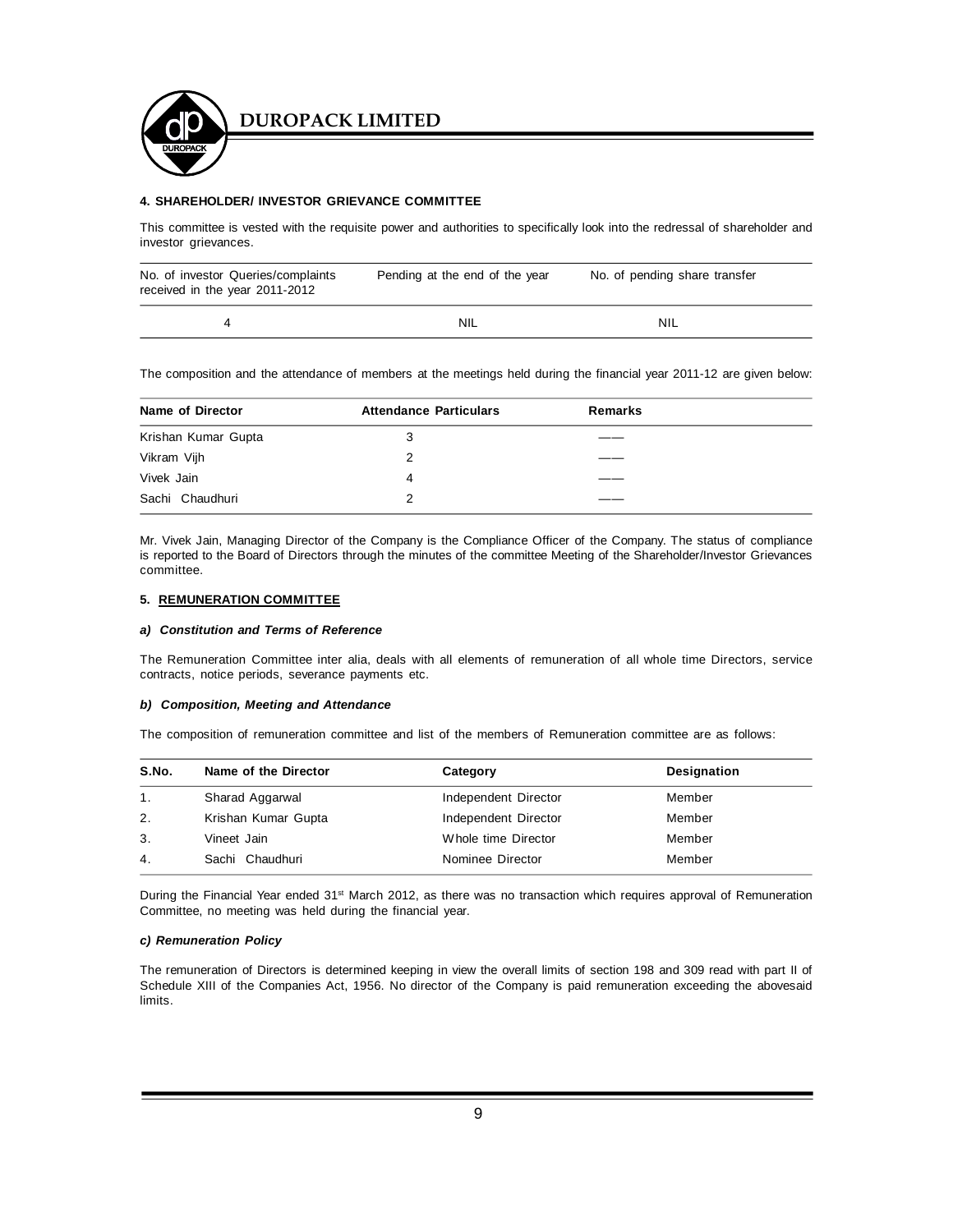#### **PARTICULARS OF DIRECTOR'S REMUNERATION: SITING FEES, SALARY, PERQUISITES AND COMMISSION**

| Name of Director        | Sitting<br>Fees | Commission on<br>Profits | Salary &<br>allowances | Contribution to<br>Provident Fund | Total  |
|-------------------------|-----------------|--------------------------|------------------------|-----------------------------------|--------|
| Mr. Vivek Jain          |                 |                          | 900000                 |                                   | 900000 |
| Mr. Vineet Jain         |                 |                          | 900000                 |                                   | 900000 |
| Mr. Vijay Kumar Jain*   |                 |                          | 375000                 |                                   | 375000 |
| Ms. Sachi Chaudhuri     |                 |                          |                        |                                   |        |
| Mr. Krishan Kumar Gupta |                 |                          |                        |                                   |        |
| Mr. Sharad Aggarwal     |                 |                          |                        |                                   |        |
| Mr. Vikram Jain         |                 |                          |                        |                                   |        |

**\* Mr. Vijay Kumar Jain was ceased to be whole time director of the Company due to his death w.e.f. 27 th September 2011.**

#### **6. OTHER COMMITTEE OF THE BOARD OF DIRECTORS**

In addition to the above referred committees which are constituted pursuant to the Corporate Governance Code, the Board has constituted Management Committee in pursuance to the BIFR Order.

#### **7. GENERAL BODY MEETINGS**

The last three Annual General Meetings of the Company were held at the registered office of the Company at 3123, Sector D, Pocket-III, Vasant Kunj, New Delhi-110070 as on 30<sup>th</sup> September 2009, 30<sup>th</sup> September 2010 and 30<sup>th</sup> September 2011 respectively.

During the preceding financial year, no resolution was passed through postal ballot.

#### **8. DISCLOSURES**

- 8.1) The transactions with related parties have been discussed in detail in Note 44 to the Balance Sheet as at March 31, 2012, and the Profit and Loss Account for the year ended on that date which forms part of this Annual Report. The related party transactions are placed before the Board of Directors for their consideration and approval. The Company did not have any material significant related party transaction which may have potential conflict with the interest of the Company.
- 8.2) There was no case of non-compliance by the Company, penalties, and strictures imposed on the company by stock exchange or SEBI or any statutory authority or any matter relating to capital market.
- 8.3) The Company has not adopted any Whistle Blower policy. However the Company has not denied access of any personnel to approach the management or the Audit Committee on an issue.
- 8.4) The Company has complied with the mandatory requirements of clause 49 of the listing agreement and not complied with non mandatory requirements as mentioned in Annexure ID except the requirement of setting up of Remuneration Committee and its related provisions.
- 8.5) The Company has adopted a Risk Management Policy. It has laid down procedures to inform Board members about the potential risks, their assessment and control. These procedures are periodically reviewed to ensure that executive management controls risk by means of properly defined framework of policies and strategies.

#### **9. MEANS OF COMMUNICATION**

The Company publishes its quarterly Financial Results in the Asian Age (English) & Hari Bhumi (Hindi) newspaper. Information at the time of declaration of results is sent to all stock exchanges where the shares of the Company are listed for trading.

Up to date financial results, shareholding pattern and other general informations and events about the Company are available on the Company's website i.e. www.duropackindia.com.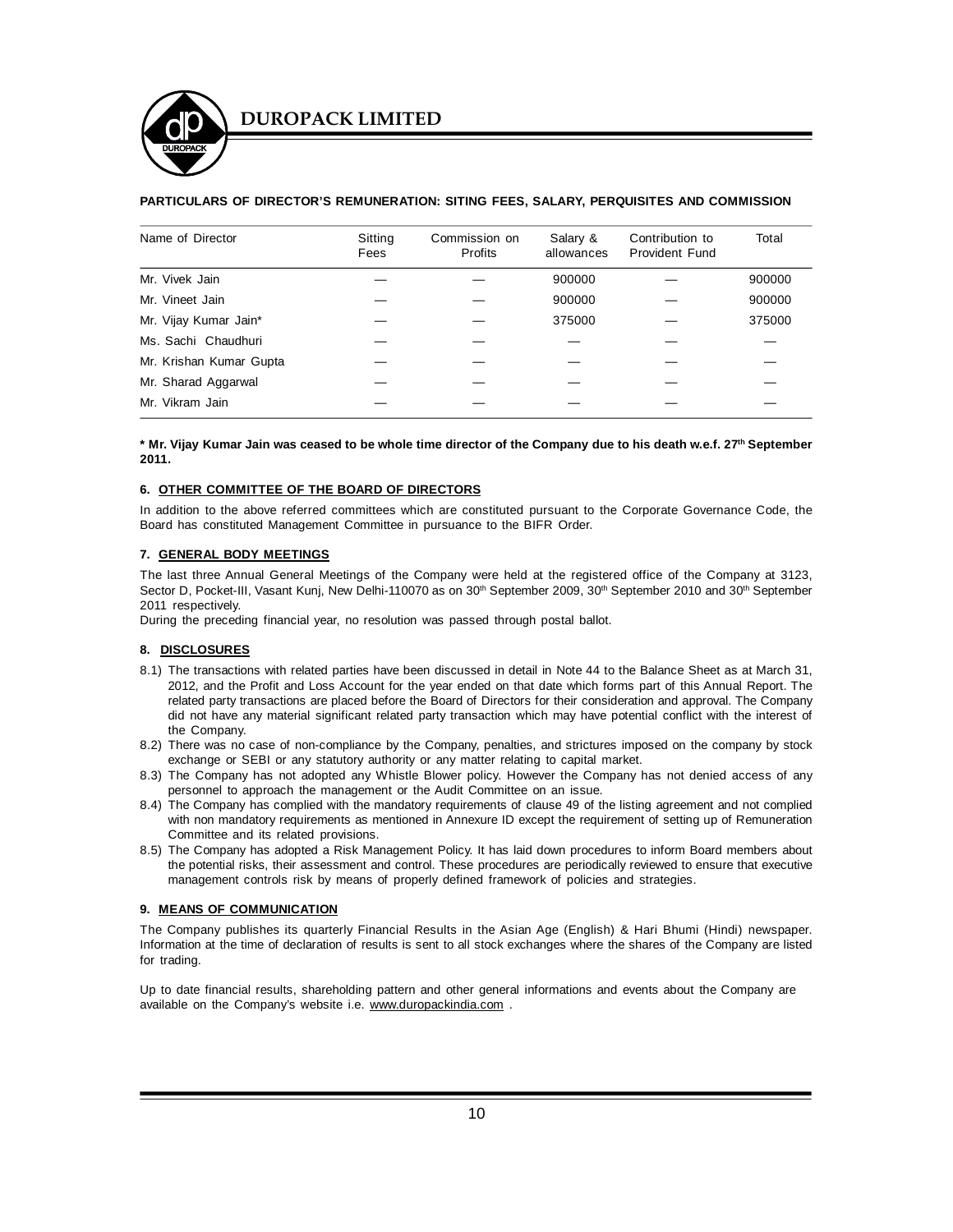

#### **10. GENERAL SHAREHOLDER INFORMATION**

#### **AGM, BOOK CLOSURE AND FINANCIAL YEAR DETAILS**

The Annual General Meeting of the Company shall be held on Saturday, 29<sup>th</sup> September 2012, at 9.00 A.M. at Community Centre, Sector D, Pocket-III, Vasant Kunj, New Delhi-110070.

Book closure period is from 24<sup>th</sup> September 2012 to 29<sup>th</sup> September 2012 (Both days Inclusive).

The Corporate Governance Report relates to Financial Year 2011-2012.

#### **FINANCIAL CALENDAR (Tentative, subject to change)**

| <b>Financial Year</b>                                                                                                          | April 1 <sup>st</sup> 2012 to March 31 <sup>st</sup> 2013                                                                   |
|--------------------------------------------------------------------------------------------------------------------------------|-----------------------------------------------------------------------------------------------------------------------------|
| <b>Results for the</b><br><b>Quarter ending</b>                                                                                | <b>Tentative Date for approval</b>                                                                                          |
| 30 <sup>th</sup> June 2012<br>30 <sup>th</sup> September 2012<br>31 <sup>st</sup> December 2012<br>31 <sup>st</sup> March 2013 | 10 <sup>th</sup> August, 2012<br>Second Week of November, 2012<br>Second Week of February, 2013<br>Second Week of May, 2013 |

#### **LISTING ON STOCK EXCHANGES**

The Company's Equity Shares are listed on Bombay Stock Exchange Limited, Delhi Stock Exchange Association Limited, Ahmedabad Stock Exchange Association Limited and Ludhiana Stock Exchange Association Limited.

The ISIN Number of Duro Pack Limited on both NSDL and the CDSL is **INE 138B01018.**

The scrip code of the Company on Bombay Stock Exchange Limited is **526355.**

#### **MARKET PRICE DATA**

The details of monthly highest and lowest closing price of the equity share of the Company during the Financial Year 2011-12 are as under:

| Month & Year  | <b>Bombay Stock Exchange</b> |          | Sensex    |          |
|---------------|------------------------------|----------|-----------|----------|
|               | High(Rs.)                    | Low(Rs.) | High(Rs.) | Low(Rs.) |
| October 2011  | 24.95                        | 6.69     | 17908.13  | 15745.43 |
| November 2011 | 8.40                         | 6.60     | 17702.26  | 15478.69 |
| December 2011 | 6.98                         | 5.40     | 17003.71  | 15135.86 |
| January 2012  | 5.67                         | 5.20     | 17258.97  | 15358.02 |
| February 2012 | 5.83                         | 5.30     | 18523.78  | 17061.55 |
| March 2012    | 5.67                         | 5.20     | 18040.69  | 16920.61 |

\*The trading was started in the month of October on Bombay Stock Exchange Limited; however there was no trading on Delhi Stock Exchange Association Limited, Ahmedabad Stock Exchange Association Limited and Ludhiana Stock Exchange Association Limited.

#### **SHARES HELD IN PHYSICAL AND DEMATERIALIZATION FORM**:

As on 31st March 2012 (55.48%) of shares were held in dematerialized form and rest in physical form.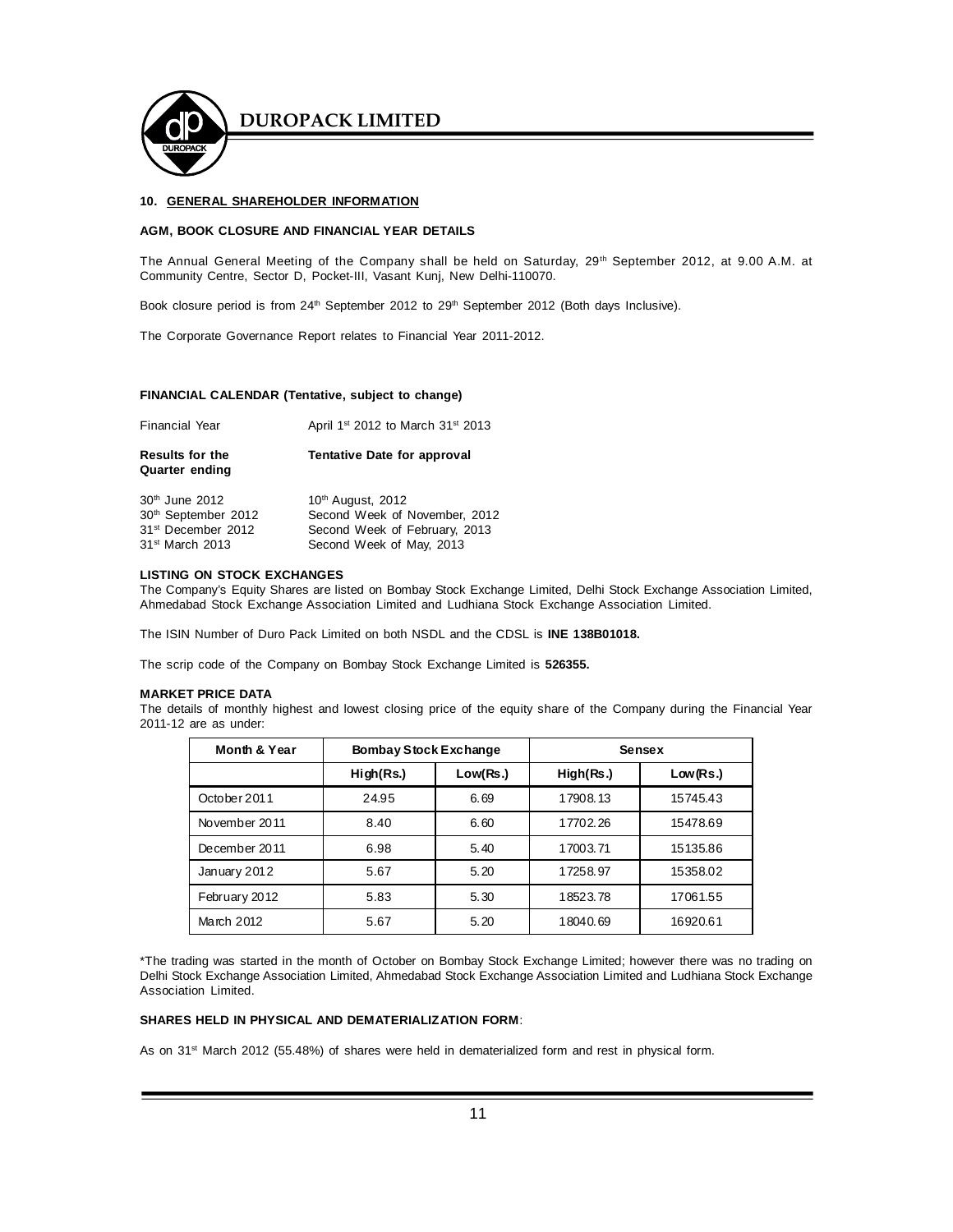

#### **DISTRIBUTION OF HOLDING**

The Promoter holds 69.09 % and Public Shareholders including Corporate Shareholders hold 30.91% of Shareholding.

| <b>Range of Shares</b> | No. of Shareholders | % to Total<br><b>Shareholders</b> | No. of Shares | % of Shares to<br><b>Total Shares</b> |
|------------------------|---------------------|-----------------------------------|---------------|---------------------------------------|
| $1 - 2500$             | 2732                | 73.38                             | 3515760       | 6.67                                  |
| 2501-5000              | 592                 | 15.90                             | 2384130       | 4.52                                  |
| 5001-10000             | 217                 | 5.83                              | 1892700       | 3.59                                  |
| 10001-20000            | 78                  | 2.10                              | 1199590       | 2.28                                  |
| 20001-30000            | 29                  | 0.78                              | 723000        | 1.37                                  |
| 30001-40000            | 9                   | 0.24                              | 321000        | 0.61                                  |
| 40001-50000            | 18                  | 0.48                              | 830170        | 1.57                                  |
| 50001-100000           | 15                  | 0.40                              | 1177000       | 2.23                                  |
| 100001 & above         | 33                  | 0.89                              | 40678650      | 77.16                                 |
| <b>Total</b>           | 3723                | 100                               | 52722000      | 100                                   |

#### **REGISTRAR AND TRANSFER AGENT**

The Registrar and Transfer Agent is:

Abhipra Capital Limited Abhipra Complex, A-307, Dilkush Industrial Area G.T. Road Azadpur, Delhi-110033 Ph: 01-11-42390909, Fax: 91-11-42390830 Email: rta@abipra.com

#### **SHARE TRANSFER SYSTEM**

All the transfers of shares held in demat form are processed by the registrar and share transfer agent and approved by the Company. The transfers of shares which are held in physical form are processed by the Company. Pursuant to clause 47(c) of listing agreement with the stock exchanges, certificate on half yearly basis have been issued by the company secretary in practice for due compliance of share transfer formalities by the Company. Pursuant to SEBI (Depository and Participant) Regulations, 1996, certificate has also been received from the Company Secretary in practice for timely dematerialization and rematerialization of the shares of the Company and for conducting secretarial audit on the quarterly basis for reconciliation of the share capital of the Company.

#### **PLANT LOCATION**

The location of Company's plants is as mentioned below:

Village Panchor, 84 K.M. Stone, Delhi Jaipur Highway, Rewari, Haryana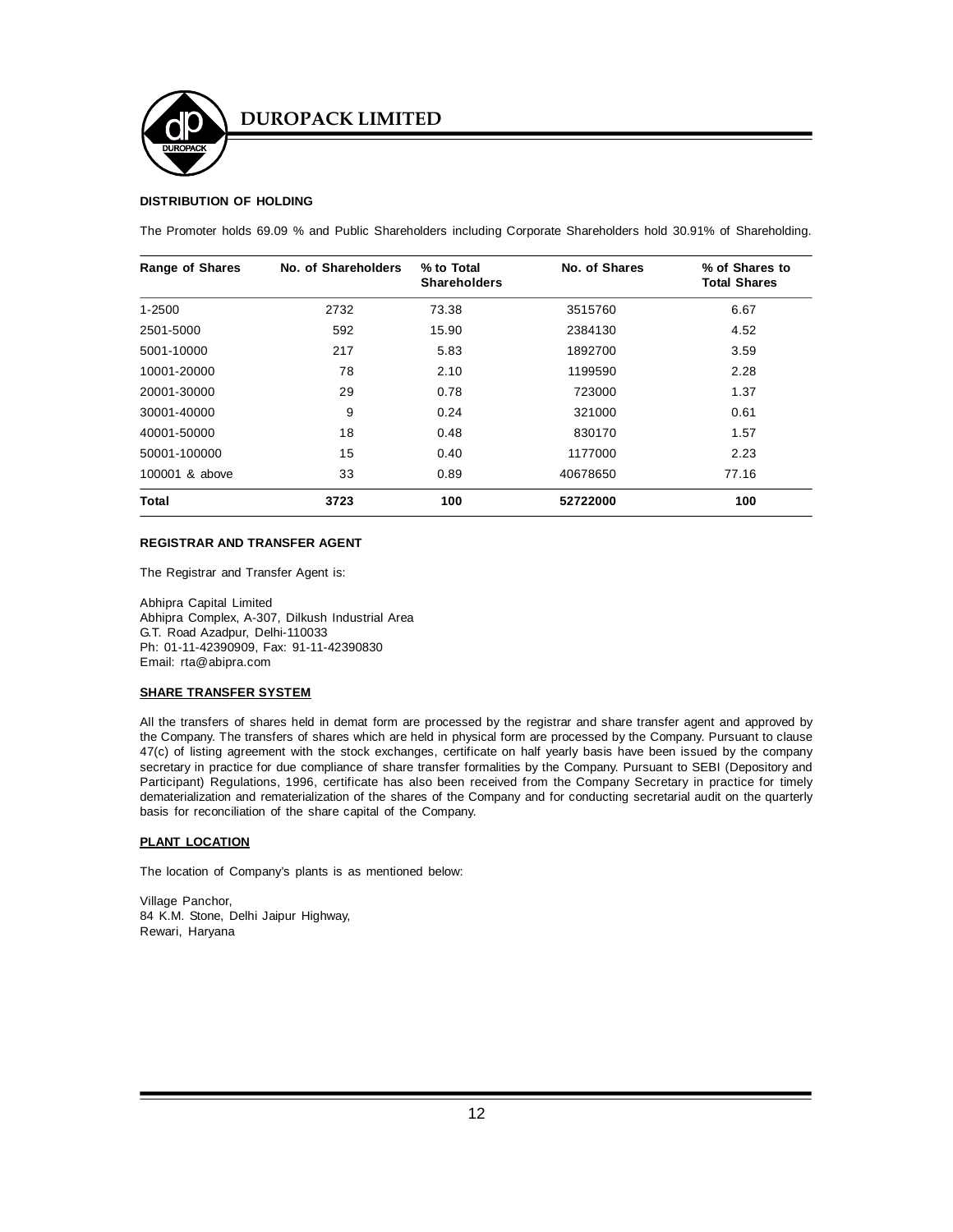

#### **GREEN INITIATIVE**

As a responsible corporate citizen, the Company welcomes and supports the 'Green Initiative' taken by the Ministry of Corporate Affairs, Government of India, by its recent Circulars, enabling electronic delivery of documents including the Annual Report, Quarterly, Half-yearly results etc. to shareholders at their e-mail address previously registered with the Depository Participants (DPs)/Company/Registrars & Share Transfer Agents.

Shareholders who have not registered their e-mail addresses so far are requested to register their e-mail addresses. Those holding shares in demat form can register their e-mail address with their concerned DPs. Shareholders who hold shares in physical form are requested to register their e-mail addresses with Abhipra Capital Limited, by sending a letter, duly signed by the first/sole holder quoting details of Folio No.

#### **ADDRESS FOR CORRESPONDENCE**

The Shareholders can contact to Registrars and Share Transfer Agents for share transfer and related queries

Abhipra Capital Limited Abhipra Complex, A-307, Dilkush Industrial Area G.T. Road Azadpur, Delhi-110033 Ph: 01-11-42390909, Fax: 91-11-42390830 Email: rta@abhipra.com

**Company** (for general assistance)

DURO PACK LIMITED 3123 Sector D, Pocket-III, Vasant Kunj, New Delhi-110070. Ph. No. 26181611, 26183275 E-mail – duropack@vsnl.com Website – www.duropackindia.com

#### **MANAGEMENT**

A. The Management Discussion and analysis report

The annual report contains a detailed chapter on management analysis and report.

B. Disclosures by Management to the Board

All details relating to the financial and commercial transactions where Directors may have a potential interest are provided to the Board.

#### **11. AUDITOR'S CERTIFICATE ON CORPORATE GOVERNANCE**

As required by clause 49 of the listing Agreement, the Auditors Certificate is given as Annexure to the Directors report.

#### **12. CEO and CFO Certification**

As required by clause 49 of the listing Agreement, the CEO/CFO certification is annexed and forms part of this annual report.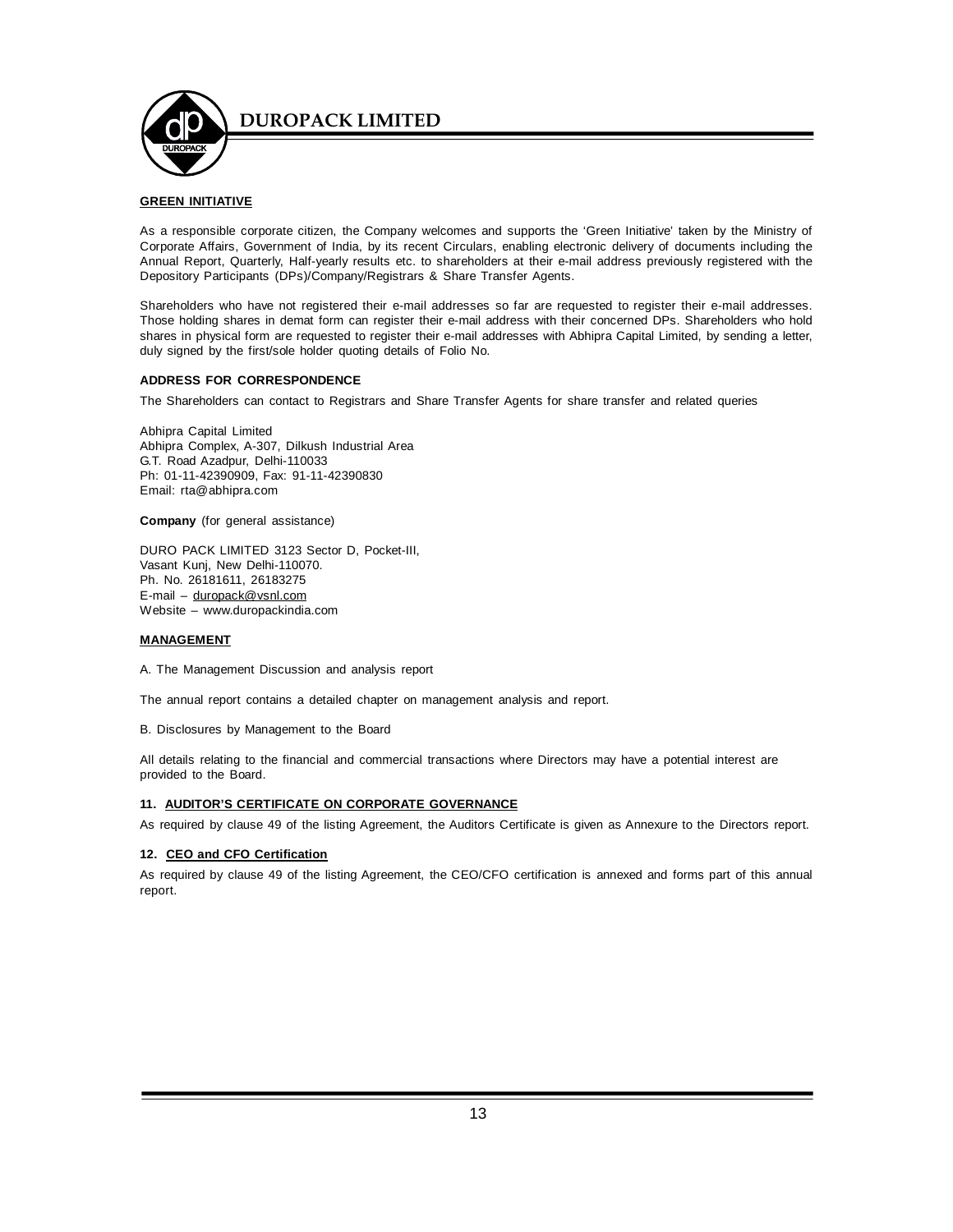

*(Mfrs. of Flexible Laminates Pouches & Holographic Products)* Admn. Office: B-4/160, Safdarjung Enclave, New Delhi - 110 029 (INDIA) Tel.: 26195952, 26185729, 26181611, 26183275 Fax: 91-11-26177280 E-mail: duropack@vsnl.com, Website: www.duropackindia.com

#### **CERTIFICATION TO THE BOARD PURSUANT TO CLAUSE 49(V) OF THE LISTING AGREEMENT**

This is to certify that:

- (a) We have reviewed financial statements and the cash flow statement for the year ended  $31^{st}$  March 2012 and that to the best of our knowledge and belief:
	- (i) These statements do not contain any materially untrue statement or omit any material fact or contain statements that might be misleading;
	- (ii) These statements together present a true and fair view of the company's affairs and are in compliance with existing accounting standards, applicable laws and regulations.
- (b) There are, to the best of out knowledge and belief, no transactions entered into by the company during the year which are fraudulent, illegal or violative of the company's code of conduct.
- (c) We accept responsibility for establishing and maintaining internal controls for financial reporting and that we have evaluated the effectiveness of internal control systems of the company pertaining to financial reporting and we have disclosed to the auditors and the Audit Committee, deficiencies in the design or operation of such internal controls, if any, of which we are aware and the steps we have taken or propose to take to rectify these deficiencies.
- (d) We have indicated to the auditors and the Audit committee:
	- (i) Significant changes in internal control over financial reporting during the year;
	- (ii) Significant changes in accounting policies during the year and that the same have been disclosed in the notes to the financial statements; and
	- (iii) That no instances of significant fraud have came to our notice.

For Duropack Limited

Place: New Delhi

Dated: 1<sup>st</sup> September 2012 **sd/-** sd/-<br>Vivek Jain **Start September 2012** Sd/- Since School School School School School School School School School School School School School School School School School School School Scho Vivek Jain Vineet Jain

Managing Director Whole Time Director

The Board of Directors Duropack Limited

Dear Sir,

It is hereby certified that the members of the Board of Directors of the Company and the Management Personnel have affirmed the compliance with the code of conduct adopted by the Company for the financial year ended March 31, 2012 in terms of clause 49 I (D) of the Listing Agreement.

Dated: 1st September 2012 **(Vivek Jain)** Place: New Delhi Managing Director New York 2012 19:00 Managing Director

Sd/-

Regd. Office: 3123, Sector-D, Pocket-III, Vasant Kunj, New Delhi-110070 Works: Village Panchor, 84 K.M. Stone, Delhi Jaipur Highway, Jarthal Road, Highway, Jarthal Road, Rewari (Haryana) Tel.: (01274) 249039 249049 Fax:(01274) 249039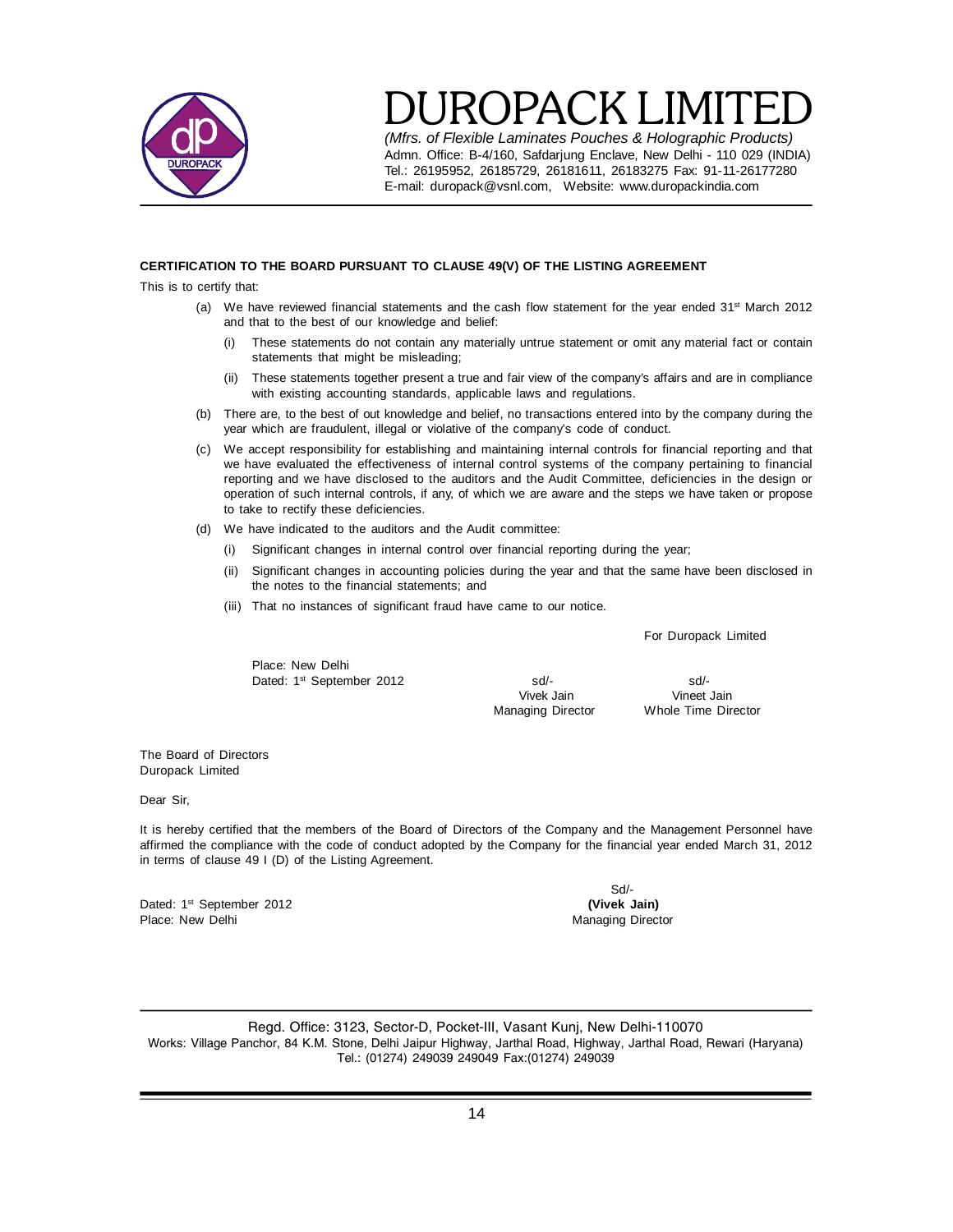





PVSP & Co. (Formerly Bhatia Praveen & Co.)<br>Chartered Accountants

#### **Auditors' certificate on compliance of conditions of Corporate Governance under Clause 49 of the Listing Agreement**

To the Shareholders of Duro Pack Limited

We have examined the compliances of conditions of Corporate Governance by M/s Duropack Limited, during the year ended 31<sup>st</sup> March 2012, as stipulated in clause 49 of the Listing Agreement of the said Company with the Stock Exchanges where equity shares of the Company are listed.

The compliance of conditions of Corporate Governance is the responsibility of the management. Our examination has been limited to review of procedures adopted by the Company and implementation thereof, adopted by the Company for ensuring the compliance of the conditions of Corporate Governance. Our examination may not be construed as an audit or an expression of opinion on the financial statements of the Company.

In our opinion and to the best of our information and according to the explanations given to us, we certify that the Company has complied with the conditions of Corporate Governance as stipulated in the above mentioned Listing Agreements.

We further state that such compliance is neither an assurance as to the future viability of the Company nor the efficiency or effectiveness with which the management has conducted the affairs of the Company.

> For PVSP & Co. Chartered Accountants

Place: New Delhi Dated: 1<sup>st</sup> September 2012 sd/-

(Vinod Ralhan) **Partner** M. No. 85310

B.O.: 5 Pusa Road, First Floor, New Delhi - 110005, Tel.: 91-11-47177000(30 Lines), Fax.: 91-11-47177077 B-4/ 148C, Safdarjung Enclave, New Delhi - 110029, Tel.: 91-11-26160650, 26177621, Fax: 91-11-26162865 H.O.: D-20, Opp. Chamber of Commerce, Bombay Bazar, Meerut Cantt. (U.P.), Telefax: 91-121-2661915, 2651915 Email: provest@vsnl.com, Website: www.provestment.net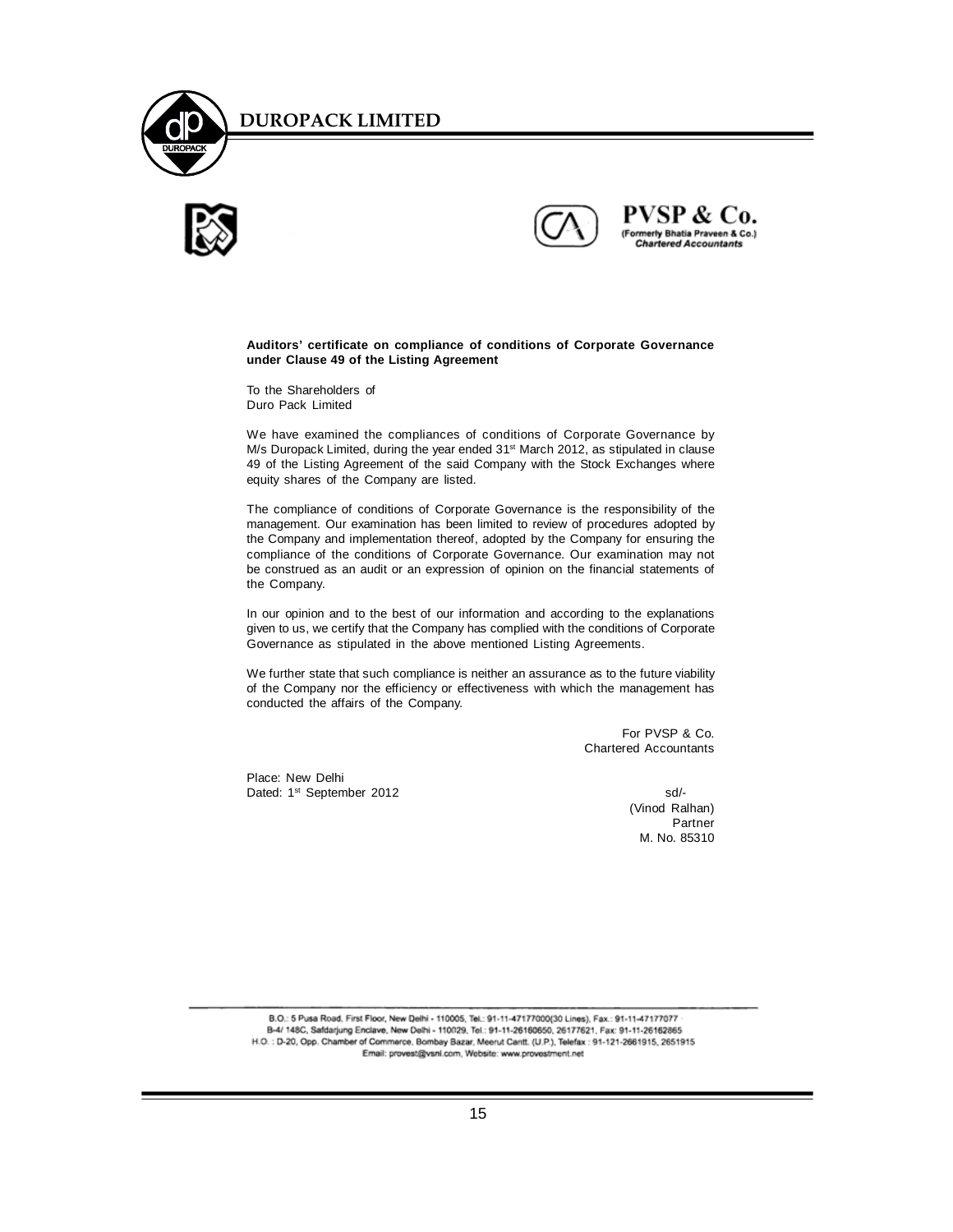

#### **MANAGEMENT DISCUSSION AND ANALYSIS REPORT**

#### **INDUSTRY STRUCTURE & DEVELOPMENTS**

The Company operates in the single business segment of manufacturing of flexible packaging products like laminates and plastic pouches and holographic products. This sector of packaging is witnessing intense competition from numerous players in the country. The competition in the market place has also intensified as a result of low cost competition and opening up of the economy.

#### **OPPORTUNITIES, THREATS, RISKS AND CONCERNS**

The Company had the opportunity to increase the sales as there was growing demand coupled with price rise of the products. The Company seeks lots of opportunities in the packaging market in future. The Company anticipates the increasing demand of flexible packaging because of development of retail selling in the country. However a price fluctuation in the raw material prices is a concern.

#### **SEGMENT PERFORMANCE**

Due to the intense competition in the segment of flexible laminate there are number of players in this segment of business. The Company is striving to have the competitive position in the business segment of flexible laminates and making all efforts to increase the turnover in this segment.

#### **INTERNAL CONTROL SYSTEM & THEIR ADEQUACY**

The Company has a good system of internal controls in all sphere of its activity. The internal control system is supplemented by effective Internal Audit. The audit committee regularly reviews the findings of the internal auditors and effective steps to implement the suggestion /observation of the auditors are taken and monitored regularly. In the opinion of the Board, an effective internal control system commensurate to the size of the Company exists.

#### **DISCUSSION ON FINANCIAL PERFORMANCE WITH RESPECT TO OPERATIONAL PERFORMANCE**

The Company has achieved total income of Rs. 8.19 Crores and Net Profits after tax is of Rs. 46.31 Lacs. The Sales turnover has reduced from Rs. 9.02 Crores to Rs. 8.14 Crores which was due to lower sales price. However the quantity of sales is higher than last year

#### **MATERIAL DEVELOPMENT IN HUMAN RESOURCES /INDUSTRIAL RELATIONS FRONT, INCLUDING THE NUMBER OF PEOPLE EMPLOYED.**

The Company has employees and the cordial relations were maintained with all of them through out the year. The Board of the Company wishes to place on record its appreciation to all the employees for their sustained efforts in improving the capacity utilization and operational efficiency.

The Company has initiated many steps in career and personality development of the employees belonging to different departments. The employees attended seminars and other training programs to enhance their skills and knowledge.

To motivate and to get the best results from the employees, the Company has the performance based incentive scheme for its entire management & office cadre.

#### **CAUTIONARY STATEMENT**

Statement in this report describing the Company's position and expectations may be "forward statements" with in the meaning of applicable securities laws or regulations. Actual result could differ materially from those expressed or implied. Important factors that could make the difference to the Company's operations include, among others, economic condition affecting demand/supply and the price condition in the market in which the Company operates changes in the Government regulations, Tax laws and other statutes and incidental factors.

By and on Behalf of Board of Director

 Sd/- VIVEK JAIN (Managing Director)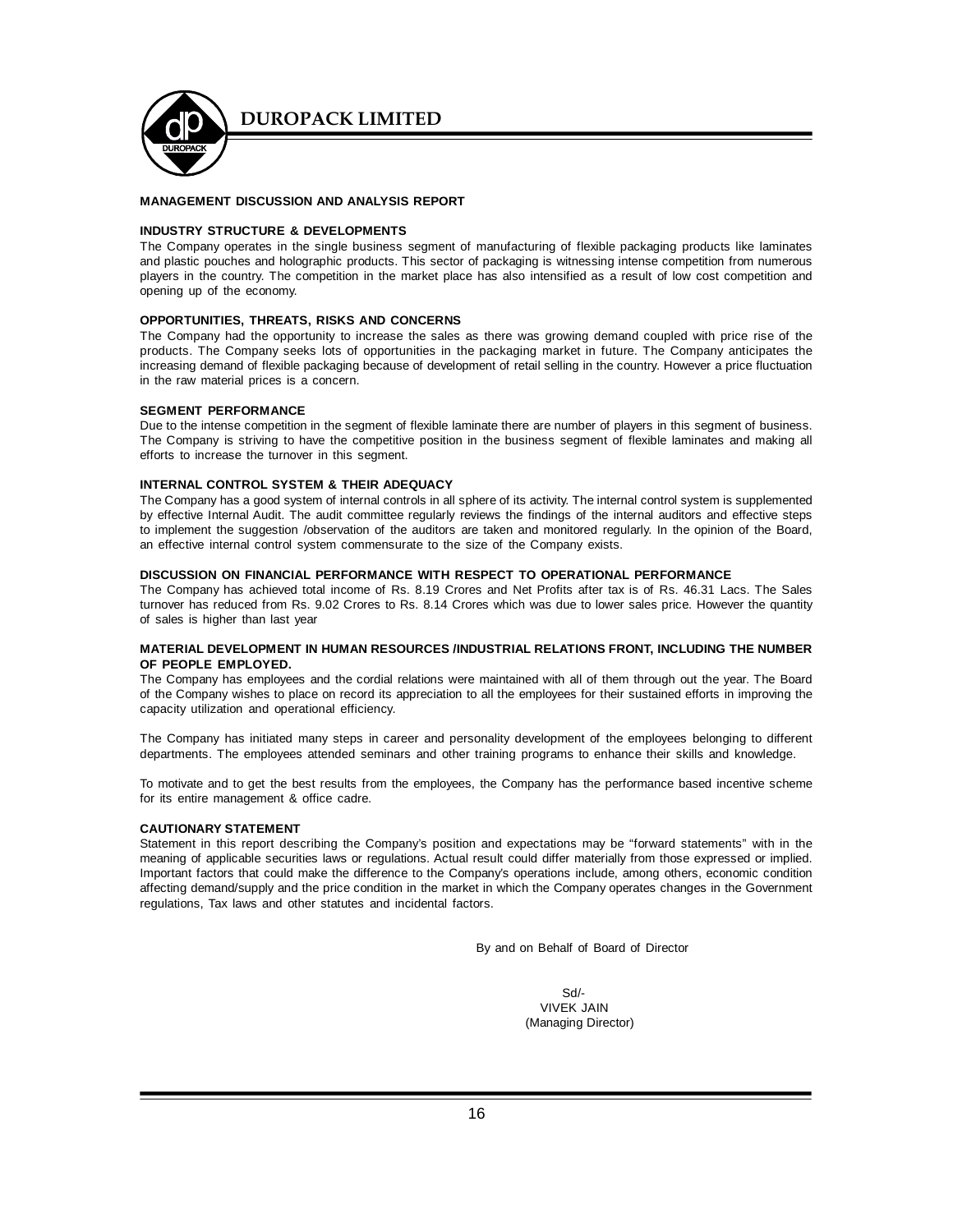

#### **AUDITORS' REPORT TO THE MEMBERS OF DUROPACK LTD.**

- 1) We have audited the attached Balance Sheet of DUROPACK LTD as at 31<sup>st</sup> March 2012, and also the Profit and loss Account for the period ended on that date annexed thereto. These financial statements are the responsibility of the Company's Management. Our responsibility is to express an opinion on these financial statements based on our audit.
- 2) We conducted our audit in accordance with the auditing standards generally accepted in India. Those Standards require that we plan and perform the audit to obtain reasonable assurance about whether the financial statements are free of material misstatement. An audit includes examining, on a test basis, evidence supporting the amounts and disclosures in the financial statements. An audit also includes assessing the accounting principles used and significant estimates made by the management, as well as evaluating the overall financial statement presentation. We believe that our audit provides a reasonable basis for our opinion.
- 3) As required by the Companies (Auditors' Report) Order, 2003 issued by the Central Government of India in terms of sub section (4A) of section 227 of the Companies Act, 1956, we enclose in the Annexure a statement on the matters specified in paragraphs 4 & 5 of the said order.
- 4) Further to our comments in the Annexure referred to above, we report that:
	- a) We have obtained all the information and explanation, which to the best of our knowledge and belief were necessary for the purpose of our audit.
	- b) In our opinion, proper books of accounts as required by law have been kept by the company so far as appears from our examination of those books.
	- c) The balance sheet, profit and loss account and cash flow statement dealt with by this report are in agreement with the books of account.
	- d) In our opinion, the accounts comply with the accounting standards referred to in section 211 3C of Companies Act, 1956.
	- e) On the basis of written representations received from the Directors, as on 31<sup>st</sup> March, 2012 and taken on record by the Board of Directors, we report that none of the directors are disqualified as on 31<sup>st</sup> March, 2012 from being appointed as a Director in terms of clause (g) of sub section (1) of Section 274 of the Companies Act, 1956;
	- f) In our opinion and to the best of our information and according to the explanation given to us, the said Balance Sheet and Profit and Loss Account, together with notes thereon, give the information required by the Companies Act, 1956, in the manner so required and give a true and fair view in conformity with the accounting principles generally accepted in India:
		- I) In the case of the Balance Sheet, of the state of affairs of the Company as at  $31^{st}$  March 2012.
		- II) In the case of the Profit & Loss Account, of the profit for the year ended on that day.
		- III) In the case of the Cash Flow Statements, of the cash flows for the year ended on that date.

**FOR PVSP & CO. Chartered Accountants**

**Sd/- (VINOD RALHAN) Partner Place: New Delhi M NO.: 91503/ FRN: 008940N**

**Date: 01/09/2012**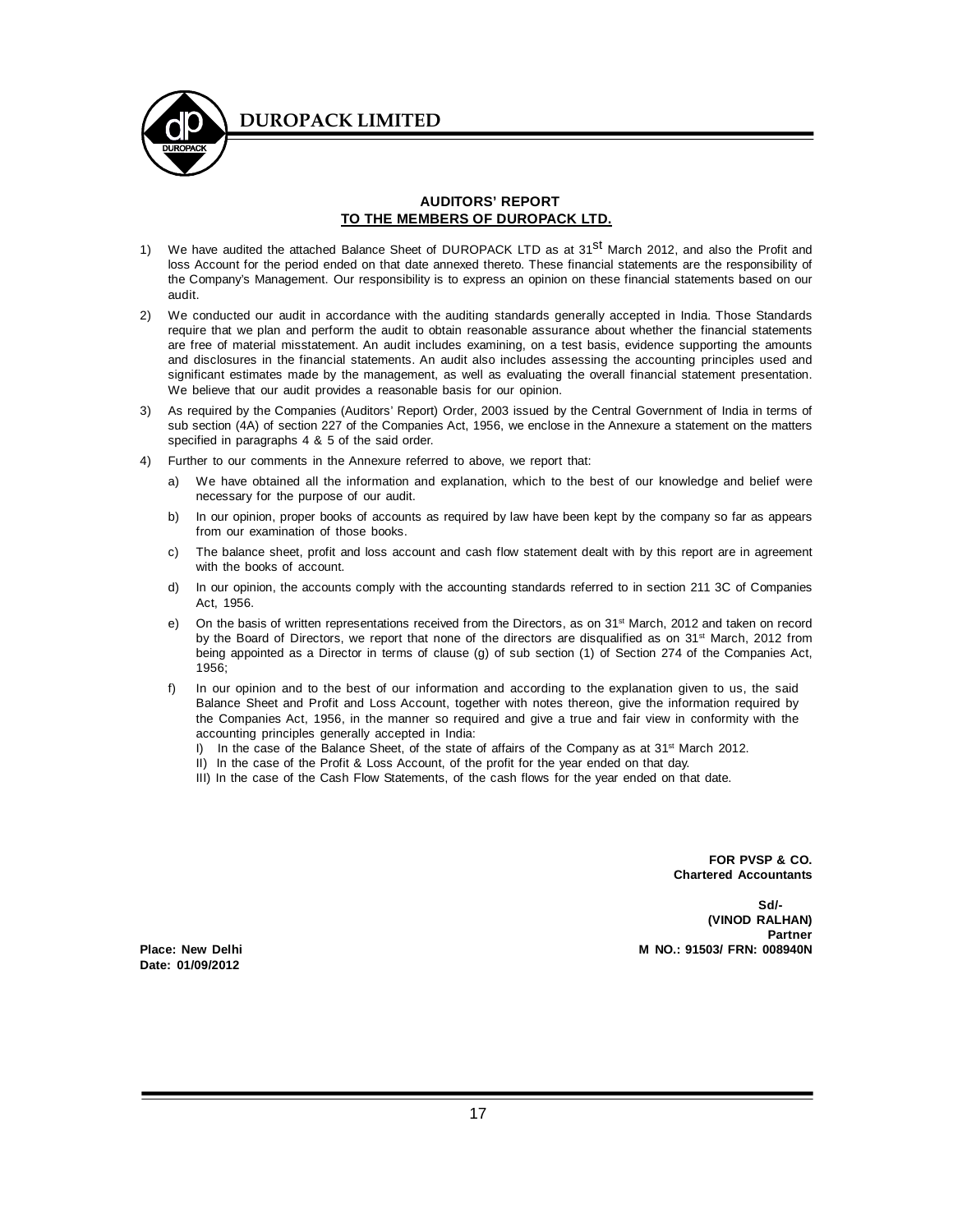

#### **ANNEXURE TO THE AUDITORS' REPORT 31ST MARCH, 2012.**

(Referred to in paragraph (3) of our report of even date)

- 1. (a) The Company has maintained proper records showing full particulars including quantitative details and situation of fixed assets.
	- (b) All the assets have been physically verified by the management during the year. There is a regular programme of verification which, in our opinion, is reasonable having regard to the size of the company and the nature of its assets. No material discrepancies were noticed on such verification.
	- (c) During the year, the company has not disposed off a major part of the plant and machinery
- 2. (a) The inventory has been physically verified during the year by the management. In our opinion, the frequency of verification is reasonable.
	- (b) The procedures of physical verification of inventories followed by the management are reasonable and adequate in relation to the size of the company and the nature of its business.
	- (c) On the basis of our examination of the records of inventory, we are of the opinion that the company is maintaining reasonable proper records of inventory. The discrepancies noticed on verification between the physical stocks and the book records were not material.
- 3. i) The company has repaid the loan to companies, firm or other party covered in the register maintain under section 301 of the Companies Act, 1956. The company has not granted any loan to companies, firm or other party covered in the register maintain under section 301 of the Companies Act, 1956.
- 4. In our opinion and according to the information and explanation given to us, there is adequate internal control system commensurate with the size of the company and the nature of its business with regard to purchases of inventory, fixed assets and with regard to the sale of inventory. During the course of our audit, no major weakness has been noticed in the internal controls.
- 5. (a) Based on the audit procedures applied by us and according to the information and explanation provided by the management, we are of the opinion that the particulars of contracts or arrangements that need to be entered into the register maintained under Section 301 have been so entered.
	- (b) In our opinion and according to the information and explanation given to us, the transactions made in pursuance of contracts or arrangements entered in the registers maintained under Section 301 of the Companies Act, 1956 and exceeding the value of five lakhs rupees in respect of any party during the year have been made at prices which are reasonable having regard to prevailing market prices at the relevant time.
- 6. According to the information and explanation given to us, the company has not accepted public deposits as per the provisions of sections 58A, 58AA or any other relevant provisions of the Companies Act, 1956 and the Companies (Acceptance of Deposits) Rules, 1975. No order has been passed by the Company Law Board.
- 7. In our opinion, the company has an internal audit system commensurate with the size of the company and nature of its business.
- 8. As far as we are aware, the Central Government has not prescribed the maintenance of cost records by the company under section 209 (1) (d) of the Companies Act,1956.
- 9. (a) The company is regular in depositing with appropriate authorities undisputed statutory dues including provident fund, employees' state insurance , income tax , sales tax, wealth tax, custom duty, excise duty and other material statutory dues applicable to it.
	- (b) According to the information and explanation given to us, no undisputed amounts payable in respect of income tax, sales tax, wealth tax, service tax, custom duty, excise duty, cess were outstanding, as at 31<sup>st</sup> March, 2009 for a period of more than six months from the date they become payable.
	- (c) According to the information and explanation given to us , there are no dues of custom duty,wealth tax sale tax excise duty/cess, which have not been deposited on account of any dispute.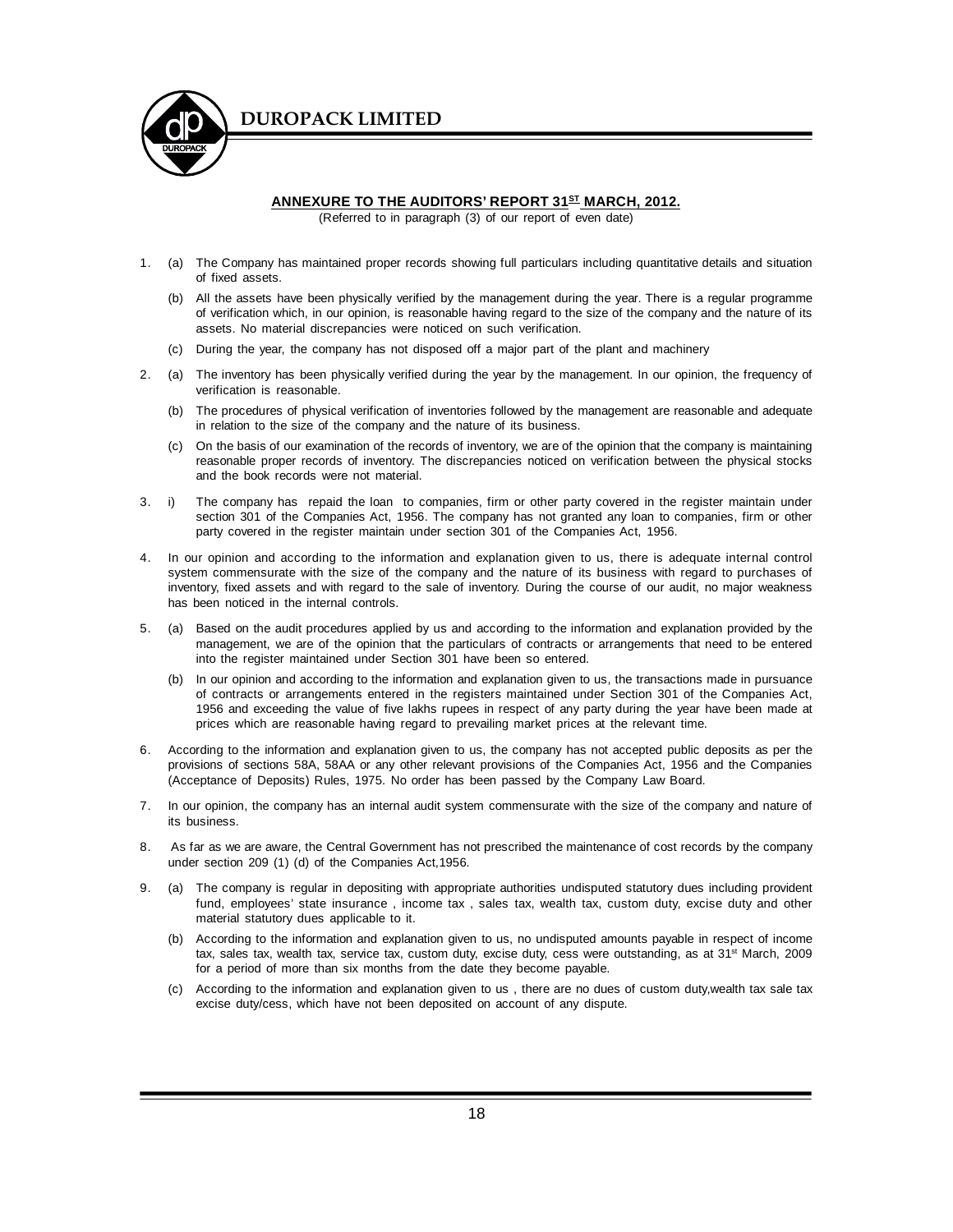

- 10. As per record accumulated losses of the company are less than 50% of its net worth. The company has not incurred cash losses during the financial year covered by our audit and there were no cash losses during the immediately preceding financial year.
- 11. According to the information and explanation given to us, the company has not granted loans and advances on the basis of security by way of pledge of shares, debentures and other securities.
- 12. In our opinion, the company is not a chit fund or a nidhi mutual benefit fund/society. Therefore, the provisions of clause 4(xiii) of the Companies (Auditor's Report) Order, 2003 are not applicable to the Company.
- 13. In our opinion company is not dealing in or trading in Shares, Securities or Debentures and other investments. Accordingly, the provisions of clause 4(xiv) of the Companies (Auditor's Report) Order, 2003 are not applicable to the company.
- 14. According to the information and explanation given to us, the company has not given any guarantee for loans taken by others from bank or financial institutions.
- 15. In our opinion , the term loans have been applied for the purpose for which they were raised.
- 16. In our opinion and according to the information and explanation given to us, the funds raised on short-term basis have not been used for long-term investments and vice versa. No long – term funds have been used to finance short-term assets except permanent working capital.
- 17. According to the information and explanations given to us, the company has not made any preferential allotment of shares to parties and companies covered in the register maintained under section 301 of the Companies Act, 1956.
- 18. The company has not issued debentures and hence requirement of reporting regarding creation of securities or charges in respect of debentures issued does not arise.
- 19. During the financial year covered by our audit, the company has not raised any money by way of public issue.
- 20. Based upon the audit procedures performed and as per information and explanation given by the management, we report that no fraud on or by the company has been noticed or reported during the course of our audit.

Place : New Delhi **Place : New Delhi Place : New Delhi** FOR PVSP& CO.<br>
Dated : 01/09/2012

(Chartered Accountants)

 **Sd/- (VINOD RALHAN) Partner M NO. 091503/ FRN : 008940N**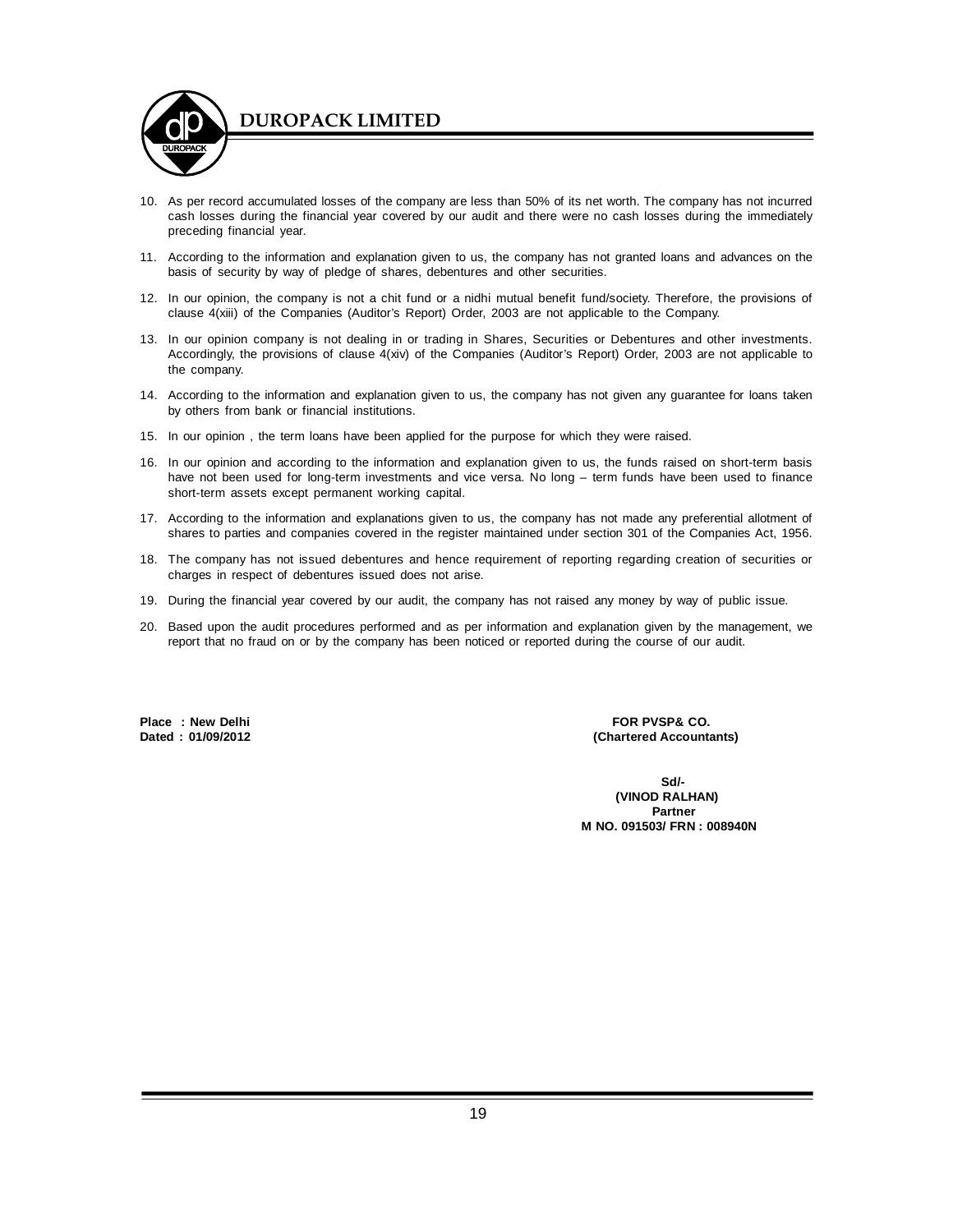

#### **Balance Sheet as at 31st March, 2012**

|         | <b>Particulars</b>                                               | Note No.            | As at 31 March, 2012                        | As at 31 March, 2011      |
|---------|------------------------------------------------------------------|---------------------|---------------------------------------------|---------------------------|
|         |                                                                  |                     | Rs.                                         | Rs.                       |
| Ā       | <b>EQUITY AND LIABILITIES</b>                                    |                     |                                             |                           |
|         |                                                                  |                     |                                             |                           |
|         | 1 Shareholders' funds                                            |                     |                                             |                           |
|         | (a) Share capital<br>(b) Reserves and surplus                    | 3<br>4              | 46,528,500                                  | 46,528,500<br>(7,361,800) |
|         | (c) Money received against share warrants                        | 5                   | (2,730,946)                                 |                           |
|         | <b>Total of Shareholder's fund</b>                               |                     | 43,797,554                                  | 39,166,700                |
|         |                                                                  |                     |                                             |                           |
|         | 2 Share application money pending allotment                      | 6                   |                                             |                           |
|         | 3 Non-current liabilities                                        |                     |                                             |                           |
|         | (a) Long-term borrowings                                         | 7                   |                                             | 191,179                   |
|         | (b) Deferred tax liabilities (net)                               | 8                   |                                             |                           |
|         | (c) Other long-term liabilities                                  | 9                   |                                             |                           |
|         | (d) Long-term provisions                                         | 10                  | 257,577                                     | 207,120                   |
|         | <b>Total of Non Current liabilities</b>                          |                     | 257,577                                     | 398,299                   |
|         | 4 Current liabilities                                            |                     |                                             |                           |
|         | (a) Short-term borrowings<br>(b) Trade payables                  | 11<br>12            | 991,179<br>4,080,262                        | 11, 116, 925<br>4,520,528 |
|         | (c) Other current liabilities                                    | 13                  | 597,319                                     | 2,918,420                 |
|         | (d) Short-term provisions                                        | 14                  | 1,554,287                                   | 2,530,637                 |
|         | <b>Total of Current Liabilities</b>                              |                     | 7,223,047                                   | 21,086,510                |
|         |                                                                  |                     |                                             |                           |
|         | <b>GRAND TOTAL (1+2+3+4)</b>                                     |                     | 51,278,178                                  | 60,651,509                |
| в       | <b>ASSETS</b>                                                    |                     |                                             |                           |
|         | 1 Non-current assets                                             |                     |                                             |                           |
|         | (a) Fixed assets                                                 | 15                  |                                             |                           |
|         | (i) Tangible assets                                              |                     | 24,487,277                                  | 24,822,797                |
|         | (ii) Intangible assets                                           |                     |                                             |                           |
|         | (iii) Capital work-in-progress                                   |                     |                                             |                           |
|         | (iv) Intangible assets under development                         |                     |                                             |                           |
|         | (v) Fixed assets held for sale                                   |                     |                                             |                           |
|         |                                                                  |                     | 24,487,277                                  | 24,822,797                |
|         | (b) Non-current investments                                      | 16                  |                                             |                           |
|         | (c) Deferred tax assets (net)                                    | 8                   | 573,542                                     | 743,059                   |
|         | (d) Long-term loans and advances<br>(e) Other non-current assets | 17<br>18            |                                             |                           |
|         | <b>Total of Non-Current Assets</b>                               |                     | 25,060,819                                  | 25,565,856                |
|         | 2 Current assets                                                 |                     |                                             |                           |
|         | (a) Current investments                                          | 19                  |                                             |                           |
|         | (b) Inventories                                                  | 20                  | 6,570,660                                   | 5,507,440                 |
|         | (c) Trade receivables                                            | 21                  | 4,140,779                                   | 21, 135, 016              |
|         | (d) Cash and cash equivalents                                    | 22                  | 12,975,621                                  | 4,312,483                 |
|         | (e) Short-term loans and advances                                | 23                  | 2,338,710                                   | 4,012,362                 |
|         | (f) Other current assets                                         | 24                  | 191,590                                     | 118,352                   |
|         | <b>Total of Current Assets</b>                                   |                     | 26,217,359                                  | 35,085,653                |
|         | Grand TOTAL(1+2)                                                 |                     | 51,278,178                                  | 60,651,509                |
|         | See accompanying notes forming part of the financial             |                     |                                             |                           |
|         | statements                                                       |                     |                                             |                           |
|         | In terms of our report attached.                                 |                     |                                             |                           |
|         | For PVSP & Co.                                                   |                     | For and on behalf of the Board of Directors |                           |
|         | <b>Chartered Accountants</b>                                     |                     |                                             |                           |
|         | Sd/-<br>Vinod Ralhan                                             | Sd/-                |                                             | Sd/-                      |
| Partner |                                                                  | Vivek Jain          |                                             | Vineet Jain               |
|         | M.No. 91503                                                      | (Managing Director) |                                             | (Director)                |
|         | FRN: 008940N                                                     |                     |                                             |                           |
|         |                                                                  |                     |                                             |                           |
|         | Place: New Delhi<br>Date: 01/09/12                               |                     |                                             |                           |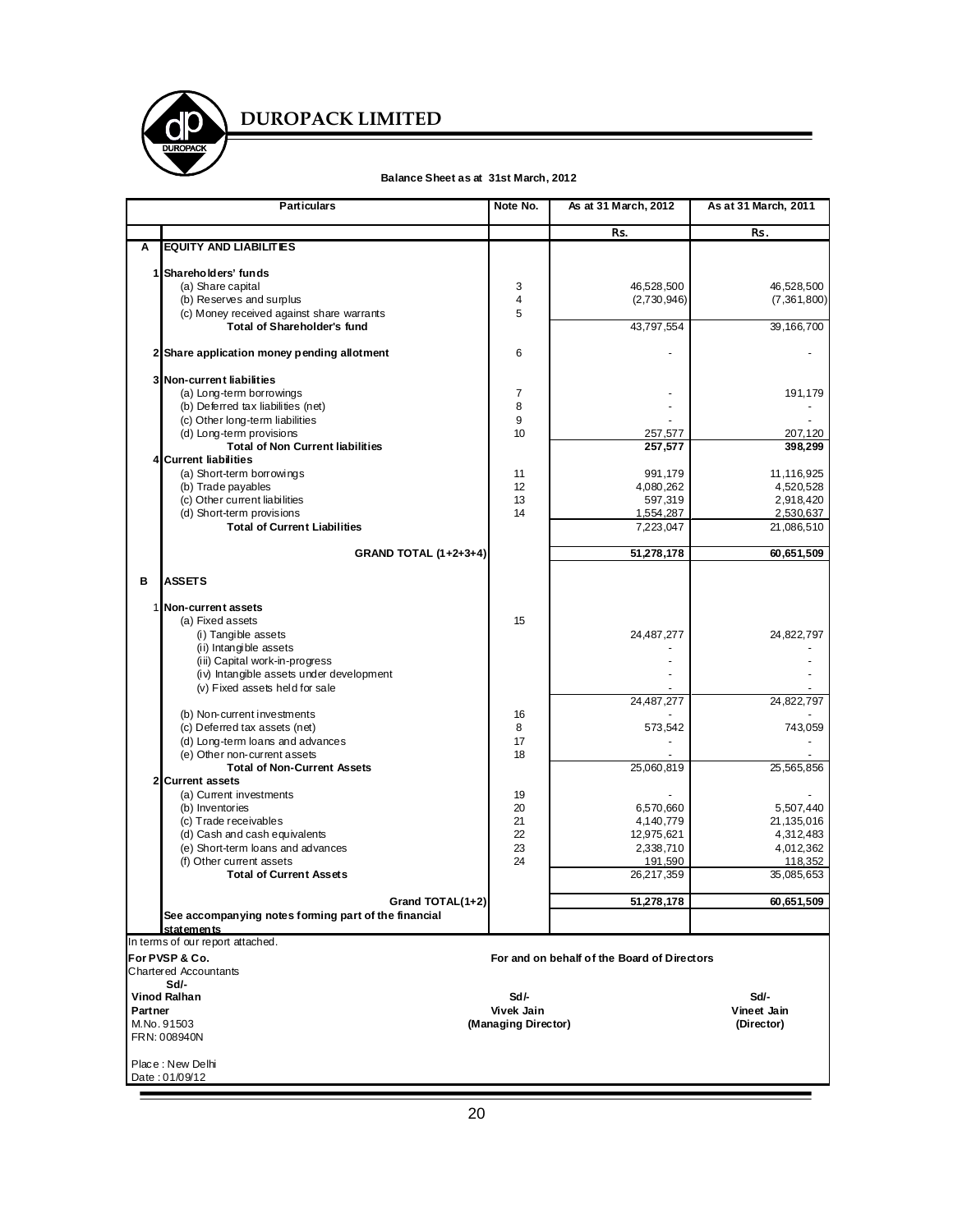

|                                | 31 deciment of Floht and Loss for the year ended 31 st March, 2012<br><b>Particulars</b>                                                                                     | Note No.                          | For the year ended<br>31 March. 2012<br>Rs. | For the year ended<br>31 March. 2011<br>Rs. |
|--------------------------------|------------------------------------------------------------------------------------------------------------------------------------------------------------------------------|-----------------------------------|---------------------------------------------|---------------------------------------------|
| 1                              | Revenue from operations (net)                                                                                                                                                | 25                                | 81,454,423                                  | 90,228,816                                  |
| $\mathbf{2}$                   | Other income                                                                                                                                                                 | 26                                | 503,272                                     | 9,102,980                                   |
| 3                              | Total revenue (1+2)                                                                                                                                                          |                                   | 81,957,695                                  | 99,331,796                                  |
| 4                              | <b>Expenses</b>                                                                                                                                                              |                                   |                                             |                                             |
|                                | (a) Cost of materials consumed<br>(b) Purchases of stock-in-trade                                                                                                            | 27                                | 52,584,878                                  | 54,640,509                                  |
|                                | (c) Changes in inventories of finished goods, work-in-progress and stock-in-<br>trade                                                                                        | 28                                | (805,508)                                   | 1,507,363                                   |
|                                | (d) Employee benefits expense                                                                                                                                                | 29                                | 7,522,989                                   | 5,749,267                                   |
|                                | (e) Finance costs<br>(f) Depreciation and amortisation expense                                                                                                               | 30<br>15                          | 42,046<br>3,428,590                         | 179,991<br>2,395,136                        |
|                                | (g) Other expenses                                                                                                                                                           | 31                                | 13,371,981                                  | 20,005,993                                  |
|                                | <b>Total expenses</b>                                                                                                                                                        |                                   | 76, 144, 976                                | 84,478,259                                  |
| 5                              | Profit / (Loss) before exceptional and extraordinary items and tax (3 - 4)                                                                                                   |                                   | 5,812,719                                   | 14,853,537                                  |
| 6                              | Exceptional items                                                                                                                                                            |                                   |                                             |                                             |
| 7                              | Profit / (Loss) before extraordinary items and tax $(5+6)$                                                                                                                   |                                   | 5,812,719                                   | 14,853,537                                  |
| 8                              | Extraordinary items                                                                                                                                                          |                                   |                                             |                                             |
| 9                              | Profit / (Loss) before tax $(7+8)$                                                                                                                                           |                                   | 5,812,719                                   | 14,853,537                                  |
| 10                             | Tax expense:<br>(a) Current tax expense for current year<br>(b) (Less): MAT credit (where applicable)<br>(c) Current tax expense relating to prior years<br>(d) Deferred tax |                                   | 1,136,720<br>(124, 374)<br>169,517          | 1,150,950<br>(3,261,538)                    |
|                                | Total                                                                                                                                                                        |                                   | 1,181,863                                   | (2, 110, 588)                               |
| 11                             | Profit / (Loss) from continuing operations (9+10)                                                                                                                            |                                   | 4,630,855                                   | 16,964,125                                  |
| в                              | <b>DISCONTINUING OPERATIONS</b>                                                                                                                                              |                                   |                                             |                                             |
| C                              | <b>TOTAL OPERATIONS</b>                                                                                                                                                      |                                   |                                             |                                             |
| 14                             | Profit / (Loss) for the year (11 $\pm$ 13)                                                                                                                                   |                                   | 4,630,855                                   | 16,964,125                                  |
| 15                             | Earnings per equity share:-<br>Basic                                                                                                                                         |                                   | 0.99                                        | 3.65                                        |
|                                | Diluted                                                                                                                                                                      |                                   |                                             |                                             |
| For PVSP & Co.                 | In terms of our report attached.                                                                                                                                             |                                   | For and on behalf of the Board of Directors |                                             |
|                                | <b>Chartered Accountants</b>                                                                                                                                                 |                                   |                                             |                                             |
| Sd-                            |                                                                                                                                                                              | Sd/-                              |                                             | Sd/-                                        |
| <b>Vinod Ralhan</b><br>Partner |                                                                                                                                                                              | Vivek Jain<br>(Managing Director) |                                             | VineetJain<br>(Director)                    |
| M.No. 91503<br>FRN: 008940N    |                                                                                                                                                                              |                                   |                                             |                                             |
| Place: New Delhi               | Date: 1st Sept.2012                                                                                                                                                          |                                   |                                             |                                             |

**Statement of Profit and Loss for the year ended 31st March, 2012**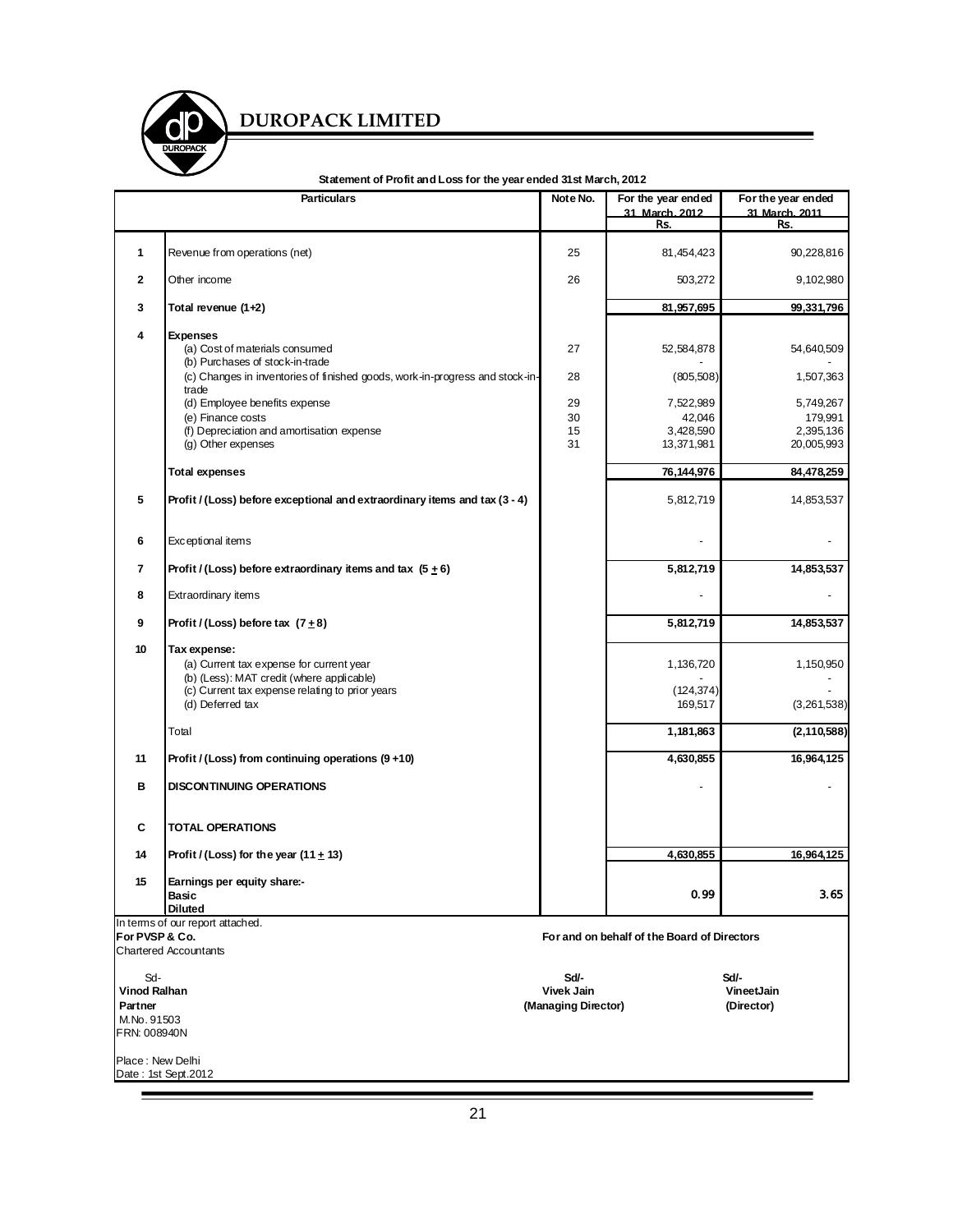

#### **Notes forming part of the financial statements**

#### **Note 1 Corporate information**

Duropack Limited is engaged in business of Manufacturing of Flexible laminates pouches and Holograpics Products The company has been incorporated in the year 1986. The company's registered office is in Delhi.

#### **Note 2 Significant Accounting Policies**

Set out hereunder are the significant accounting policies adopted by the company in the prepration of the accounts for the year ended 31st March, 2012. There is no material change in accounting policies of the Company

#### **Method of Accounting**

The company follows "Mercantile System" of accounting

#### **Inventory Valuation**

Stock of Raw Material, Stores, Spare & Packing Material Stated at cost. Finished goods, work in Progress and Scrap are valued at estimated cost (excluding excise duty) or realizable value, whichever is lower.

#### **Depreciation**

Depreciation has been calculated on written down value method at the rates given in schedule XIV of the Company Acts, 1956.

#### **Gratuity**

Provision has been made in the books for accruing liability under the payment of gratuity act 1972 to the employees on their future retirement or termination of service.

#### **Insurance/Claim**

The premium pertaining to the year is charged against the revenue of the year. Insurance Claim lodged by the company will be adjusted as and when the final amount will be determined by the insurance companies.

#### **Revenue Recognition**

**a)** Sales are stated net of return, rebate & discount and excluding Sales Tax .

- **b)** Services income is recognized when the services are rendered.
- **c)** Scrap is accounted for on sales basis.
- **d)** Interest income is recognized on accrual basis.

#### **Note 3 Share capital**

| <b>Particulars</b>                          |       | As at 31 March, 2012 |             | As at 31 March, 2011       |                         |
|---------------------------------------------|-------|----------------------|-------------|----------------------------|-------------------------|
|                                             |       | Number of shares     | Rs.         | Number of<br><u>shares</u> | Rs.                     |
| (a) Authorised Share Capital                |       |                      |             |                            |                         |
| Equity shares of 10 each                    |       | 15,000,000           | 150,000,000 | 15,000,000                 | 150,000,000             |
| (b) Issued Capital                          |       |                      |             |                            |                         |
| Equity shares of 10 each                    |       | 5,272,200            | 52,752,000  | 5,272,200                  | 52,752,000              |
| (c) Subscribed and fully paid up            |       |                      |             |                            |                         |
| Equity Shares of Rs 10/- each               |       | 4,033,500            | 40.335.000  | 4,033,500                  | 40,335,000              |
| (d) Subscribed and not fully paid up        |       |                      |             |                            |                         |
| Equity Shares of Rs 10/- each parly paid    |       | 1,238,700            | 6,193,500   | 1,238,700                  | 6,193,500               |
| up $Rs.5/-$ per share                       |       |                      |             |                            |                         |
|                                             | Total | 5,272,200            | 46,528,500  | 5,272,200                  | 46,528,500              |
| Disclosure:                                 |       |                      |             |                            | <b>Number of Shares</b> |
| 1 The number and amount of share authorised |       |                      |             |                            | 15000000                |

| 2 The number of shares issued subscribed and fully paid up and subscribed but |         |
|-------------------------------------------------------------------------------|---------|
| not fully paid up                                                             |         |
| <b>Issued Shares</b><br>$\blacksquare$                                        | 5272200 |
| - Fully paid Up                                                               | 4033500 |
| - Not Fully Paid up                                                           | 1238700 |
| <b>3</b> Par value per share                                                  | $10/-$  |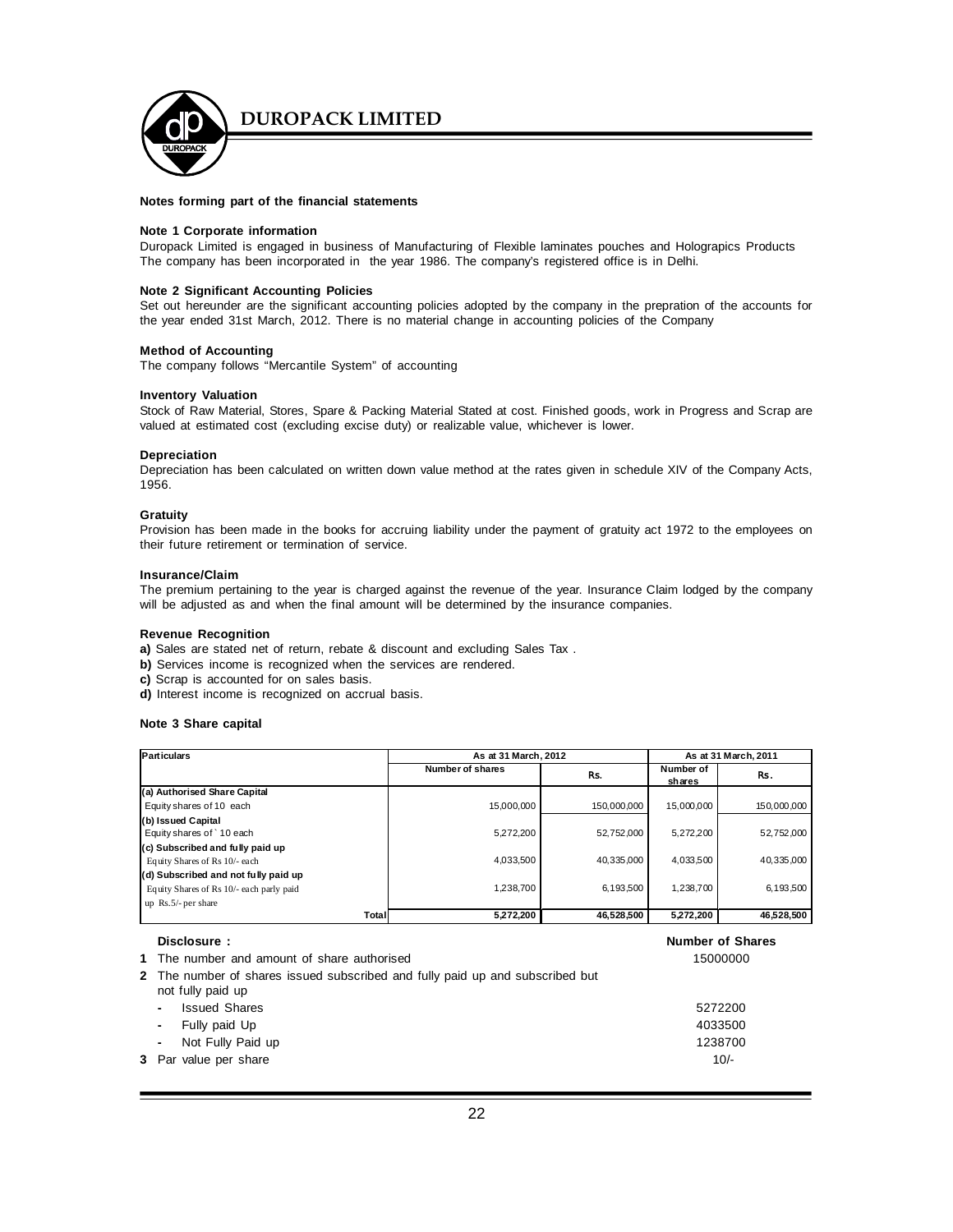#### **4 Reconcilation of the number of shares outstanding at the beginning and at the end of the reporting period**

|                                  | <b>Current Period</b> |          | <b>Previous Period</b> |          |
|----------------------------------|-----------------------|----------|------------------------|----------|
|                                  | No.                   | Amount   | No.                    | Amount   |
| Opening No. of Share Outstanding | 5272200               | 52722000 | 5272200                | 52722000 |
| Add / Less: Share Issued         | nil                   | ni       | nil                    | nil      |
| Less: Share Bought Back          | nil                   | ni       | nil                    | nil      |
| Add / Less: Other movements      | nil                   | ni       | nil                    | nil      |

|                                                                                                                                                             | <b>Number</b> | Amount<br>in Rs/- |  |
|-------------------------------------------------------------------------------------------------------------------------------------------------------------|---------------|-------------------|--|
| 5 The right, preference and restricted attaching to each class of shares including restrictions on the distribution of<br>dividends and repaymentof capital |               |                   |  |
| 6 Shares in respect of each class in the company held by                                                                                                    |               |                   |  |
| - its holding company                                                                                                                                       | ni l          | nil               |  |
| - its ultimate holding company                                                                                                                              | ni l          | nil               |  |
| - subsidiaries of its holding company                                                                                                                       | ni l          | nil               |  |
| - subsidiaries of its ultimate holding company                                                                                                              | ni l          | nil               |  |
| - associates of its holding company                                                                                                                         | ni l          | nil               |  |
| - associates of its ultimate holding company                                                                                                                | ni l          | nil               |  |
| - Aggregate sgould be done for each catagories                                                                                                              | ni l          | nil               |  |

| NO. of shares held | % of shares |  |
|--------------------|-------------|--|
| 946990             | 17.96       |  |
| 690100             | 13.09       |  |
| 642600             | 12.19       |  |
|                    |             |  |

**8** Shares issued under option and contract / commitments for the sale of shares / divestment , including the terms and amounts **not applicable**<br>**9** For the period of 5 years immediately preceeding the date as at which the

**9** For the period of 5 years immediately preceeding the date as at which the Balancesheet is prepared

**-** Aggregate number and each class of shares alloted at fully paid up pursuant to contract without payment being received in cash

- Aggregate number and class of shares alloted as fully paid up by way of bonus shares

- Aggregate number and cass of shares bought back

**10** Terms of any security convertibele into equity shares /preference shares issued along with the earliest date of conversion **not applicable** indescending order styarting from the farthest such date

**11** Calls unpaid ( showing aggregate value of allotment money pending from **directors and officers ) 54.90 lacs**

**12** Forfieted Shares (amount originally paid up) **not applicable**

**Note 4 Reserves and surplus** 

| <b>Particulars</b>                          | As at 31 March, 2012 | As at 31 March, 2011 |
|---------------------------------------------|----------------------|----------------------|
|                                             | Rs.                  | Rs.                  |
| Capital reserve                             | 1,650,000            | 1,650,000            |
| Profit / (Loss) for the year                | 4,630,855            | 13,702,587           |
| Less: P&L debit bal                         | (16, 975, 110)       | (30,677,696)         |
| Share premium account                       | 7,220,250            | 7,220,250            |
| General Reserve                             | 743,059              | 743,059              |
| Total                                       | (2,730,946)          | (7,361,800)          |
| Note 5 Money Received against Share warrant | <b>NIL</b>           | <b>NIL</b>           |

| Note 6 SHARE APPLIACTION MONEY PENDING ALLOT | <b>NII</b> |  |
|----------------------------------------------|------------|--|
|----------------------------------------------|------------|--|

**Note 7 Long-term borrowings** 

| <b>Particulars</b>                                                                                                 | As at 31 March, 2012 | As at 31 March, 2011 |
|--------------------------------------------------------------------------------------------------------------------|----------------------|----------------------|
|                                                                                                                    | Rs.                  | Rs.                  |
| (a) Term loans                                                                                                     |                      |                      |
| From banks                                                                                                         |                      |                      |
| Secured                                                                                                            |                      | 191.179              |
| (HDFC bank loan secured against vehicle @ rate of 9.26<br>% per annum, from 05.03.2010 to 05.02.2013)<br>Unsecured |                      |                      |
| Total                                                                                                              |                      | 191.179              |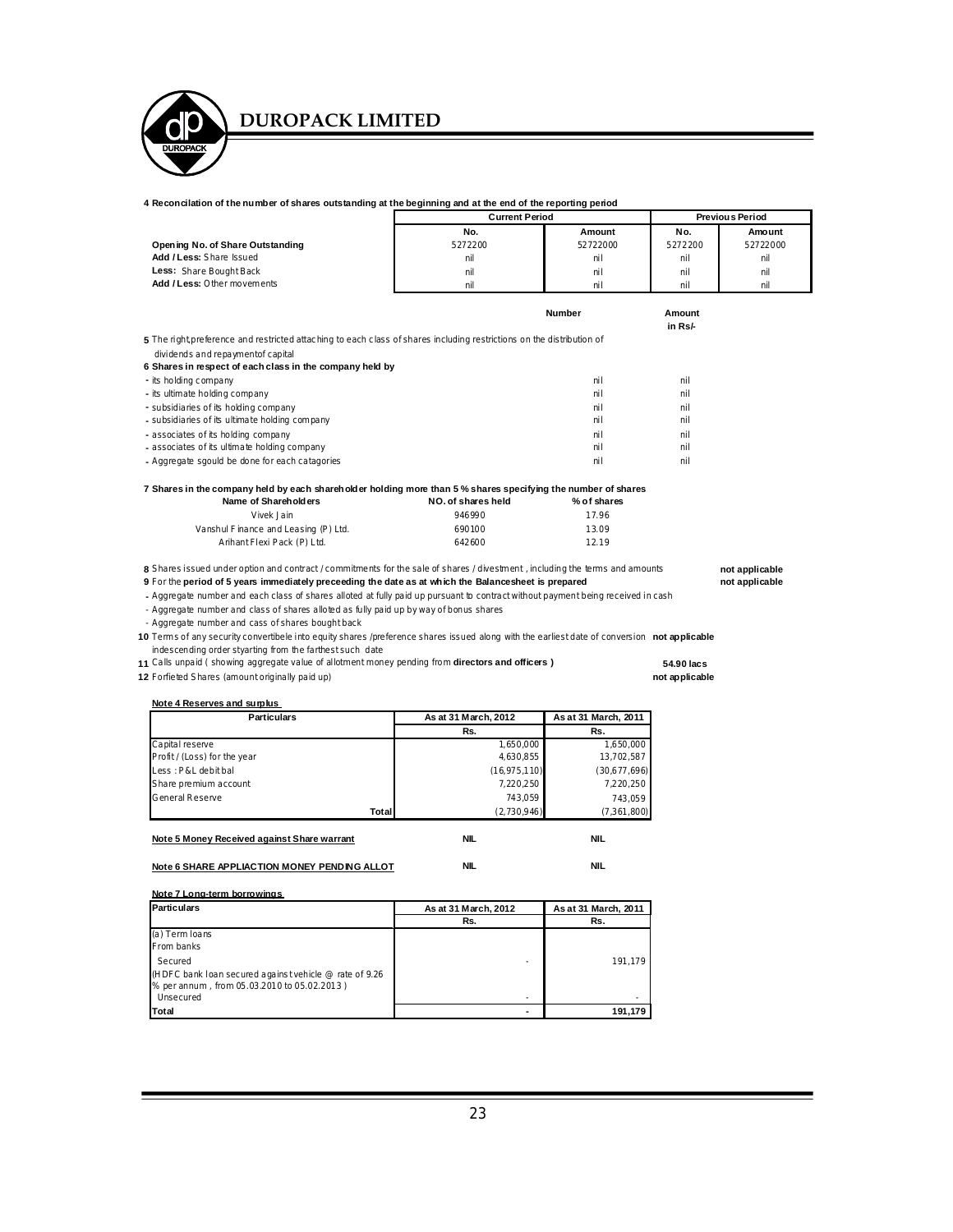

#### **N ote 8 Deffered Tax Liab ility / (Asset)**

| <b>Particulars</b>     | As at 31 March, 2012 | As at 31 March, 2011 |
|------------------------|----------------------|----------------------|
|                        | Rs.                  | Rs.                  |
| Deffered Tax Liability |                      |                      |
| <b>Opening Balance</b> | (743, 059)           | 2,518,479            |
| Add: current year      | 169.517              | (3,261,538)          |
| <b>Total</b>           | (573, 542)           | (743, 059)           |

#### **Note 9 Other long-term liabilities Access 10 ACC 2018 10 ACC 2018 10 ACC 2018 10 ACC 2019 10 ACC 2019 10 ACC 2019 10 ACC**

#### **N ote 10 Long-term provisions**

| <b>Particulars</b>   | As at 31 March, 2012 | As at 31 March, 2011 |
|----------------------|----------------------|----------------------|
|                      | Rs.                  | Rs.                  |
| Provision - Others:  |                      |                      |
| Gratuity Payable     | 169,192              | 141.099              |
| Earned leave payable | 88.385               | 66.021               |
| Total                | 257,577              | 207,120              |

#### **N ote 11 Short-term borrowings**

| <b>Particulars</b>                               | As at 31 March, 2012 | As at 31 March, 2011 |
|--------------------------------------------------|----------------------|----------------------|
|                                                  | Rs.                  | Rs.                  |
| Term loans                                       |                      |                      |
| From banks                                       |                      |                      |
| Secured (HDFC bank loan secured against vehicle) | 191,179              | 190,925              |
| Unsecured                                        | 800.000              | 10,926,000           |
| Total                                            | 991,179              | 11,116,925           |

#### **N ote 12 Trade payables**

| <b>Particulars</b>     | As at 31 March, 2012 | As at 31 March, 2011 |
|------------------------|----------------------|----------------------|
|                        | Rs.                  | Rs.                  |
| Trade payables:        |                      |                      |
| Acceptances            | 4,080,262            | 4,520,528            |
| Other than Acceptances |                      |                      |
| Total                  | 4,080,262            | 4,520,528            |

#### **N ote 13 Oth er current liabilities**

| <b>Particulars</b>                                       | As at 31 March, 2012 | As at 31 March, 2011 |
|----------------------------------------------------------|----------------------|----------------------|
|                                                          | Rs.                  | Rs.                  |
| (a) Current maturities of long-term debt (Refer Note (i) |                      |                      |
| below)                                                   |                      |                      |
| (i) Other payables                                       |                      |                      |
| (i) Trade / security deposits received                   | ۰                    |                      |
| (ii) Others Payables (specify nature)                    |                      |                      |
| Directors Remuneration Payable                           | 135,186              | 142,879              |
| Salary & Wages Payable                                   | 313,925              | 237,826              |
| Incentive Payable                                        |                      | 52,042               |
| Bonus Payable                                            | 9,187                | 8,800                |
| <b>Statutory Dues</b>                                    | 89,021               | 2,426,873            |
| Audit fees payable                                       | 50,000               | 50,000               |
| Total                                                    | 597,319              | 2,918,420            |

#### **N ote 14 Short-term provisions**

| <b>Particulars</b>          | As at 31 March, 2012 | As at 31 March, 2011 |
|-----------------------------|----------------------|----------------------|
|                             | Rs.                  | Rs.                  |
| <b>Provision - Others:</b>  |                      |                      |
| (i) Provision for tax       | 1,136,720            | 2,113,070            |
| (ii) Provision for Dividend | 417.567              | 417.567              |
| Total                       | 1,554,287            | 2,530,637            |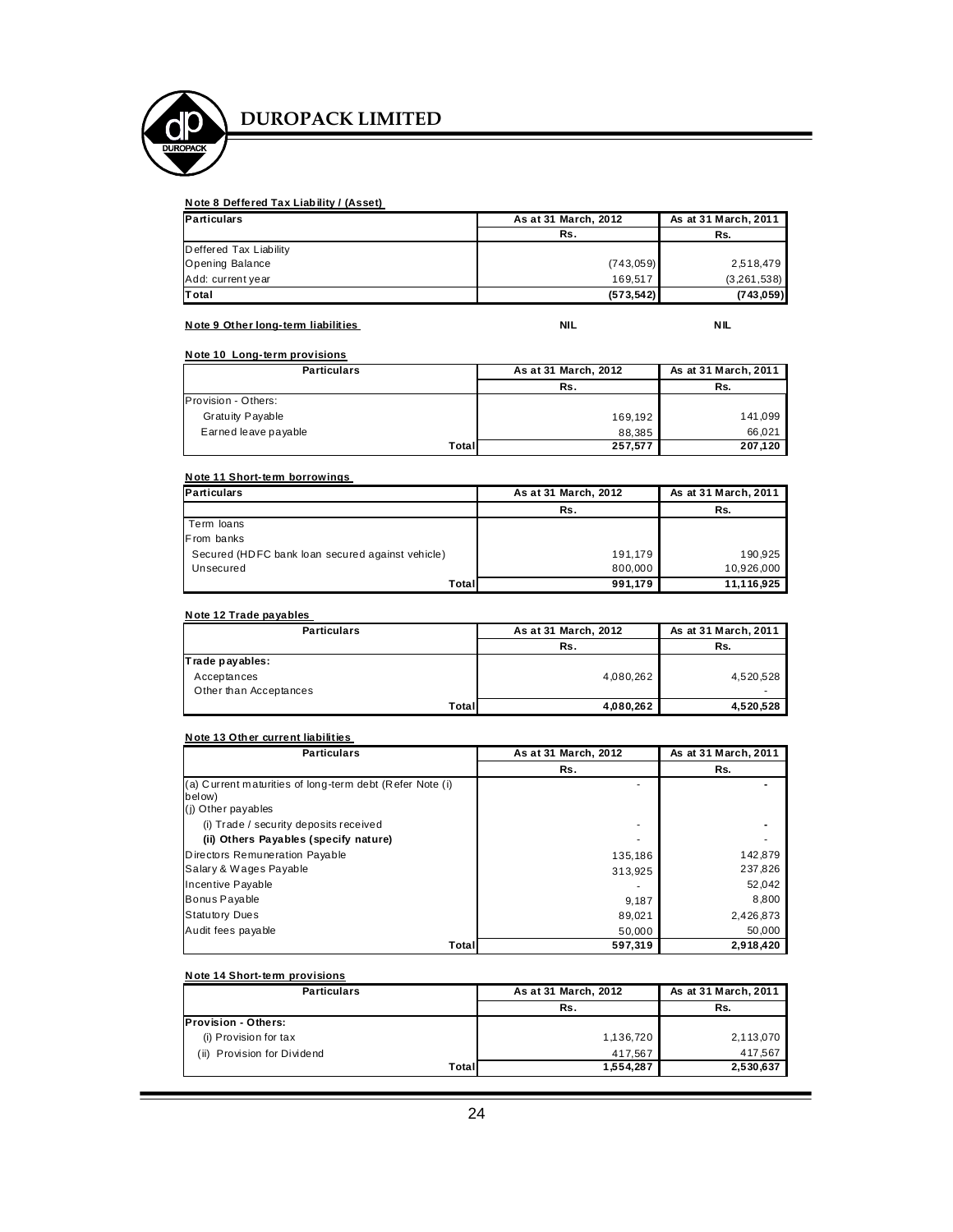| Note 15 FIXED ASSE IS           |        |             |                             |          |               |            |                  |                 |              |
|---------------------------------|--------|-------------|-----------------------------|----------|---------------|------------|------------------|-----------------|--------------|
|                                 |        |             | <b>GROSS BLOCK</b>          |          |               |            | <b>NOILVIOER</b> |                 |              |
| <b>PARTICULARS</b>              | RATE   | <b>MOSV</b> | ADDITION DURING SALE DURING |          | <b>CL.BAL</b> | OP DEP BAL | <b>FOR THE</b>   | <b>DEPWRITE</b> | <b>CLEAL</b> |
|                                 |        | 104201      | <b>UNE YEAR</b>             | THE YEAR | 31.03.2012    |            | <b>AFTAK</b>     | <b>ЯЭИЯ</b>     |              |
|                                 |        |             |                             |          |               |            |                  |                 |              |
| Freehold Land                   |        | 1,550,000   | ı                           | ı        | 1,550,000     | O          | ı                |                 | ı            |
| Building                        | 10.00% | 12,474,542  |                             |          | 12,474,542    | 9,869,423  | 261,226          |                 | 10,130,648   |
| Plant & Machinery               | 13.91% | 88,323,467  | (645,682                    | ı        | 89,969,149    | 69,320,126 | 2,744,873        |                 | 72,064,999   |
| <b>Electrical Installations</b> | 13.91% | 1,185,755   |                             | ı        | 1,185,755     | 1,123,526  | 8,656            | ı               | 1,132,182    |
| Generator Set                   | 13.91% | 1,552,519   |                             |          | 1,552,519     | 1,212,057  | 47,358           |                 | 1,259,415    |
| Tools & Equipments              | 13.91% | 634,103     |                             |          | 634,103       | 558,686    | 10,491           |                 | 569,177      |
| Lab Euipments                   | 13.91% | 40,753      |                             | I        | 40,753        | 38,374     | 331              |                 | 38,705       |
| Fire Fighting Equipments        | 13.91% | 33,249      |                             |          | 33,249        | 27,858     | 750              |                 | 28,608       |
| Office Equipments               | 1621%  | 1,865,315   | 26,000                      | ı        | 1,891,315     | 1,503,869  | 45,926           | ı               | 1,649,795    |
| <b>Air Conditoner</b>           | 13.91% | 292,267     | 17,490                      | ı        | 309,757       | 219,074    | 12,275           | ı               | 231,349      |
| Vehicles                        | 25.89% | 2,327,643   | 1,332,527                   | 309,615  | 3,350,555     | 1,565,036  | 260,301          | 287,737         | 1,537,600    |
| Computers                       | 40.00% | 60,800      | 93,249                      | Ū        | 154,049       | 12,177     | 30,505           | ı               | 42,681       |
| <b>Fumiture &amp; Fixtures</b>  | 18.10% | 323,918     | ı                           |          | 323,918       | 291,331    | 5,898            |                 | 297,229      |
| <b>TOTALRS</b>                  |        | 110,664,332 | 3,114,948                   | 309,615  | 113,469,665   | 85,841,536 | 3,428,590        | 787,737         | 88,982,388   |
| <b>Previous Years</b>           |        | 99,218,848  | 11,445,484                  |          | 110,664,332   | 83,446,399 | 2,395,136        |                 | 85,841,536   |

25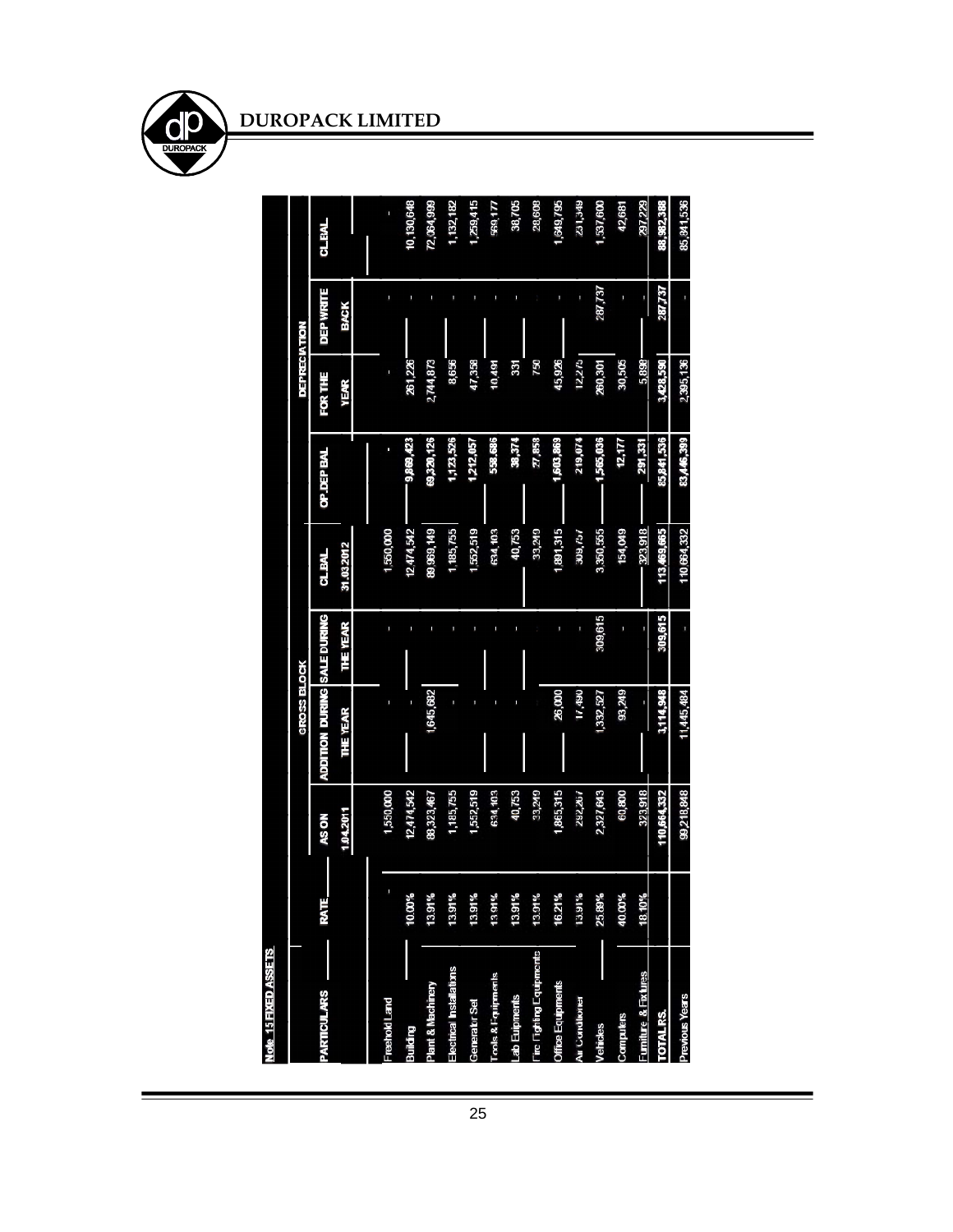

#### **Note 16 Non Current Investment**

| <b>Particulars</b>                   | As at 31 March, 2012 | As at 31 March, 2011 |
|--------------------------------------|----------------------|----------------------|
|                                      | Rs.                  | Rs.                  |
| (a) Investment in Equity Instrument  |                      | ۰                    |
| (b) Investment in Mutual Funds       |                      | ۰                    |
| <b>Total of Investments</b>          |                      | -                    |
| Note 17 Long-term loans and advances | NIL                  | <b>NIL</b>           |
| Note 18 Other Non Current Assets     | NIL                  | NIL                  |

#### **Note 19 Current Investment NIL NIL**

#### **Note 20 Inventories**

(Raw material at cost and Other At lower of cost and net realisable value)

| <b>Particulars</b>                  | As at 31 March, 2012 | As at 31 March, 2011 |
|-------------------------------------|----------------------|----------------------|
|                                     | Rs.                  | Rs.                  |
|                                     |                      |                      |
| Inventories at the end of the year: |                      |                      |
| Raw Material                        | 1,676,799            | 1,419,086            |
| Finished goods                      | 1,181,704            | 1,384,568            |
| Work-in-progress                    | 3,699,926            | 2,656,013            |
| Scrap                               | 12.232               | 47,773               |
|                                     | 6,570,660            | 5,507,440            |

#### **Note 21 Trade receivables**

| <b>Particulars</b>         | As at 31 March, 2012 | As at 31 March, 2011 |
|----------------------------|----------------------|----------------------|
|                            | Rs.                  | Rs.                  |
| Secured, considered good   |                      |                      |
| Unsecured, considered good |                      |                      |
| Less than six month        | 4,140,779            | 20,949,291           |
| More then six month        | ۰                    | 185.725              |
| Doubtful                   | ٠                    |                      |
| Total                      | 4,140,779            | 21,135,016           |

#### **Duropack Limited**

| Note 22 Cash and Bank Balances                      |                      |                      |
|-----------------------------------------------------|----------------------|----------------------|
| <b>Particulars</b>                                  | As at 31 March, 2012 | As at 31 March, 2011 |
|                                                     | Rs.                  | Rs.                  |
| <b>Cash and Cash Equivalents</b>                    |                      |                      |
| (a) Balances with banks                             |                      |                      |
| (i) In current accounts                             | 4,082,660            | 3,510,995            |
| (b) Cash in hand                                    | 197.989              | 104.866              |
| (c) Cheques And Drafts in hand                      |                      |                      |
| Others (Bank Balances)                              |                      |                      |
| i) Balance with banks held as margin money or other | 314,972              | 316,622              |
| commitments                                         |                      |                      |
| ii) Short Term Deposit                              | 8,380,000            | 380,000              |
| Total                                               | 12.975.621           | 4.312.483            |

#### **Note 23 Short-term loan s and advances**

| <b>Particulars</b>                            | As at 31 March, 2012 | As at 31 March, 2011 |
|-----------------------------------------------|----------------------|----------------------|
|                                               | Rs.                  | Rs.                  |
| (c) Loans and advances to related parties     |                      |                      |
| (i) Other loans and advances (specify nature) |                      |                      |
| Secured, considered good                      |                      |                      |
| Unsecured, considered good                    | 2,338,710            | 4,012,362            |
| Doubtful                                      |                      |                      |
| Total                                         | 2,338,710            | 4,012,362            |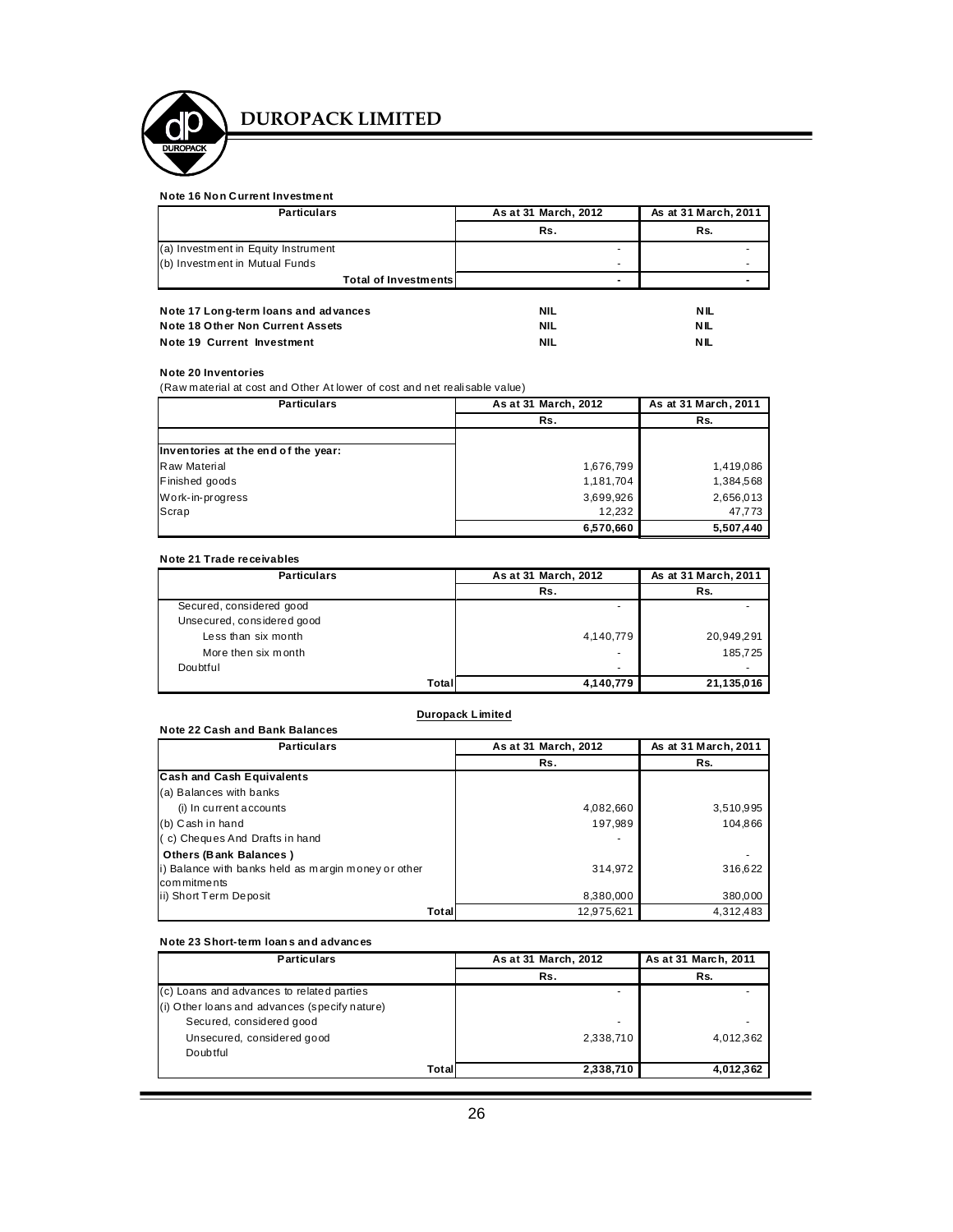

## **Note 24 Other current assets**

| <b>Particulars</b>                          | As at 31 March, 2012 | As at 31 March, 2011 |
|---------------------------------------------|----------------------|----------------------|
|                                             | Rs.                  | Rs.                  |
| (a) Accruals                                |                      |                      |
| (i) Interest accrued on deposits            | 191,590              | 118,352              |
| (ii) Interest accrued on investments        | $\blacksquare$       |                      |
| (iii) Interest accrued on trade receivables | $\blacksquare$       |                      |
| Total                                       | 191,590              | 118,352              |

#### **Note 25 Revenue from operation**

| <b>Particulars</b>             | For the year ended<br>31 March, 2012 | For the year ended<br>31 March, 2011 |
|--------------------------------|--------------------------------------|--------------------------------------|
|                                | Rs.                                  | Rs.                                  |
| Sale of products               |                                      |                                      |
| <b>Finished Goods</b>          | 90,805,969                           | 99,970,702                           |
| Less: Rebate and Discount      | 699,950                              | 521,789                              |
| Sale of services               | 144.543                              |                                      |
| <b>Other Operating revenue</b> |                                      |                                      |
| Scrap sales                    | 397,028                              | 317,400                              |
| Total of sales                 | 90,647,590                           | 99,766,314                           |
| Less: Excise Duty Paid         | 9,193,167                            | 9,537,498                            |
| Total                          | 81,454,423                           | 90,228,816                           |

#### **Note 26 Other income**

| <b>Particulars</b>                     | For the year ended 31 March, | For the year ended 31 |
|----------------------------------------|------------------------------|-----------------------|
|                                        | 2012                         | <b>March, 2011</b>    |
|                                        | Rs.                          | Rs.                   |
| Rental income                          | 96,000                       | 96,000                |
| Interest Income                        | 403,941                      | 219,589               |
| Provision For Bad Debts (written back) | $\blacksquare$               | 8,786,918             |
| <b>Profit on sale of fixed asset</b>   | 3,122                        |                       |
| Non operating income                   | 208                          | 473                   |
| Total                                  | 503,272                      | 9,102,980             |

#### **Note 27 Cost Of Material Consumed**

| <b>Particulars</b>                     | For the year ended 31 March,<br>2012 | For the year ended<br>31 March, 2011 |
|----------------------------------------|--------------------------------------|--------------------------------------|
|                                        | <b>Rs</b>                            | Rs                                   |
| Opeining Stock                         | 1,419,086                            | 1,468,668                            |
| ladd:Purchases                         | 52,842,591                           | 54,590,927                           |
| lless: Invenory at the end of the year | 1,676,799                            | 1,419,086                            |
| Total                                  | 52,584,878                           | 54,640,509                           |

.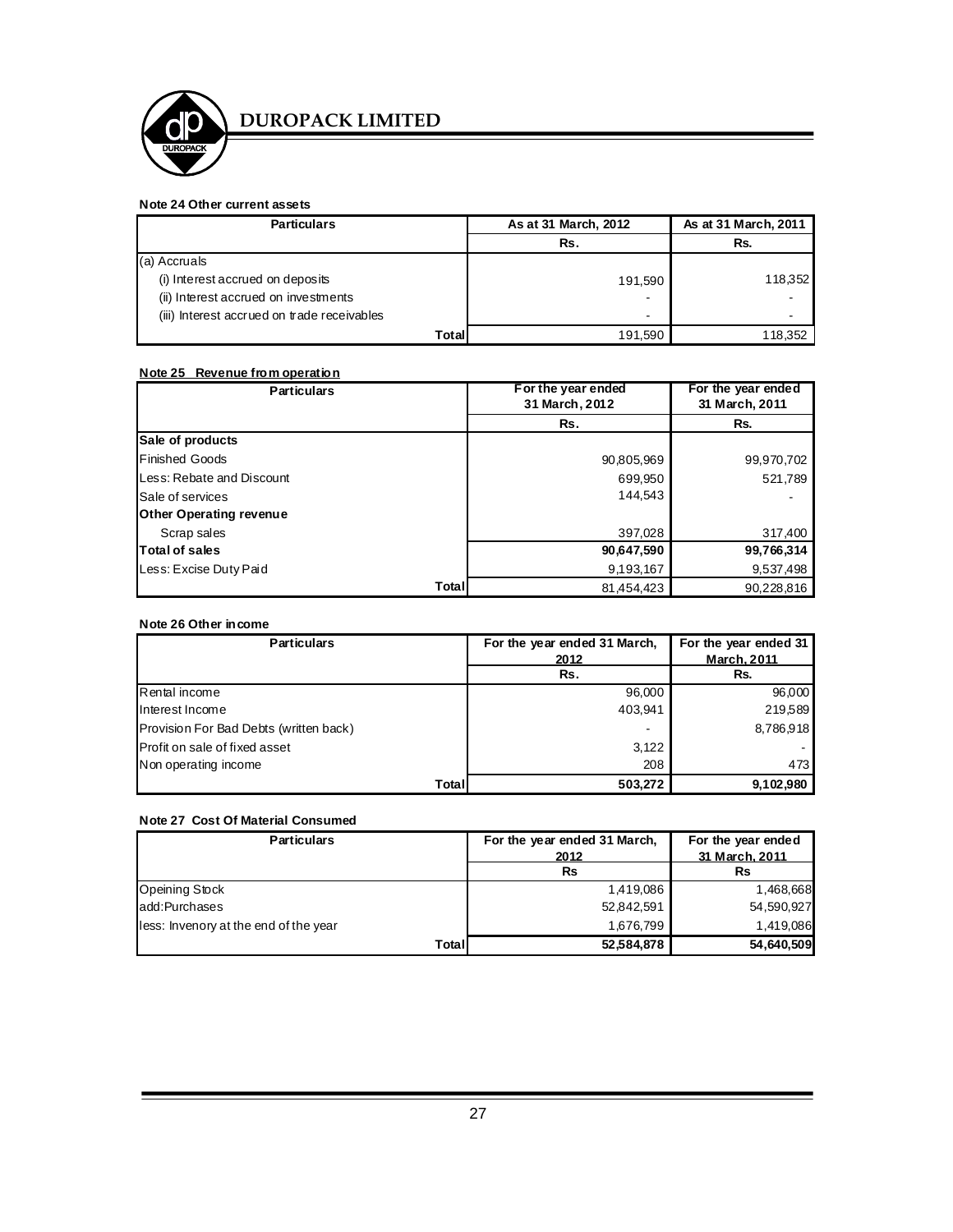

#### **N ote 28 Changes in inventories of finish ed good s, work-in- progress and sto ck-in-trade**

| <b>Particulars</b>                        | For the year ended 31 March,<br>2012 | For the year ended<br>31 March, 2011 |
|-------------------------------------------|--------------------------------------|--------------------------------------|
|                                           | <b>Rs</b>                            | <b>Rs</b>                            |
| Inventories at the end of the year:       |                                      |                                      |
| Finished goods                            | 1,181,704                            | 1,384,568                            |
| Work-in-progress                          | 3.699.926                            | 2,656,013                            |
| Stock-in-trade                            |                                      |                                      |
| Scrap                                     | 12,232                               | 47,773                               |
|                                           | 4.893.862                            | 4.088.354                            |
| Inventories at the beginning of the year: |                                      |                                      |
| Finished goods                            | 1,384,568                            | 2,479,230                            |
| Work-in-progress                          | 2,656,013                            | 3,091,616                            |
| Stock-in-trade                            |                                      |                                      |
| Scrap                                     | 47,773                               | 24,871                               |
|                                           | 4,088,354                            | 5,595,717                            |
| Net (increase) / decrease                 | (805, 508)                           | 1.507.363                            |

#### **N ote 29 Em ployee benefits expense**

| <b>Particulars</b>                             | For the year ended 31 March, | For the year ended 31 |
|------------------------------------------------|------------------------------|-----------------------|
|                                                | 2012<br>Rs.                  | March. 2011<br>Rs.    |
|                                                |                              |                       |
| Salary, Wages, Allowances and Other            | 5,102,213                    | 3,552,093             |
| Staff welfare expenses                         | 134.383                      | 292,974               |
| Contribution to Gratuity                       | 28,093                       | 31,619                |
| Contribution to Provident Fund and Other Funds | 60.936                       | 64.961                |
| Leave Encashment                               | 22,364                       | 7.620                 |
| Directors Remuneration                         | 2,175,000                    | 1,800,000             |
| Total                                          | 7,522,989                    | 5.749.267             |

#### **N ote 30 Finance costs**

| <b>Particulars</b>                      | For the year ended 31 March,<br>2012 | For the year ended 31<br>March, 2011 |
|-----------------------------------------|--------------------------------------|--------------------------------------|
|                                         | Rs.                                  | Rs.                                  |
| (a) Interest expense on:                |                                      |                                      |
| (i) Borrowings                          | ٠                                    |                                      |
| (ii) Trade payables                     | ٠                                    |                                      |
| (iii) Others (Interest & Other Charges) | 30,707                               | 55,700                               |
| (iv) Bank Charges                       | 11.339                               | 124.291                              |
|                                         |                                      |                                      |
| Total                                   | 42,046                               | 179,991                              |

#### **N ote 31 Oth er expenses**

| <b>Particulars</b>                    | For the year ended 31 March, 2012 For the year ended 31 |                    |
|---------------------------------------|---------------------------------------------------------|--------------------|
|                                       |                                                         | <b>March, 2011</b> |
|                                       | Rs.                                                     | Rs.                |
| Consumption of Stores and Spare parts | 1,394,174                                               | 1,010,979          |
| Power and fuel                        | 5,363,457                                               | 5,028,389          |
| Repairs and maintenance - Building    | 135,096                                                 | 258,279            |
| Repairs and maintenance - Machinery   | 1,163,884                                               | 1,600,109          |
| Vehicle Running and maintenance       | 656,932                                                 | 563,111            |
| Insurance Expenses                    | 66,601                                                  | 42,049             |
| Rates and taxes                       | 215,441                                                 | 156,096            |
| Payments to auditors                  | 50,000                                                  | 50,000             |
| Travelling and conveyance             | 311,524                                                 | 274,960            |
| Bad debts written off                 | 748,024                                                 | 8,786,918          |
| Prior period expenses                 | 23,747                                                  | 4,462              |
| <b>Communication Expenses</b>         | 328,300                                                 | 290,240            |
| Miscellaneous expenses                | 1,495,228                                               | 673,344            |
| Charity and Donation                  | 11,000                                                  | 3,700              |
| Selling Expenses                      | 409,756                                                 | 222,668            |
| Sale Promotion Stationary             | 998,816                                                 | 1,040,689          |
| Total                                 | 13,371,981                                              | 20,005,993         |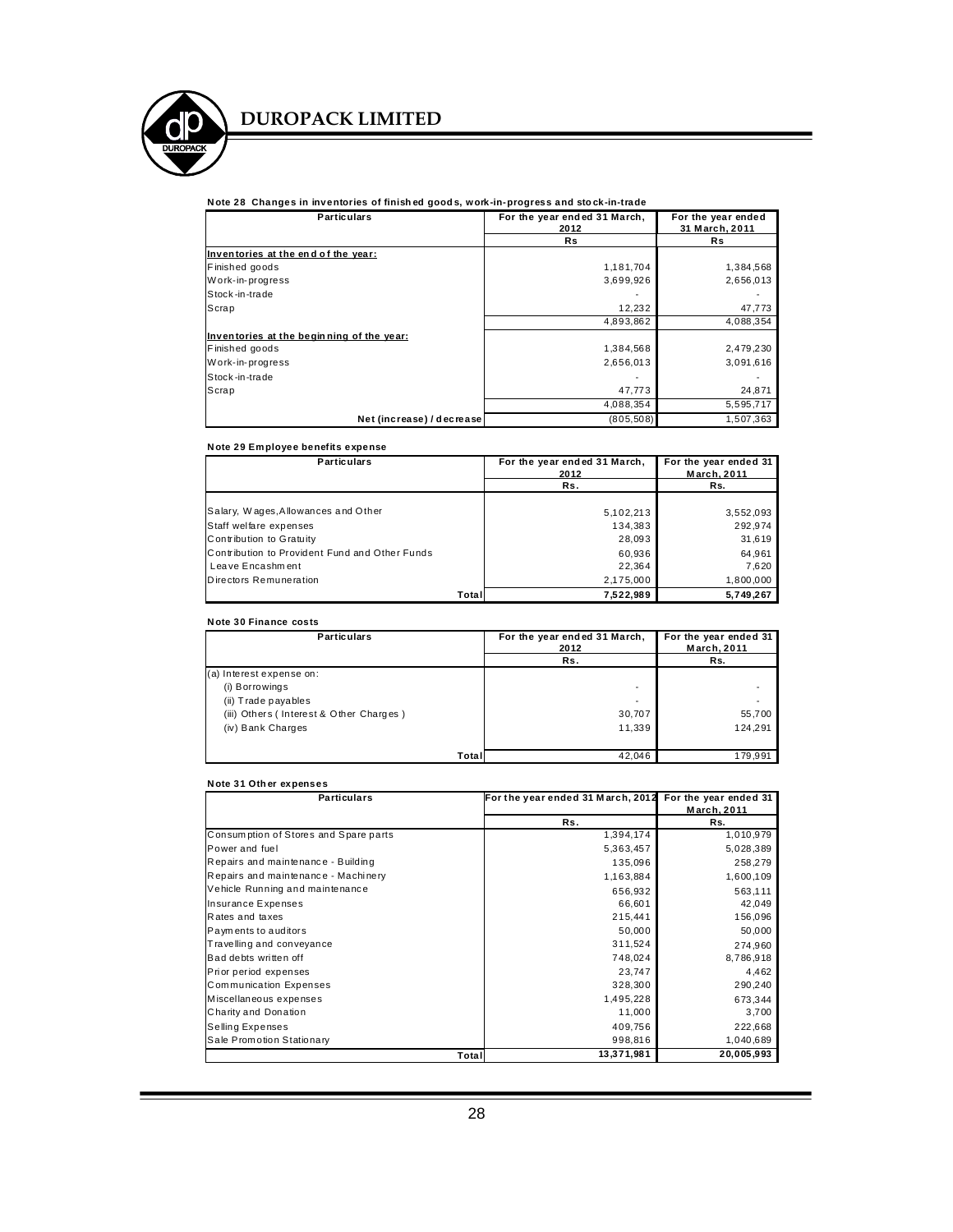

#### **Note 32 Payments to auditors**

| <b>PARTICULARS</b>         | For the year ended 31 March,<br>2012 | For the year ended 31<br><b>March, 2011</b> |
|----------------------------|--------------------------------------|---------------------------------------------|
|                            | Rs.                                  | Rs.                                         |
| <b>Payment To Auditors</b> |                                      |                                             |
| Audit Fees                 | 35,000                               | 35.000                                      |
| Payment for Tax Matters    | 15.000                               | 15.000                                      |
|                            | 50,000                               | 50.000                                      |

#### **Note 33 Earning Per Equity Share**

| <b>PARTICULARS</b>                           | For the year ended 31 March,<br>2012 | For the year ended 31<br>March, 2011 |
|----------------------------------------------|--------------------------------------|--------------------------------------|
|                                              | Rs.                                  | Rs.                                  |
| Earning available to equity Share Holder (A) | 4,630,855                            | 16,964,125                           |
| Weighted average number of Equity Shares (B) | 4,652,850                            | 4,652,850                            |
| Earning Per Equity Share (A/B)               | 0.995                                | 3.646                                |
|                                              | 0.995                                | 3.646                                |

#### **34. Details of Consumption and sales**

ľ

| Manufacturing Company   |                   |              |  |
|-------------------------|-------------------|--------------|--|
| <b>Particulars</b>      | Consumption (Rs.) |              |  |
| <b>RAW MATERIAL</b>     | 2011-12           | 2010-11      |  |
| <b>Plastic Granules</b> | 28,703,829        | 22.030.434   |  |
| Printing Ink            | 3,984,122         | 5,477,587    |  |
| Polyester Film          | 9,697,296         | 15, 197, 666 |  |
| Others                  | 10.199.631        | 11.934.821   |  |
| Total                   | 52.584.878        | 54.640.509   |  |

| Particulars     | Consumption (Rs.) |         |
|-----------------|-------------------|---------|
| Goods Purchased | 2011-12           | 2010-11 |
| Trade Item      | Nil               | Nil     |
| lT otal         | Nil               | ΝiΙ     |

| <b>Particulars</b>          | Sales values |            | <b>Closing Inventory</b> |              | <b>Closing Inventory</b> |              |  |
|-----------------------------|--------------|------------|--------------------------|--------------|--------------------------|--------------|--|
| Man ufactured goods         | 2011-12      | 2010-11    | (31.03.2012)             |              |                          | (31.03.2011) |  |
|                             |              |            | Value                    | Qty          | Value                    | Qty          |  |
| <b>Plastic Bags</b>         | 75117397     | 84,291,612 | 1,180,232                | 2051548 No.  | 1,304,731                | 1933800 No.  |  |
| <b>Plastic Pouch</b>        | 648204       | 656.690    | 1.472                    | 18.40 Kg.    | 1.993                    | 18.40 Kg.    |  |
| <b>Laminated Films</b>      | 5170790      | 4,915,257  |                          | 151.90 Kg.   | 16.642                   | 151.90 Kg.   |  |
| Holographic Films and tapes |              | 31.421     | -                        | 3842.37 Kg   | 46.108                   | 3842.37 Kg.  |  |
| <b>Others</b>               | 373488       | 333.837    | 12,232                   | 10265.12 Kal | 62,866                   | 17267.67 Kg. |  |
| <b>T</b> otal               | 81309880     | 90,228,816 | 1,193,936                |              | 1,432,341                |              |  |
|                             |              |            |                          |              |                          |              |  |

| _<br>`ra | Nil | .<br>ו זו                   | 1.11<br>Nıl | Nil |
|----------|-----|-----------------------------|-------------|-----|
| Total    | Nil | . .<br>$\sim$ $\sim$ $\sim$ | <br>Νı      | Nil |

|                        | <b>Work in Progress</b> |                    |
|------------------------|-------------------------|--------------------|
| <b>Particulars</b>     | 2011-12<br>(Value)      | 2010-11<br>(Value) |
| WIP Multilayer film    | 2583856                 | 983223             |
| <b>WIP Laminate</b>    | 536589                  | 1131083            |
| <b>WIP Pouching</b>    | 579481                  | 541707             |
| Total                  | 3699926                 | 2656013            |
| <b>Trading Company</b> |                         |                    |

| Traded goods | Nil | ΝiΙ |
|--------------|-----|-----|
| Total        | Nil | ΝiΙ |
|              |     |     |

| Service Company    |                              |                               |  |
|--------------------|------------------------------|-------------------------------|--|
| <b>Particulars</b> | <b>Current Year</b><br>(Rs.) | <b>Previous Year</b><br>(Rs.) |  |
| Service rendered   | 144543                       | Nil                           |  |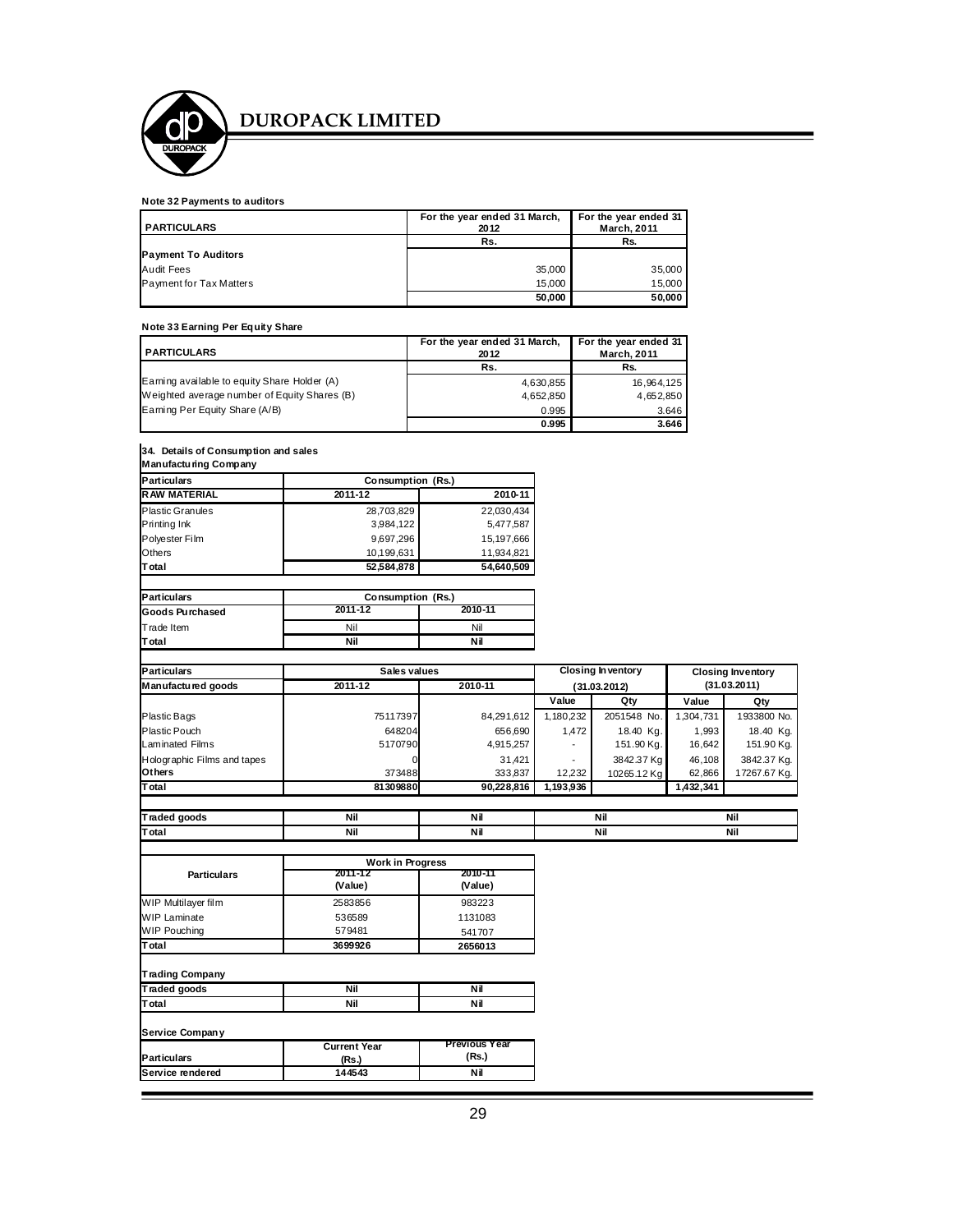

#### **NOTES FORMING PART OF THE ACCOUNTS**

- 35 Bank Guarantee issued in favour of Asst. Commissioner of custom, Mumbai for Rs. 60000/-. and in favour of the Assessing Authority, sales Tax Department, Rewari for Rs 200000/- by the company's bankers and counter guaranteed by the company for Rs.260000/- against which the margin is held by the company's bankers by way of fixed deposits amounting to Rs. 260000/-
- 36 In the opinion of the board and the best of their knowledge, the current assets, loans and advances shown in the Balance sheet have a value on realization in the ordinary course of the business at least equal to the amount stated therein.
- 37 The company's has an export obligation of Rs 10347864 upto 30.10.2015 under EPCG scheme. Duty saved is Rs 1293483.
- 38 Sundry Debtors/ Creditors balances are subject to confirmation & reconciliation.<br>39 The Company has been declared Sick Industrial Company u/s 3(1)(o) of the Sick
- The Company has been declared Sick Industrial Company u/s 3(1)(o) of the Sick Industrial Company (SP)Act,1985 Vide BIFR order dated 29-11-2006. The rehabilitation scheme has been sanctioned by Honorable BIFR on 15.12.2009 and is under implementation. SBBJ has been appointed the monitoring agency.
- 40 Unclaimed Dividend of Rs. 134,492 (f.y.1994-95) ,Rs. 282,489 (f.y. 1995-96) & 586 (f.y. 1996-97) have not been transferred to the investor education & protection fund as per provision of sec-205 A of the companies act 1956.
- 41 Deferred tax assets & liabilities are measured using the current tax rates. When there is unabsorbed depreciation or carry forward of losses, deferred tax assets are recognized only to the extent that there is virtual certainty of realization of deferred tax assets. Other deferred tax assets are recognized to the extent, there is reasonable certainty of realization of deferred tax assets. Such deferred tax assets and other unrecognized deferred tax assets are re-assessed at each balance sheet dates and the carrying value of the same are adjusted recognizing the change in the value of each such deferred tax assets.
- 42 As the company's business activity falls within a single primary business segment viz. "Flexible packaging material, services "and single geographical segment, the disclosure requirement of Accounting Standard (AS-17)"Segment Reporting "notified in the companies (Accounting Standards)Rules,2006 are not applicable.
- 43 There are no dues to micro, small and medium enterprises as at 31<sup>st</sup> March, 2012.
- 44 Related party disclosures in terms of Accounting Standard 18 issued by the Institute of Chartered Accountants of India are as per annexure-1.
- 45 Provision for Income Tax of Rs. 11, 36,720 has been made for the year 2011-2012 as per Section 115 JB of the Income Tax Act, 1961.
- 46 Contingent Liabilities:
	- i) Estimated amount of Contracts remaining to be executed on capi-tal account and not provided for Rs. Nil
		- ii) Claims against the company not acknowledged as debts-Rs. Nil.
- 47 Provision for Gratuity

Provisions of Rs.28093/- has been made on account of Gratuity for the year.

48 Auditors Remuneration

| Auditor's Remuneration                                           | Year Ended March 31, 2012 | Year Ended March 31, 2011 |  |
|------------------------------------------------------------------|---------------------------|---------------------------|--|
| <b>Statutory Audit Fee</b>                                       | 35000                     | 35000                     |  |
| For Tax Audit Fees & Other Services                              | 15000                     | 15000                     |  |
| Out of Pocket Expenses                                           | <b>NIL</b>                | <b>NIL</b>                |  |
| Directors Remuneration u/s 198 and place of profit u/s 314<br>49 |                           |                           |  |

| Particular                      | Year Ended March 31, 2012 | Year Ended March 31, 2011 |  |
|---------------------------------|---------------------------|---------------------------|--|
| Payment to Whole Time Directors |                           |                           |  |
| Salary to Mr. Vineet Jain       | 9,00,000                  | 6,00,000                  |  |
| Salary to Mr. Vivek Jain        | 9,00,000                  | 6,00,000                  |  |
| Salary to Mr. V.K. Jain         | 3.75.000                  | 6.00.000                  |  |
| Total                           | 21.75.000                 | 18,00,000                 |  |

49 The previous period figures, have been re-grouped or re-arranged whenever considered necessary and have been shown in bracket.

#### FOR & ON BEHALF OF THE BOARD OF A SERIES AS PER REPORT OF

|                                               |                                   | EVEN DAIE AI                       |
|-----------------------------------------------|-----------------------------------|------------------------------------|
| $Sd/-$<br>(VIVEK JAIN)<br>(MANAGING DIRECTOR) | Sd<br>(VINEET JAIN)<br>(DIRECTOR) | FOR PVSP & 0                       |
| PLACE: NEW DELHI<br>DATE: 01/09/2012          |                                   | Sd<br>(VINOD RALI<br><b>PARTNE</b> |

EVEN DATE ATTACHED

FOR PVSP & CO.

(VINOD RALHAN) PARTNER M.NO 91503/FRN: 008940N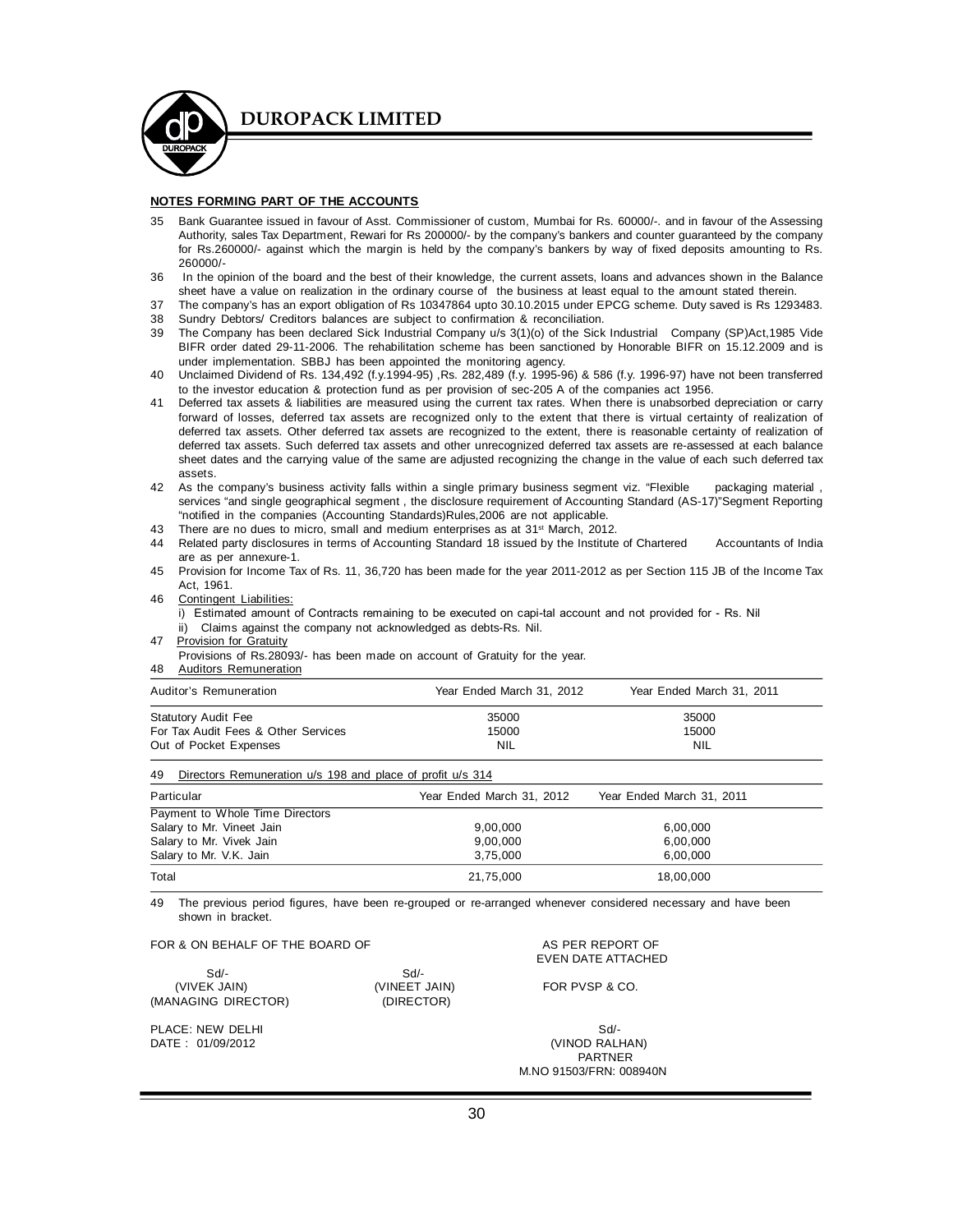

#### **CASH FLOW STATEMENT FOR THE YEAR ENDING 31 MARCH,2012**

| <b>PARTICULARS</b>                                               | AMOUNT(RS.)    |
|------------------------------------------------------------------|----------------|
| NET PROFIT AFTER TAX BUT BEFORE EXTRAORDINARY ITEM               | 4,630,855      |
| <b>ADJUSTMENT FOR</b>                                            |                |
| ADD: DEPRECIATION AS PER P&L A/C                                 | 3,428,590      |
| ADD: DEFFRED TAX LIABILITY                                       | 169,517        |
| LESS: PROFIT ON SALE OF FIXED ASSET                              | 3,122          |
| <b>OPERATING PROFIT BEFORE WORKING CAPITAL CHANGES</b>           | 8,225,840      |
| <b>ADJUSTMENT FOR</b>                                            |                |
| ADD: TRADE & OTHER RECEIVABLES                                   | 18,594,652     |
| <b>INVENTORY</b>                                                 | (1,063,220)    |
| <b>TRADE PAYABLE</b>                                             | (3,687,260)    |
| CASH FLOW BEFORE EXTRAORDINARY ITEM<br><b>FXTRAORDINARY ITFM</b> | 22,070,012     |
| <b>CASH FLOW FROM OPERATING ACTIVITIES</b>                       | 22,070,012     |
| <b>CASH FLOW FROM INVESTING ACTIVITIES</b>                       |                |
| PURCHASE OF FIXED ASSETS (Net)                                   | (3, 114, 948)  |
| SALE OF FIXED ASSET                                              | 25,000         |
| <b>NET CASH FLOW FROM INVESTING ACTIVITIES</b>                   | (3,089,948)    |
| <b>CASH FLOW FROM FINANCING ACTIVITIES</b>                       |                |
| <b>LOAN RECEIVED</b>                                             | (10, 316, 925) |
|                                                                  | 8,663,139      |
| CASH & CASH EQUIVALENTS AS AT 31.03.2011                         | 4,312,483      |
| CASH & CASH EQUIVALENTS AS AT 31.03.2012                         | 12,975,621     |

FOR AND ON BEHALF OF THE BOARD

(VIVEK JAIN) MANAGING DIRECTOR

#### AUDITORS CERTIFICATE

We have verified the above cash flow statement of Duropack Limited derived from the audited financi for the year ended 31 March, 2012 and found the same to be drawn in accordance therewith and also requirement of clause 32 of the agreement with the Stock Exchange

> FOR PVSP & CO. CHARTERED ACCO

**Place:** New Delhi VINOD RALHAN **Sd/-**

Date : 1st Sep, 2012 **PARTNER**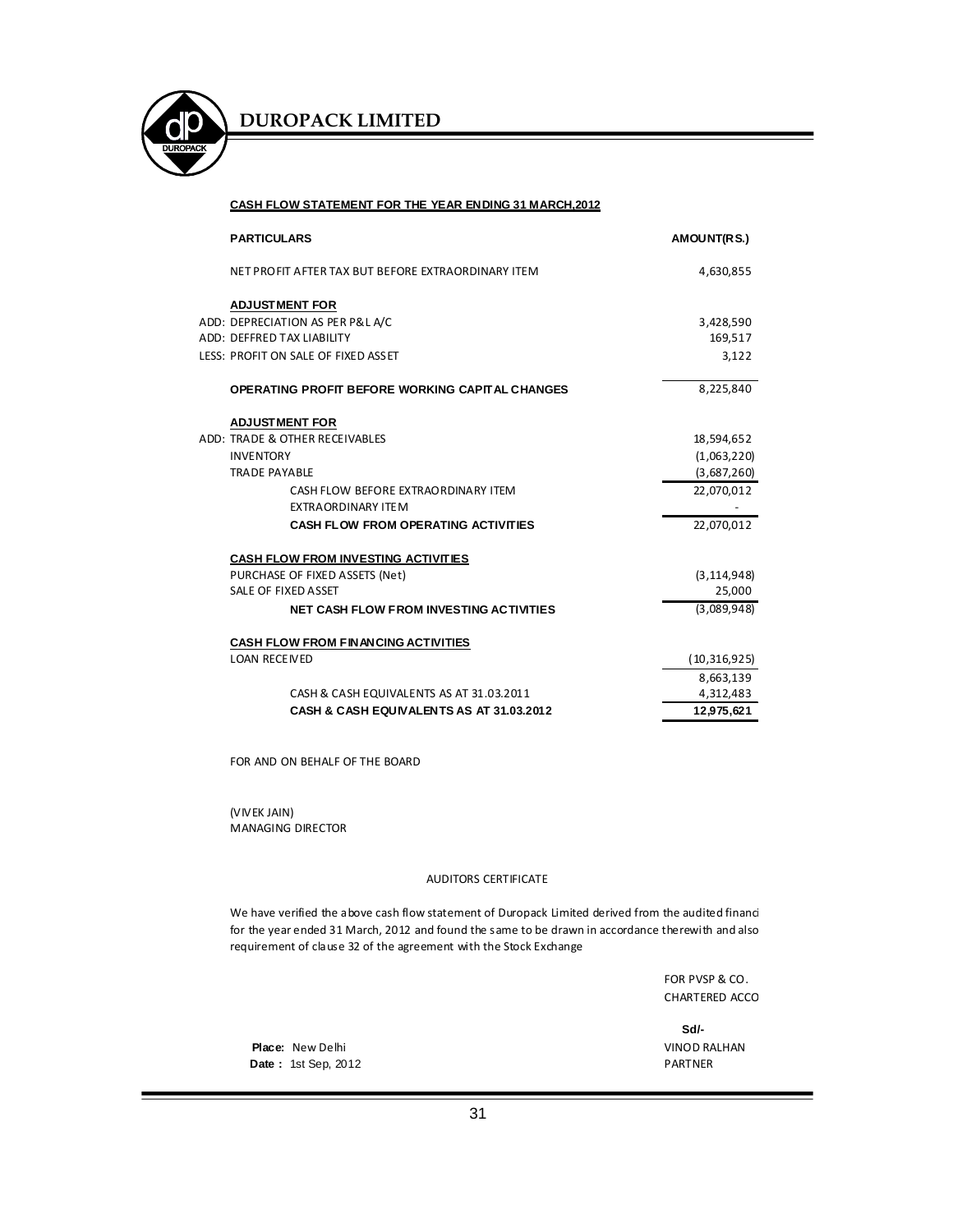

#### **ANNEXURE-1**

**YEAR ENDING 31ST MARCH 2012**

#### **DISCLOSURE OF TRANSACTIONS WITH RELATED PARTIES AS PER ACCOUNTING STANDARD 18 OF ICAI**

|                                             | <b>TRANSACTIONS</b>                                   |                                                                                     |                                                                                               |  |
|---------------------------------------------|-------------------------------------------------------|-------------------------------------------------------------------------------------|-----------------------------------------------------------------------------------------------|--|
|                                             | Name of Related Party                                 | Nature of Relationship                                                              |                                                                                               |  |
| 1                                           | Park View Housing Pvt. Ltd.                           | Director of Park View Housing Pvt. Ltd. are related to two directors of the Company |                                                                                               |  |
|                                             | Nature of Transactions for the year ending 31.03.2012 | Volume of Transaction                                                               | Amt. outstanding as at 31.03.2012                                                             |  |
|                                             | Unsecured Loan Paid                                   | 632.000                                                                             | <b>NIL</b>                                                                                    |  |
|                                             | Name of Related Party                                 | Nature of Relationship                                                              |                                                                                               |  |
| $\overline{2}$                              | Vineet Jain                                           | Director of Duropack Ltd.                                                           |                                                                                               |  |
|                                             | Nature of Transactions for the year ending 31.03.2012 | Volume of Transaction                                                               | Amt. outstanding as at 31.03.2012                                                             |  |
|                                             | Unsecured Loan Paid.                                  | 325,000                                                                             | <b>NIL</b>                                                                                    |  |
|                                             | Director Remuneration                                 | 900,000                                                                             |                                                                                               |  |
|                                             | Name of Related Party                                 | <b>Nature of Relationship</b>                                                       |                                                                                               |  |
| 3                                           | Vivek Jain                                            | Director of Duropack Ltd.                                                           |                                                                                               |  |
|                                             |                                                       |                                                                                     |                                                                                               |  |
|                                             | Nature of Transactions for the year ending 31.03.2012 | Volume of Transaction                                                               | Amt. outstanding as at 31.03.2012                                                             |  |
|                                             | Unsecured Loan Paid.                                  | 699,000                                                                             | <b>NIL</b>                                                                                    |  |
|                                             | Director Remuneration                                 | 900,000                                                                             |                                                                                               |  |
|                                             |                                                       |                                                                                     |                                                                                               |  |
|                                             | Name of Related Party                                 | Nature of Relationship                                                              |                                                                                               |  |
| 4<br>V.K. Jain<br>Director of Duropack Ltd. |                                                       |                                                                                     |                                                                                               |  |
|                                             | Nature of Transactions for the year ending 31.03.2012 | <b>Volume of Transaction</b>                                                        | Amt. outstanding as at 31.03.2012                                                             |  |
|                                             | Unsecured Loan Paid.                                  | 2,150,000                                                                           | <b>NIL</b>                                                                                    |  |
|                                             | Director Remuneration                                 | 375,000                                                                             |                                                                                               |  |
|                                             |                                                       |                                                                                     |                                                                                               |  |
|                                             | Name of Related Party                                 | Nature of Relationship                                                              |                                                                                               |  |
| 5                                           | Duropack Leasing & Finance Pvt. Ltd.                  |                                                                                     | Director of Duropack Leasing & Finance Pvt. Ltd. are related to two directors of the Company  |  |
|                                             | Nature of Transactions for the year ending 31.03.2012 | Volume of Transaction                                                               | Amt. outstanding as at 31.03.2012                                                             |  |
|                                             | Unsecured Loan Paid                                   | 685.000                                                                             | <b>NIL</b>                                                                                    |  |
|                                             |                                                       |                                                                                     |                                                                                               |  |
|                                             | Name of Related Party                                 | Nature of Relationship                                                              |                                                                                               |  |
| 6                                           | Arihant Flexi Pack                                    |                                                                                     | Director of Arihant Flexi Pack Pvt. Ltd. are related to two directors of the Company          |  |
|                                             |                                                       |                                                                                     |                                                                                               |  |
|                                             | Nature of Transactions for the year ending 31.03.2012 | Volume of Transaction                                                               | Amt. outstanding as at 31.03.2012                                                             |  |
|                                             | Unsecured Loan Paid                                   | 1.110.000                                                                           | <b>NIL</b>                                                                                    |  |
|                                             |                                                       |                                                                                     |                                                                                               |  |
|                                             | Name of Related Party                                 | <b>Nature of Relationship</b>                                                       |                                                                                               |  |
| 7                                           | Vanshul Finance and Leasing Pvt. Ltd.                 |                                                                                     | Director of Vanshul Finance and Leasing Pvt. Ltd. are related to two directors of the Company |  |
|                                             | Nature of Transactions for the year ending 31.03.2012 | Volume of Transaction                                                               | Amt. outstanding as at 31.03.2012                                                             |  |
|                                             | Unsecured Loan Paid                                   | 175,000                                                                             | <b>NIL</b>                                                                                    |  |
|                                             | Name of Related Party                                 | <b>Nature of Relationship</b>                                                       |                                                                                               |  |
| 8                                           | Duropack (India)                                      | Partners of Duropack (India) are related to two directors of the Company            |                                                                                               |  |
|                                             | Nature of Transactions for the year ending 31.03.2012 | <b>Volume of Transaction</b>                                                        | Amt. outstanding as at 31.03.2012                                                             |  |
|                                             | <b>Rent Received</b>                                  | 96.000                                                                              | <b>NIL</b>                                                                                    |  |

۰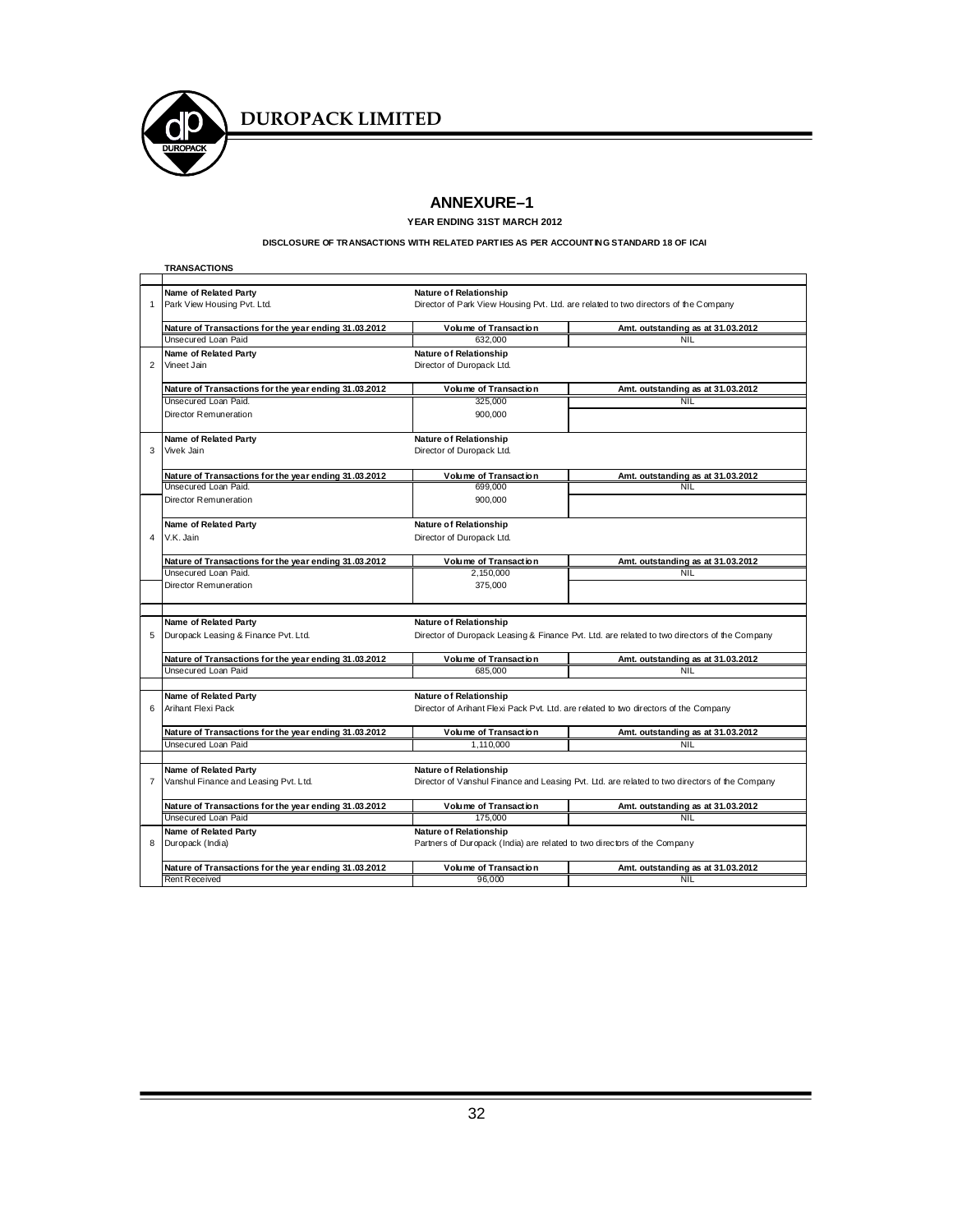

**Regd. Office: 3123, Sector-D, Pocket-III, Vasant Kunj, New Delhi- 110 070**

## **PROXY FORM**

| as my/us on my/our behalf as my proxy to vote for me/us. At the Annual General Meeting of the Company to<br>be held on 29 <sup>th</sup> September 2012 at 9.00 A.M. and at any adjournment thereof.                                                                                     |                                                                                                                                                                                                                                                                                                                                                                                                                                                                                                                              |                                     |
|-----------------------------------------------------------------------------------------------------------------------------------------------------------------------------------------------------------------------------------------------------------------------------------------|------------------------------------------------------------------------------------------------------------------------------------------------------------------------------------------------------------------------------------------------------------------------------------------------------------------------------------------------------------------------------------------------------------------------------------------------------------------------------------------------------------------------------|-------------------------------------|
| Signed this Day of 2012                                                                                                                                                                                                                                                                 |                                                                                                                                                                                                                                                                                                                                                                                                                                                                                                                              |                                     |
| Note: The form in order to be effective should be duly stamped, complete and must be deposited at the<br>a Member of the Company                                                                                                                                                        | registered office of the Company, not less than 48 hours before the meeting. Proxy need not to be                                                                                                                                                                                                                                                                                                                                                                                                                            |                                     |
| Regd. Folio No DP ID NO._____________CLIENT ID NO.___________________________                                                                                                                                                                                                           |                                                                                                                                                                                                                                                                                                                                                                                                                                                                                                                              | Affix Rs. 1/-                       |
| (For shareholders holding shares                                                                                                                                                                                                                                                        | (For shareholders holding                                                                                                                                                                                                                                                                                                                                                                                                                                                                                                    | Revenue                             |
| in physical form)                                                                                                                                                                                                                                                                       | shares in demate from)                                                                                                                                                                                                                                                                                                                                                                                                                                                                                                       | <b>Stamps</b>                       |
|                                                                                                                                                                                                                                                                                         |                                                                                                                                                                                                                                                                                                                                                                                                                                                                                                                              |                                     |
|                                                                                                                                                                                                                                                                                         |                                                                                                                                                                                                                                                                                                                                                                                                                                                                                                                              |                                     |
| Signature of the proxy holder(s)                                                                                                                                                                                                                                                        | Attested by Member(s)                                                                                                                                                                                                                                                                                                                                                                                                                                                                                                        |                                     |
| (1)                                                                                                                                                                                                                                                                                     | $(1)$                                                                                                                                                                                                                                                                                                                                                                                                                                                                                                                        |                                     |
| (2)                                                                                                                                                                                                                                                                                     |                                                                                                                                                                                                                                                                                                                                                                                                                                                                                                                              |                                     |
| (3)<br><u> 1950 - Johann John Stone, mars eta eta eta e</u>                                                                                                                                                                                                                             | $(3) \qquad \qquad \overbrace{\hspace{1.5cm} 2 \cdot \cdots \cdot 2 \cdot \cdots \cdot 2 \cdot \cdots \cdot 2 \cdot \cdots \cdot 2 \cdot \cdots \cdot 2 \cdot \cdots \cdot 2 \cdot \cdots \cdot 2 \cdot \cdots \cdot 2 \cdot \cdots \cdot 2 \cdot \cdots \cdot 2 \cdot \cdots \cdot 2 \cdot \cdots \cdot 2 \cdot \cdots \cdot 2 \cdot \cdots \cdot 2 \cdot \cdots \cdot 2 \cdot \cdots \cdot 2 \cdot \cdots \cdot 2 \cdot \cdots \cdot 2 \cdot \cdots \cdot 2 \cdot \cdots \cdot 2 \cdot \cdots \cdot 2 \cdot \cdots \cdot $ |                                     |
| (PLEASE COMPLETE THIS ATTENDANCE SLIP AND HAND IT OVER AT THE ENTRANCE OF THE<br>I /We hereby record my presence at the 24 <sup>th</sup> Annual General Meeting being held at Community Center,<br>Sector D, Pocket-III, Vasant Kunj, New Delhi-110070 on 29th September 2012 at 9 A.M. | <b>DUROPACK LIMITED</b><br>Regd. Office: 3123, Sector-D, Pocket-III, Vasant Kunj, New Delhi- 110 070<br><b>ATTENDANCE SLIP</b><br><b>MEETING VENUE)</b>                                                                                                                                                                                                                                                                                                                                                                      |                                     |
|                                                                                                                                                                                                                                                                                         |                                                                                                                                                                                                                                                                                                                                                                                                                                                                                                                              |                                     |
| <b>Full Name of the Shareholder</b><br>(in Block Letters)                                                                                                                                                                                                                               |                                                                                                                                                                                                                                                                                                                                                                                                                                                                                                                              | <b>Signature of the Shareholder</b> |
| <b>Full Name of the Proxy</b><br>(in Block Letters)                                                                                                                                                                                                                                     |                                                                                                                                                                                                                                                                                                                                                                                                                                                                                                                              | <b>Signature of the Proxy</b>       |
| Notes:                                                                                                                                                                                                                                                                                  | 1. Members/Proxy-holders are requested to bring the original Attendance Slip duly filled with them<br>when they come to the meeting venue and hand it over at the Registration Counter                                                                                                                                                                                                                                                                                                                                       |                                     |